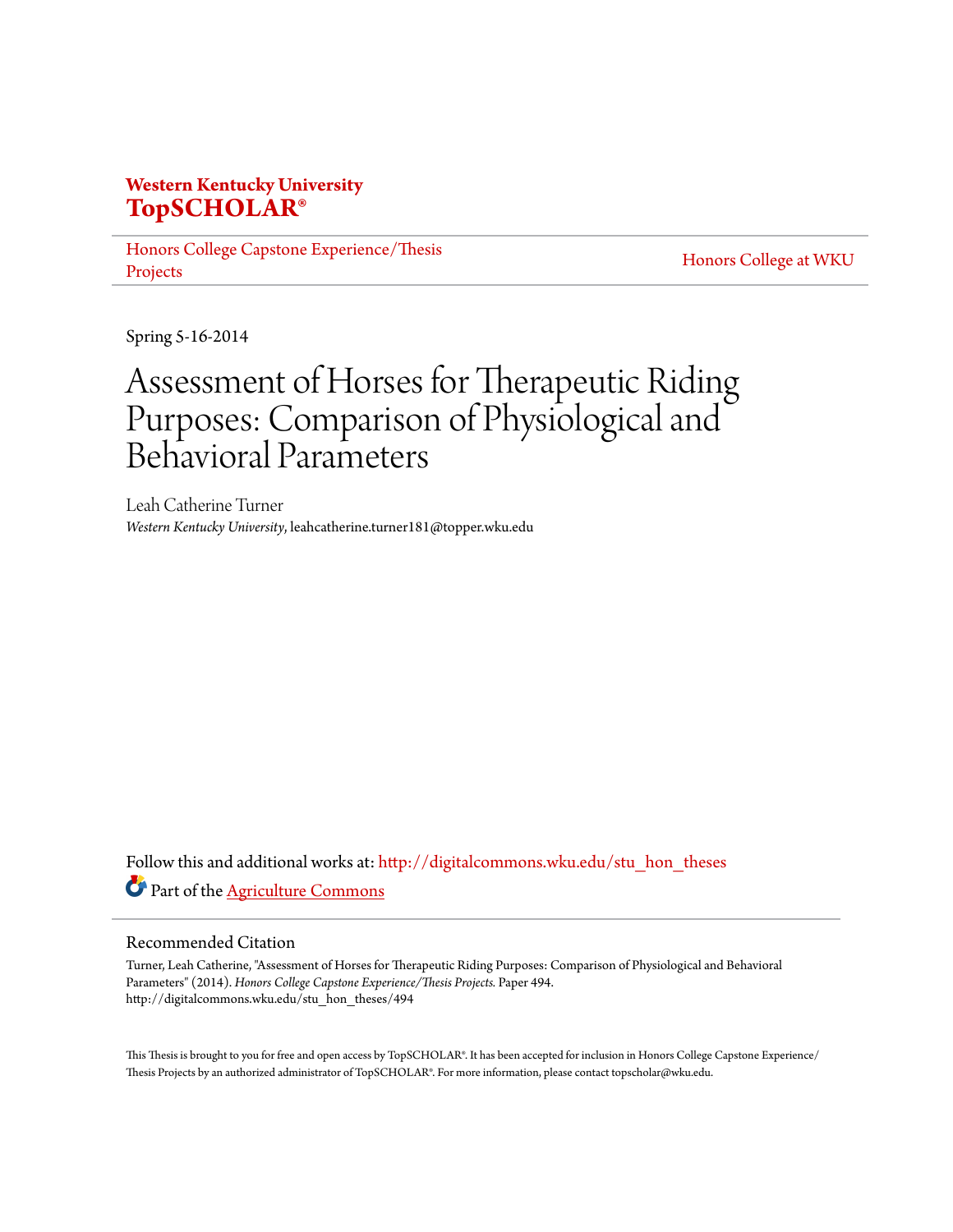# ASSESSMENT OF HORSES FOR THERAPEUTIC RIDING PURPOSES: COMPARISON OF PHYSIOLOGICAL AND BEHAVIORAL PARAMETERS

A Capstone Experience/Thesis Project

Presented in Partial Fulfillment of the Requirements for

the Degree Bachelor of Science with

Honors College Graduate Distinction at Western Kentucky University

By

Leah Catherine Combs Turner

\*\*\*\*\*

Western Kentucky University 2015

CE/T Committee:

Dr. Petra B. Collyer, Advisor

Dr. Michael L. Collyer

Approved by

 Advisor Dr. Benjamin LaPoe Department of Agriculture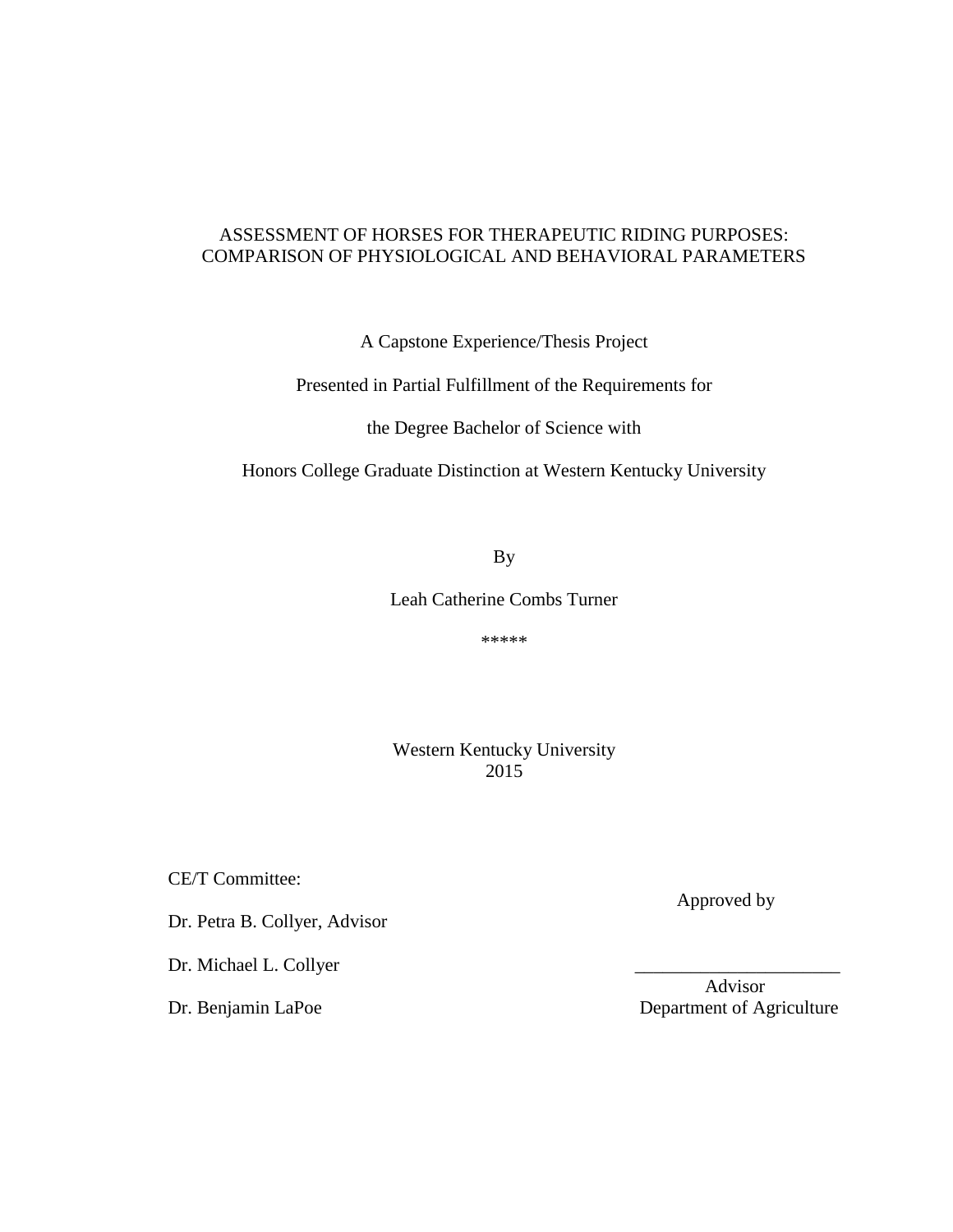Copyright by Leah Catherine Combs Turner 2015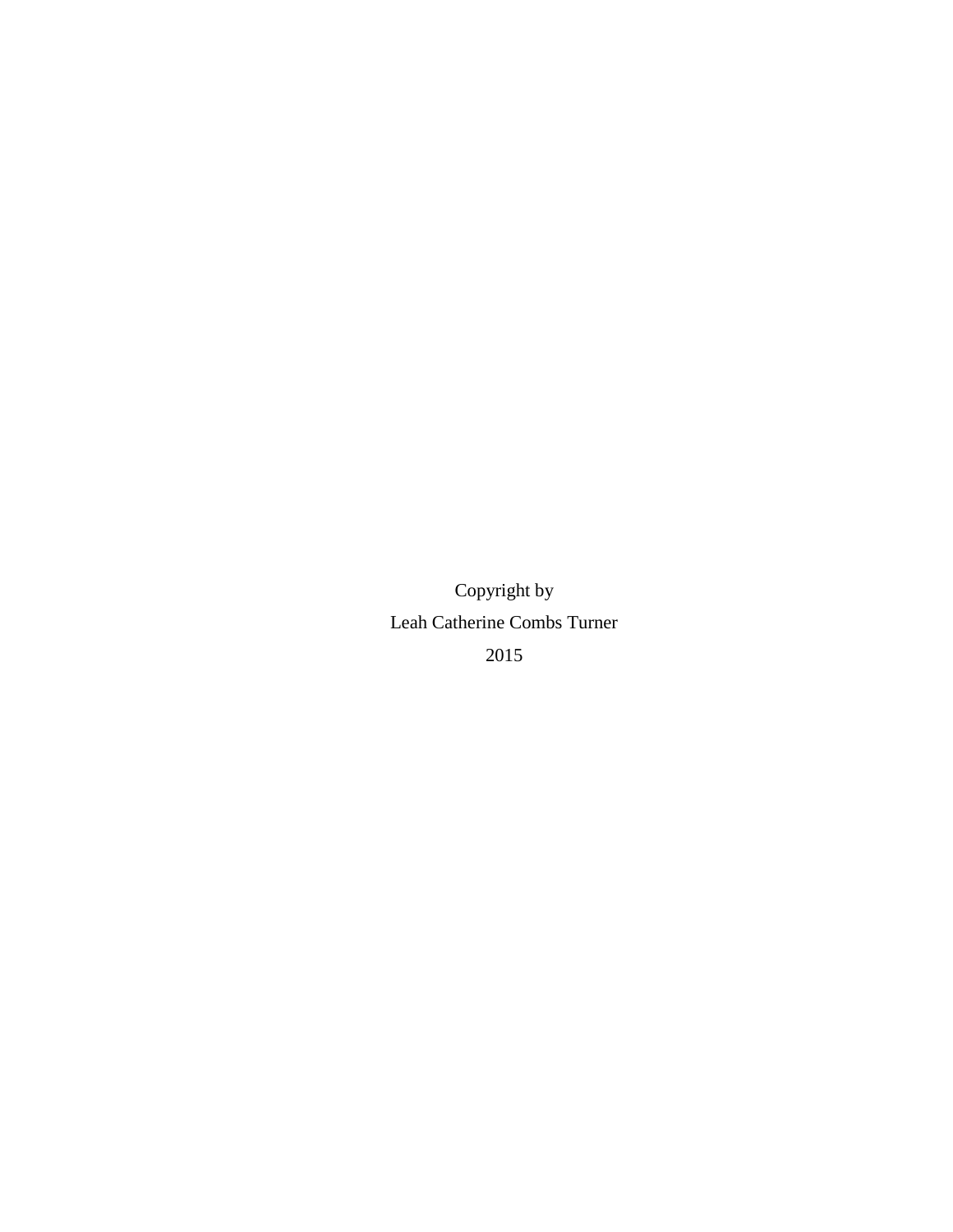# **ABSTRACT**

Many accidents in the horse sector presumably happen due to a misinterpretation of horse behavior, and it is difficult to objectively determine the suitability of horses for therapeutic riding programs in regard to their temperament and reactivity. The animals in therapeutic riding programs come from tremendously varied backgrounds and are not always donated with honorable intentions. The horses undergo a training period during which they are evaluated for suitability before they begin working with disabled humans, but there is no requirement that additional desensitizing training be administered past this point. Our study aimed to assess, objectively, a horse's suitability for use in a therapeutic riding program to prevent injuries to participants and to promote animal welfare. Behavioral signs of fear, pain, and mental state were assessed through video footage as well as analysis of salivary cortisol concentration and heart rate variability measurements.

Results indicated that heart rate parameters and behavior tests are accurate, practical, and objective methods of determining horse emotionality and suitability for therapeutic horseback riding, while cortisol analysis, due to time and finances, is not.

Keywords: Therapeutic Riding, Cortisol, Heart Rate Variability, Horses, Stress, Behavior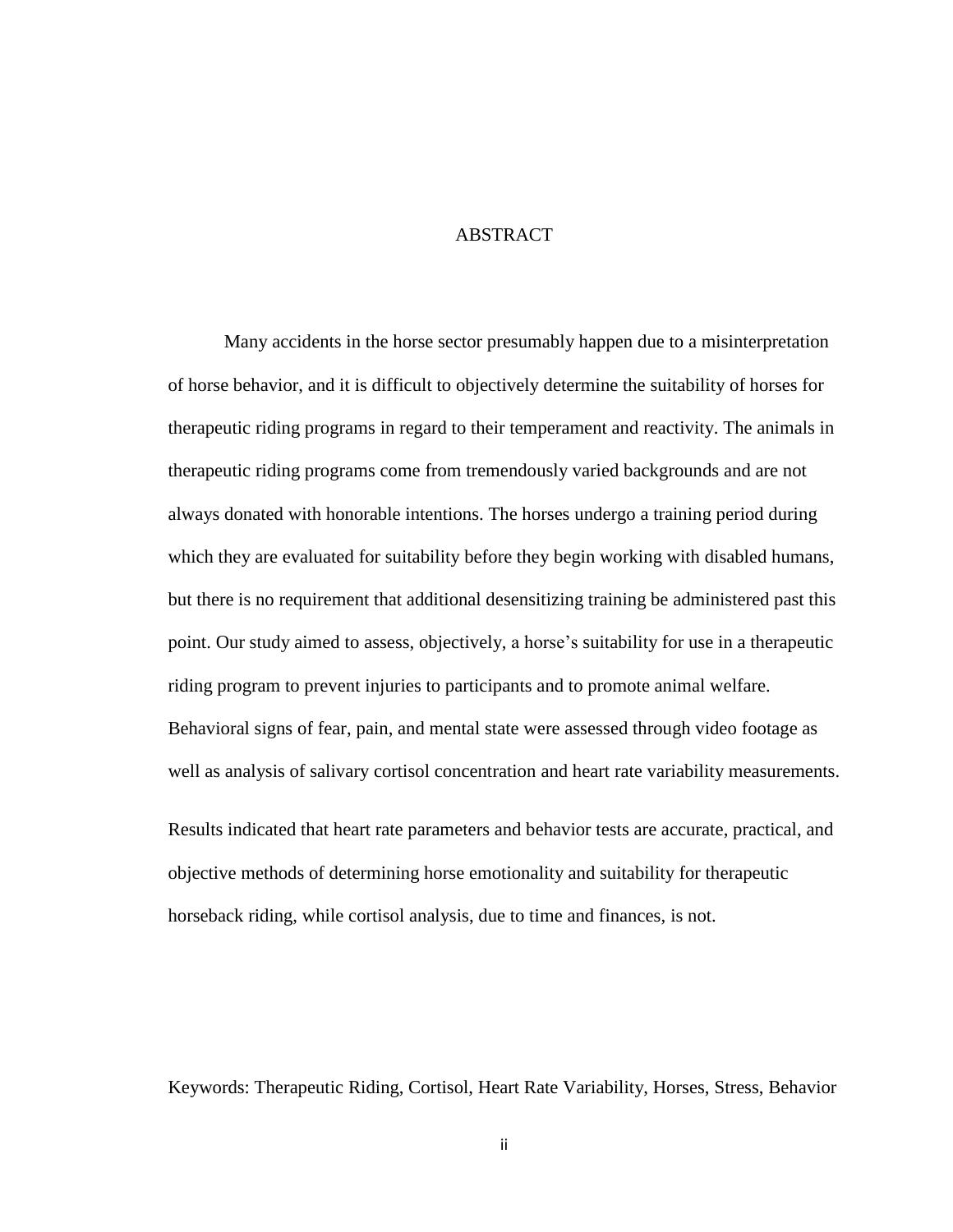Dedicated to my parents,

to whom I told I was never going to college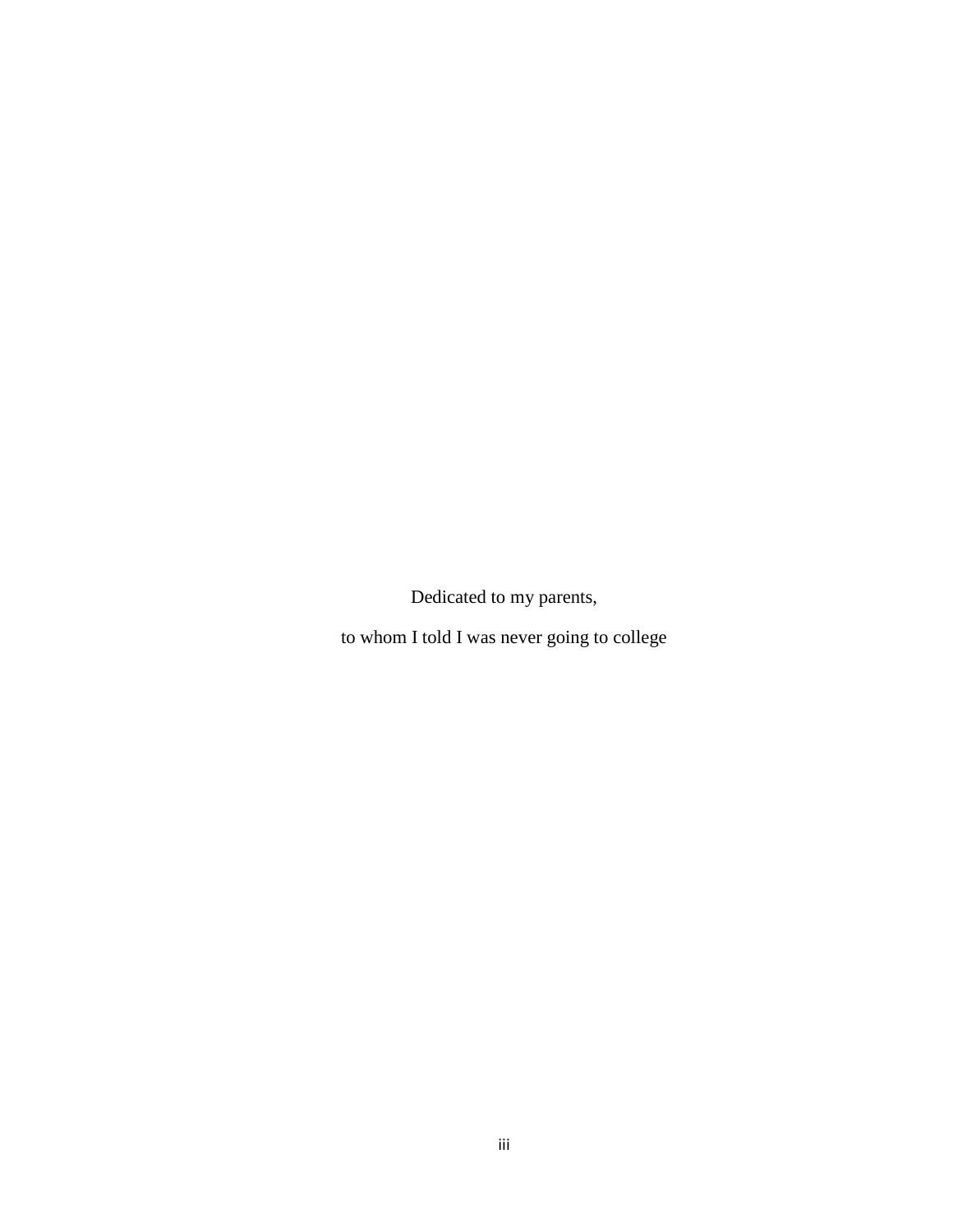#### ACKNOWLEDGMENTS

This project would not have been possible without the encouragement, insight, and ambition of many. I am extremely grateful to my advisor, Dr. Petra Collyer, for her eternal optimism, time, constant encouragement, and insight throughout this project. Thanks also to Dr. Michael Collyer and Jordan Vorst for their help and insight in statistical analyses, as well as Naomi Rowland of the Biotechnology center for her invaluable assistance with cortisol analysis.

I would like to thank the Western Kentucky University Honors College for their support throughout my undergraduate studies and for their assistance to achieve a more excellent education and richer collegiate experience. The Office of Scholar Development has been a tremendous asset as well in supporting me through grants, scholarships, and proof-reading documents in pursuit of study opportunities abroad as well as at home. A very special thanks to the Office of Research for their generous FUSE grant and the Honors College for the Honors Development Grant, which were utilized for this research; without these awards this project would not have been possible.

Lastly, endless thank you's to friends and family, all of whom rejoiced with me at the opportunities and rewards attained by this project and wept with me during the stressful times. Especially my father—the eternal librarian, my mother—the heart, and Mrs. Denise Anderson, BA, BS—the associate, friend, and creative genius.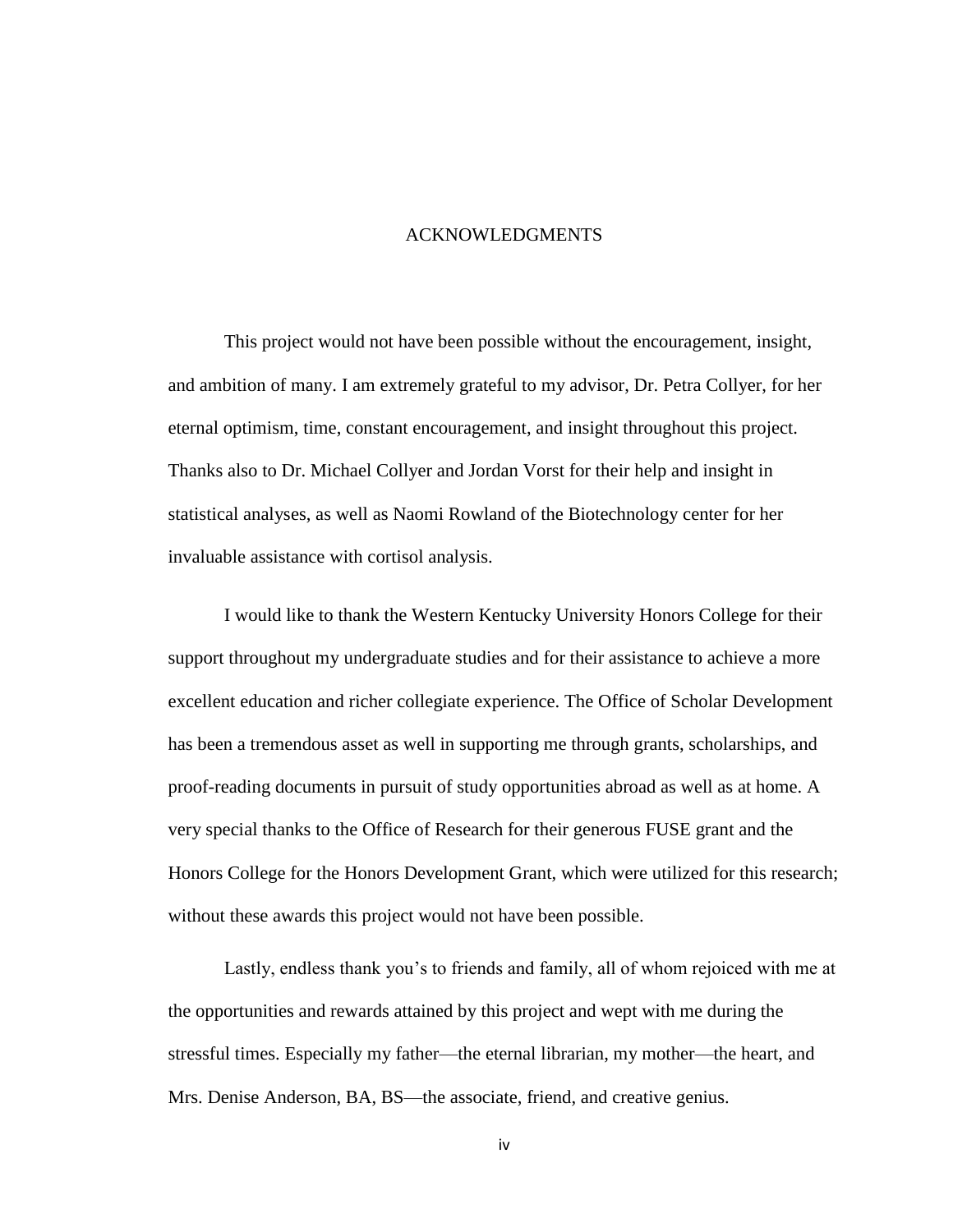# VITA

| Hazard, Kentucky        |
|-------------------------|
|                         |
|                         |
|                         |
|                         |
|                         |
| <b>Special Selectee</b> |

# FIELDS OF STUDY

Major Field: Agriculture (Animal Science concentration)

Minor Field: Chemistry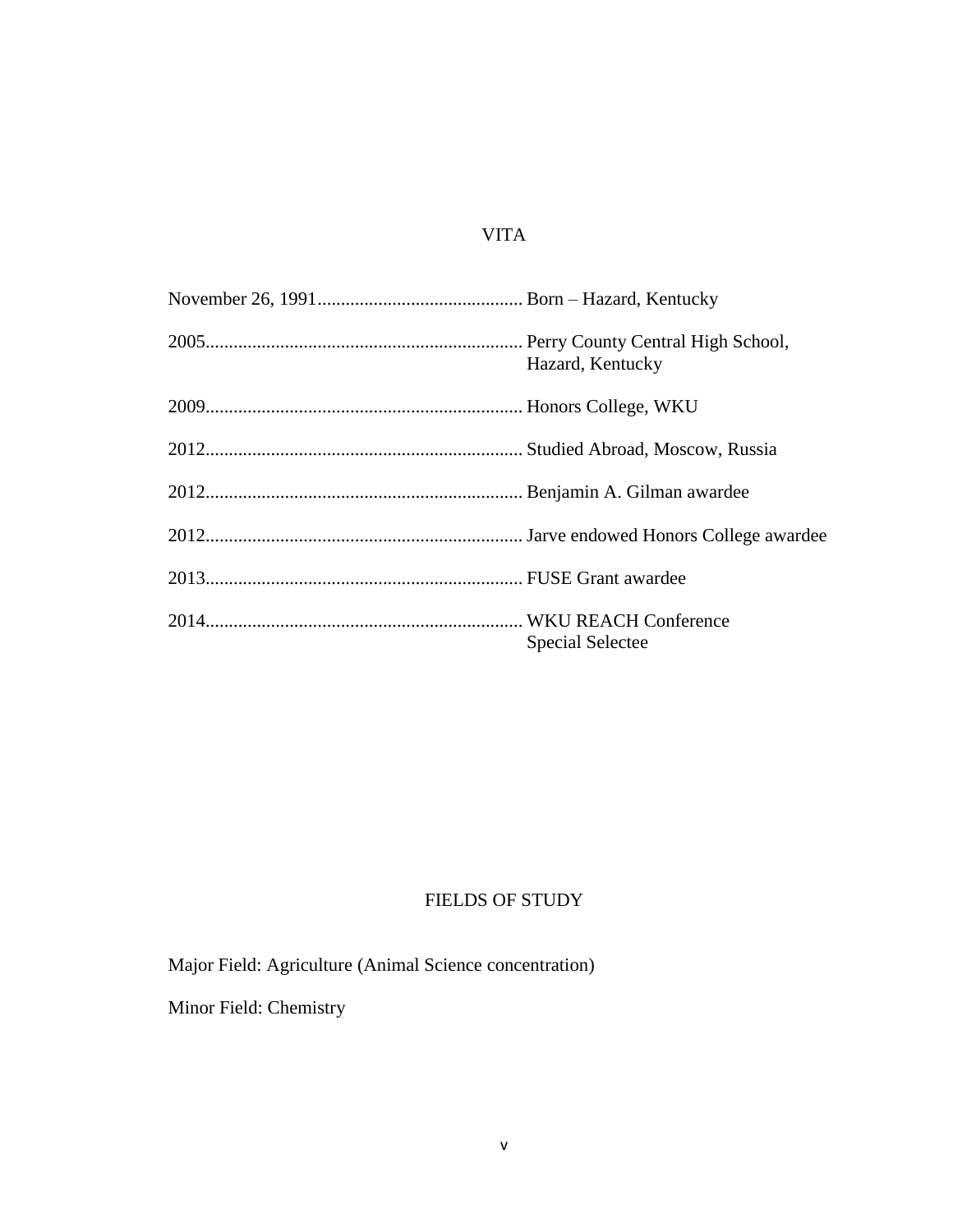# TABLE OF CONTENTS

# Page

| Chapters:        |                                                                                                                                                          |
|------------------|----------------------------------------------------------------------------------------------------------------------------------------------------------|
| 1.               |                                                                                                                                                          |
| 2.               | 1. Behavior Tests and Ethograms<br>2. Cortisol and Heart Rate Variability                                                                                |
| 3.               | 1. Animals, Housing, Management<br>2. Behavior Tests<br>3. Ethogram Construction for Evaluation<br>4. Physiological Parameters<br>5. Statistical methods |
| $\overline{4}$ . |                                                                                                                                                          |
| 5.               |                                                                                                                                                          |
|                  |                                                                                                                                                          |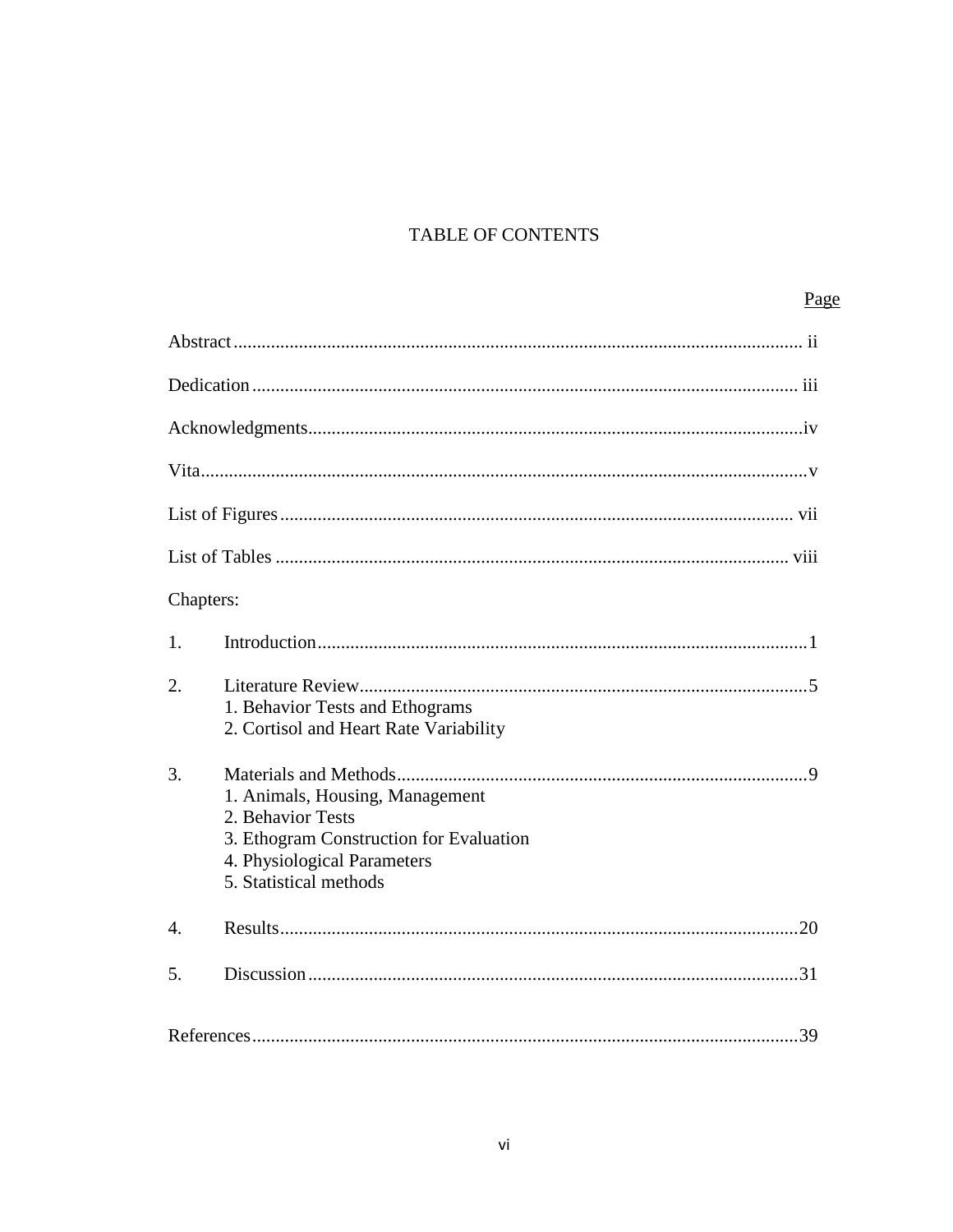# LIST OF FIGURES

| Figure                                                                        | Page |
|-------------------------------------------------------------------------------|------|
| 1. Cortisol level trends for individual horses during behavior tests and RL21 |      |
|                                                                               |      |
|                                                                               |      |
|                                                                               |      |
|                                                                               |      |
|                                                                               |      |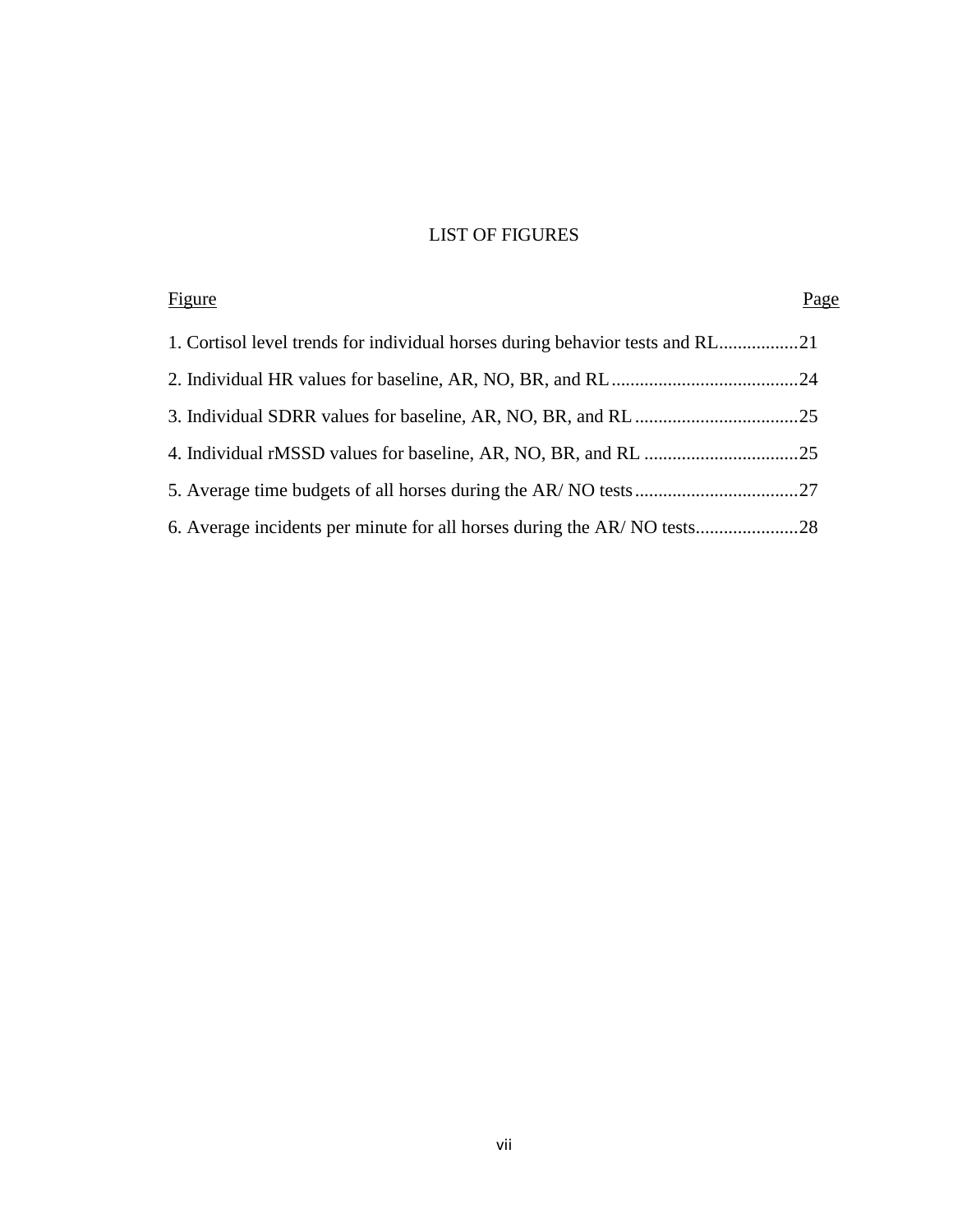# LIST OF TABLES

| Table                                                                                      | Page |
|--------------------------------------------------------------------------------------------|------|
| 1. Cortisol levels of each horse pre/ post-RL and pre/ post-behavior tests in $\mu$ g/dL20 |      |
|                                                                                            |      |
|                                                                                            |      |
| 4. Paired t-test relating HR parameters between baseline, behavior tests, and RL23         |      |
|                                                                                            |      |
|                                                                                            |      |
|                                                                                            |      |
|                                                                                            |      |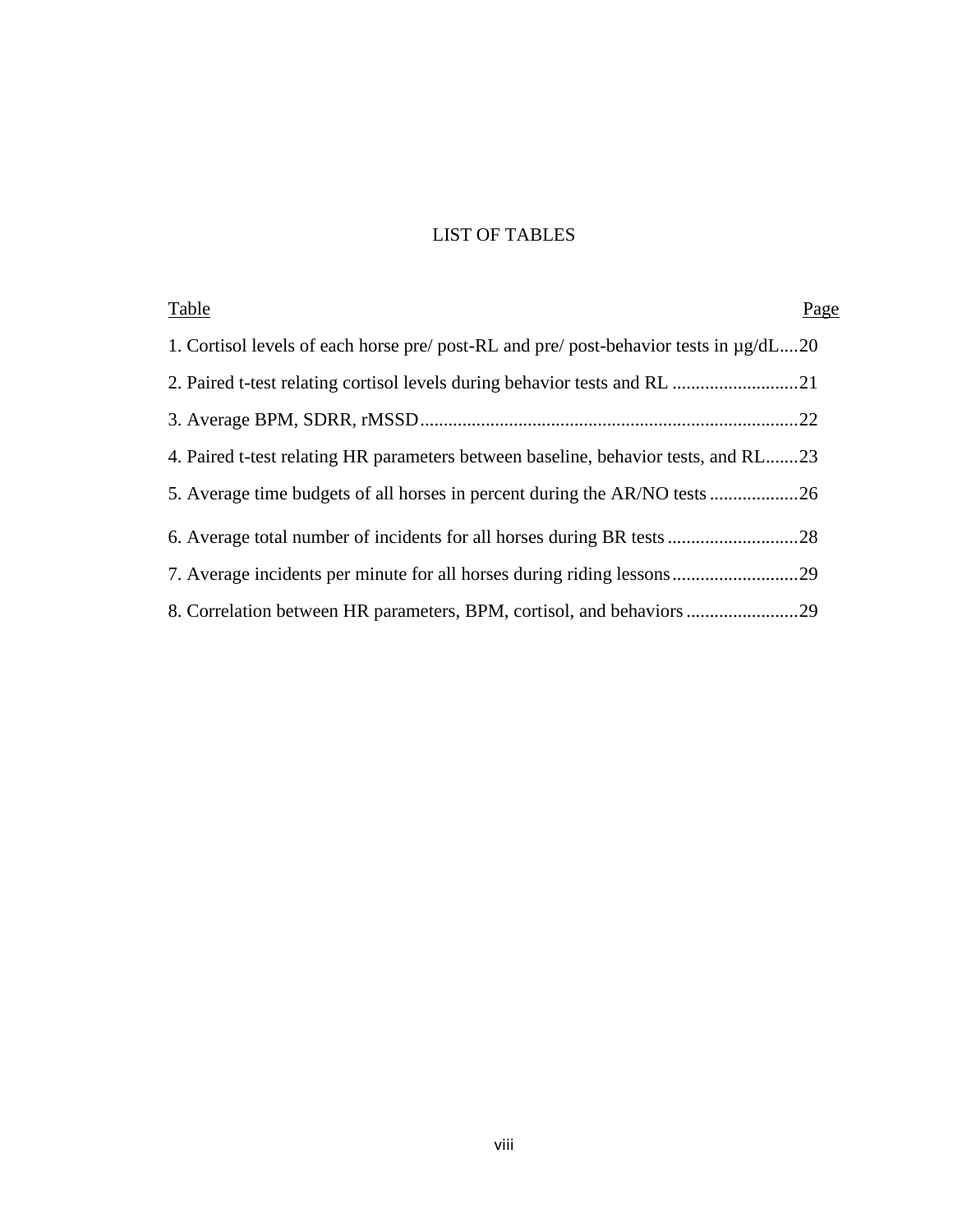# CHAPTER 1

# INTRODUCTION

Therapeutic riding involving equids is not a recent practice, although the exact beginning is uncertain. Evidence suggests that prior to the Common Era, ancient Greeks recognized and incorporated horseback riding to assist people with disabilities. In England, doctors began using horses to rehabilitate soldiers that were injured in World War I, and by the 1950s British physiotherapists were beginning to explore the merits of horse riding as a method of physical therapy.<sup>15</sup> Even greater attention was brought to bear when the Danish equestrian, Lis Hartel, won the silver medal for Dressage in the 1952 Olympic Games in Helsinki. A victim of polio at the young age of 23, horse-enthusiast Hartel was determined that the resulting paralysis of the illness would not deter her from riding. Because of her great success emotionally and physically due to working with her horse Jubilee, Hartel promoted therapeutic riding worldwide, helping to bring attention to this therapeutic tool.<sup>28</sup> Beginning in the 1960s, numerous therapeutic riding programs were formed throughout Europe, Canada, and the U.S., as shown below: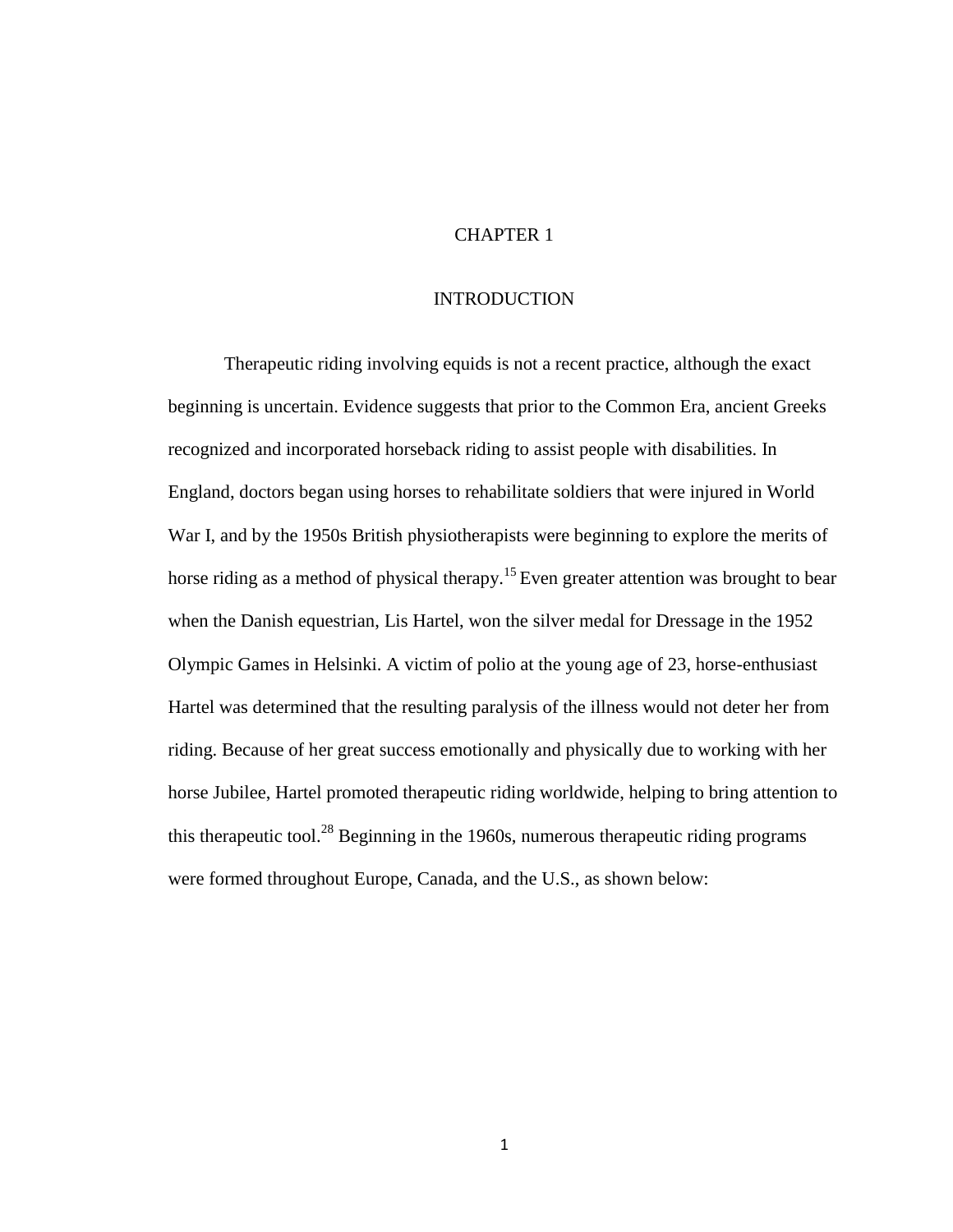| Date | Organization                                                                                                                                                                               | Mission                                                                                                                                                                                                     |  |
|------|--------------------------------------------------------------------------------------------------------------------------------------------------------------------------------------------|-------------------------------------------------------------------------------------------------------------------------------------------------------------------------------------------------------------|--|
| 1969 | Professional Association of Therapeutic<br>Horsemanship International (PATH Int'l)<br>[originally North American Riding for the<br>Handicapped (NARHA)] http://www.pathintl.org            | Promote safety and optimal<br>outcomes of equine-assisted<br>activities and therapies (EAAT)                                                                                                                |  |
| 1969 | Riding for the Disabled Association (RDA)<br>http://www.rda.uk.org                                                                                                                         | Delivering opportunities for<br>therapy, opportunity, and enjoyment<br>to people with disabilities across the<br>spectrum of disabilities, age range,<br>social status, and urban and rural<br>environments |  |
| 1970 | The Association of Chartered Physiotherapists in<br>Therapeutic Riding (ACPTR)<br>http://acptr.csp.org.uk/about-us                                                                         | Utilize and develop the professional<br>skills of its members in the areas of<br>therapeutic riding and hippotherapy<br>treatment and management                                                            |  |
| 1980 | Federation of Horses in Education and Therapy<br>International AISBL (HETI) [originally<br>Federation of Riding for the Disabled<br>International (FRDI)]<br>http://www.hetifederation.org | Facilitate worldwide collaboration<br>between organizations and<br>individuals whose objectives are<br>philanthropic, scientific, and<br>educational in the field of EAAT                                   |  |
| 1992 | American Hippotherapy Association (AHA)<br>http://www.americanhippotherapyassociation.org                                                                                                  | Provides education, facilitates<br>research, and promotes equine<br>assisted therapy as an effective<br>treatment strategy that improves the<br>quality of life with individuals with<br>disability         |  |
| 1997 | Eponaquest<br>http://eponaquest.com                                                                                                                                                        | Horse training, breeding concepts,<br>and programs to educate about<br>horses and leadership, personal,<br>relationship skills                                                                              |  |
| 1999 | Equine Assisted Growth and Learning<br>Association (EAGALA)<br>http://www.eagala.org                                                                                                       | Bring public awareness to health<br>treatments of equine assisted<br>therapy, give access to funding<br>programs, training professionals to<br>work in the EAAT field                                       |  |
| 2004 | European Association for Horse Assisted<br><b>Education International (EAHAE)</b><br>http://www.eahae.org                                                                                  | Establish and develop horse assisted<br>education for enterprises,<br>institutions, and personal purposes                                                                                                   |  |
| 2004 | Horses and Human Research Foundation<br>(HHRF)<br>http://www.horsesandhumans.org                                                                                                           | To support, promote, and fund<br>scientific research for claimed, yet<br>unsubstantiated benefits of EAAT;<br>to educate the public on research                                                             |  |
| 2007 | <b>Equine Experiential Education Association</b><br>(E3A) http://www.e3assoc.org                                                                                                           | Training, certification, and<br>resources for implementing EAAT                                                                                                                                             |  |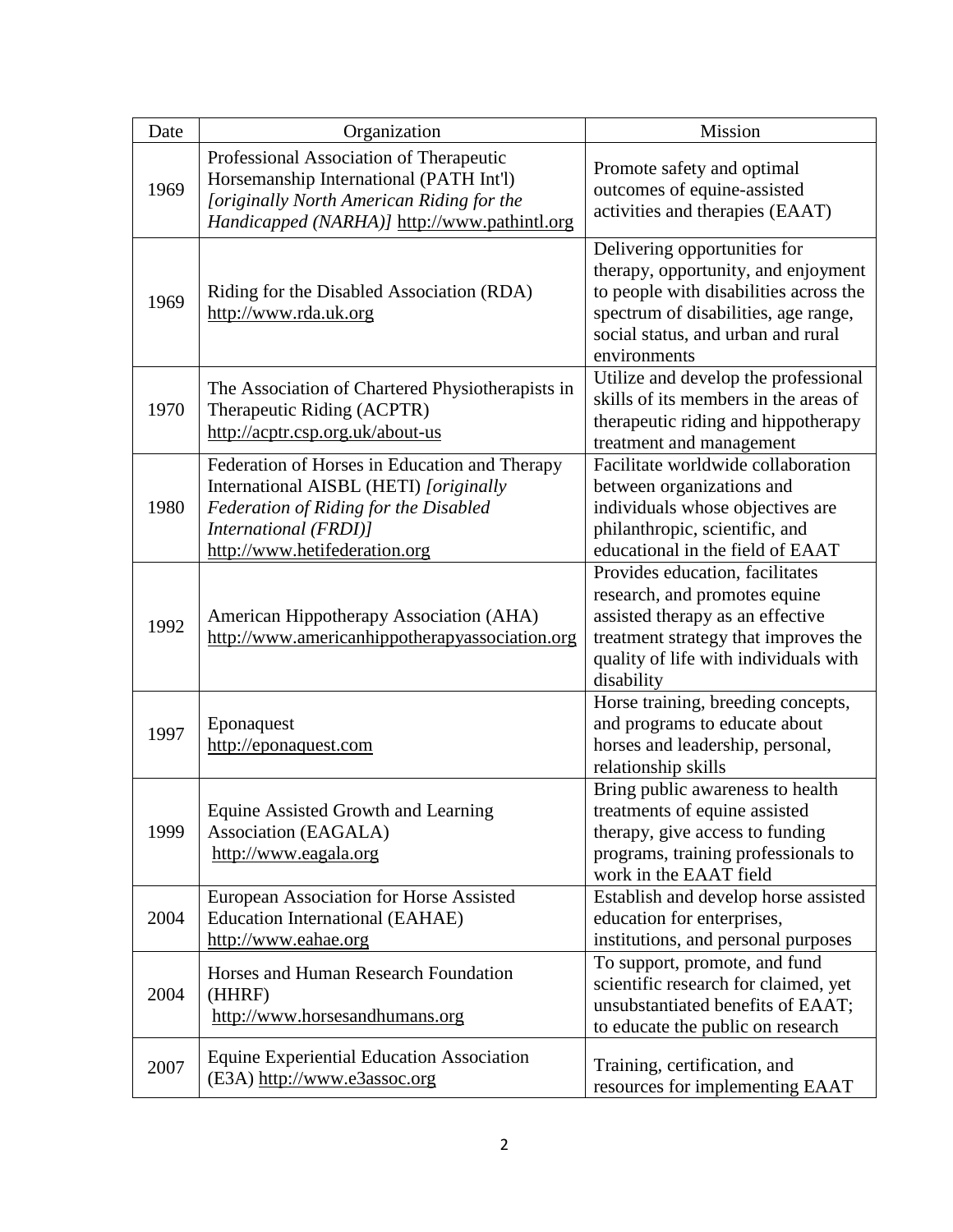While each organization offers a unique perspective on equine-assisted activities and therapies (EAAT), what exactly are the merits of such a therapeutic tool? Therapeutic riding assists individuals of all age groups with many different disabilities; for those with physical disabilities, the warmth and movement of the horse's body can reduce spasticity and enhance coordination in muscle groups within the legs and other parts of the body. Head and body control can improve as a result of the rider needing to pay attention to where the horse is moving, and manipulating the horse's reins grants upper extremity and hand control. Besides these benefits, the horse's movement provides the rider's neuromuscular system with movements that are similar to those provided during normal human ambulation (walking). <sup>8</sup> Individuals with a cognitive disability can observe and participate in the stimuli allowed by the riding lesson and learn to focus and follow directions. Lastly, an individual with any emotional disability can benefit from the formation of a special relationship with the assigned horse, which ultimately can lead to greater self-esteem, patience, and trust.<sup>10</sup> Specifically, multiple studies have been conducted concerning the effects of EAAT for children with cerebral palsy,  $[6,13,7]$  which consistently demonstrate EAAT efficacy; research concerning the merits of EAAT for individuals with various cognitive or mental disabilities also support effectiveness of this therapeutic tool.<sup>[20,32,11,9]</sup> A typical therapeutic riding session will include sensory integration, for those who are physically able, to brush and tack the horse. Riding sessions are directed by the therapist according to each rider's individual needs, and will usually conclude after 30-60 min; therapists will address rider impairments, functional limitations, and disabilities by having riders change position and instigate a change in horse speed and direction. These changes will stimulate different muscles in the rider due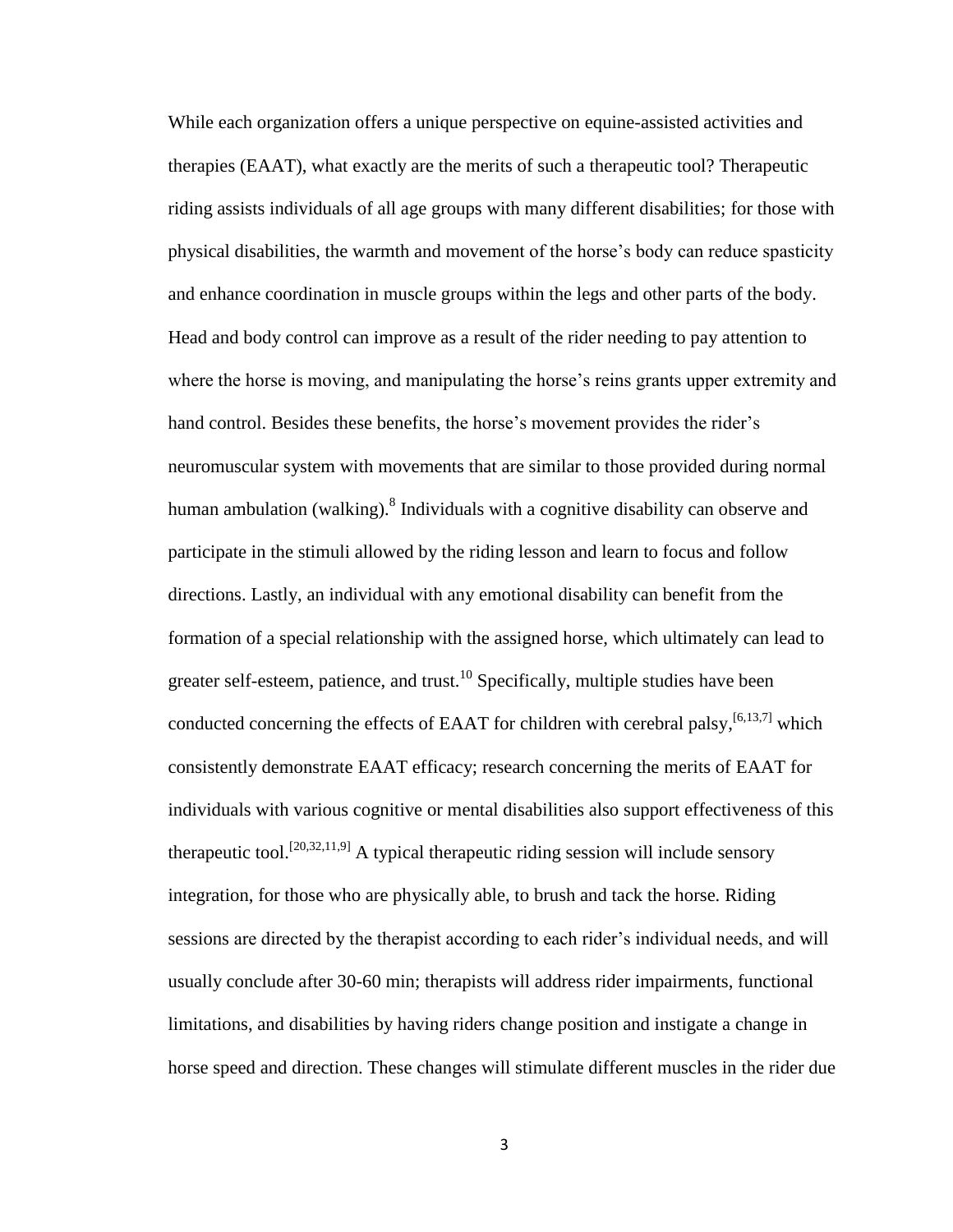to weight shift response in order to stay balanced atop the horse, therefore increasing muscle tone and response. Other non-physical benefits of riders include improvement in volume and quality of vocalization (such as telling a rider to direct the horse with "walk," "stop," "back" commands), encouraging the rider to explore and touch (such as asking the rider to reach up to pet the horse's neck), and lengthening attention span (such as having the rider participate in games like finding objects in the arena and bringing them back to the instructor).  $34$ 

EAAT and therapeutic riding are therapeutic tools ever-growing in usefulness and popularity; as a result, it is important that these programs be designed to be as safe and efficient as possible. This study aimed to improve the experience and safety of therapeutic riders, but also to improve equine welfare by laying foundations for objectively determining horses best suited for this niche of work.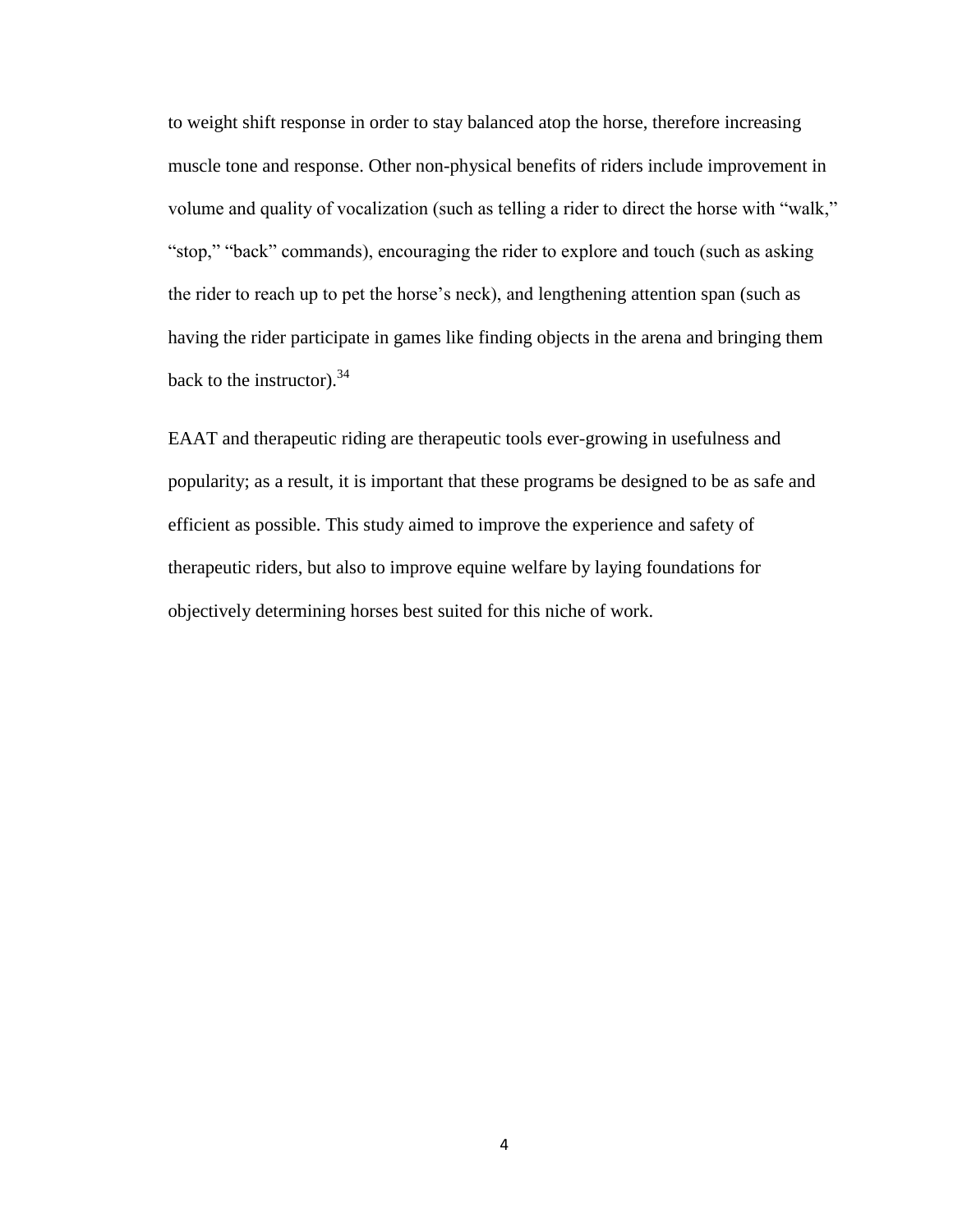# CHAPTER 2

# LITERATURE REVIEW

#### **1. Behavior Tests and Ethograms**

Because therapeutic riding programs are dealing with a physically disabled general public, it is important that the programs be able to implement safety in their lessons. While PATH recommends a trial period for any potential therapy horse, they do not specify how preliminary selections with regard to temperament and reactivity can be made—only suggestions on what characteristics to look for.<sup>12</sup> The National Electronic Injury Surveillance System of the U.S. Consumer Product Safety Commission reports that 64,693 equine accidents occurred in the year  $1998<sup>33</sup>$  and a Cambridge University study surveying 1,000 riding accident hospital admissions showed that one injury occurs for every 100 hours of leisure riding, one injury for five hours of amateur jumping events, and one injury for every hour of cross-country eventing.<sup>31</sup> In an Australian Study, horse behavior was the highest single cause of injury.<sup>33</sup> Because a fair amount of accidents occur in the equine sector, presumably due to horse behavior, an objective and consistent test for emotionality and behavior of potential therapy horses must be conceptualized. Several studies have been conducted on this matter<sup>[3,22,23,36]</sup> using behavioral tests and/or questionnaires given to caretakers or novice riders to complete; in their study, "Responses of horses in behavioural tests correlate with temperament by riders",Visser et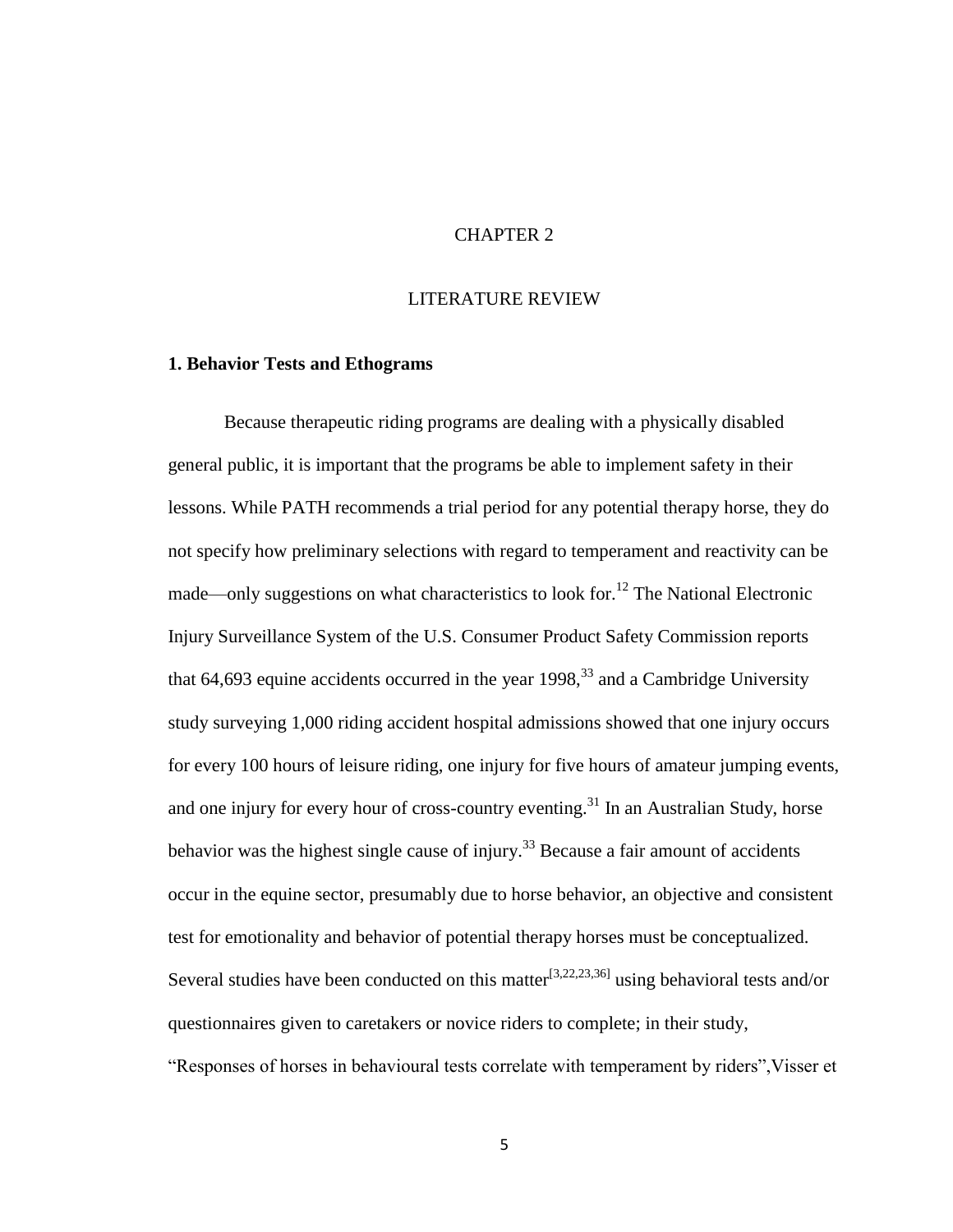al.<sup>36</sup> concluded that the temperament of a horse, as determined by behavioral tests, correlated significantly with temperament assessed by a group of novice riders who had never been in contact with the horses before. Despite this, they believe behavioral tests have a number of advantages, such as there is no need for a large gathering of assessors, each horse is being subjected to the same treatment in the same setting (more control), and data gathered are more quantitative so that data are more comparable within the study and between studies. Behavioral tests include reactions to a novel object (balloons, toy, open umbrella, etc.), unknown handler, social isolation, food isolation, and open-arena; these tests are often correlated with physiological responses, such as heart rate variability and cortisol levels in blood, urine, feces, or saliva.

Behavioral tests are interpreted with an ethogram, an inventory of behaviors explained and catalogued in order to reduce subjectivity of the tests. While PATH states that a trial period must be conducted for every horse inducted into a therapeutic riding program, there is no mention of annual retraining or conducting more than one trial period.<sup>12</sup> In the publication, "Behavioral assessment of horses in therapeutic riding programs," Anderson et al.<sup>3</sup> strongly suggest that yearly desensitizing training be administered to therapeutic riding horses in order to ensure a safe environment for disabled and novice riders. In their study, three novel objects were used to determine emotionality and reactivity of horses: Twenty-two horses came from the Texas A&M University (TAMU) Horse Center, three from the TAMU therapeutic riding program, eight were privately owned and had never participated in therapeutic riding, and seventy-three horses were selected from five separate therapeutic riding centers. It was found that 64% of the tested horses that had the highest reactivity scores were therapeutic riding horses—and the horse with the highest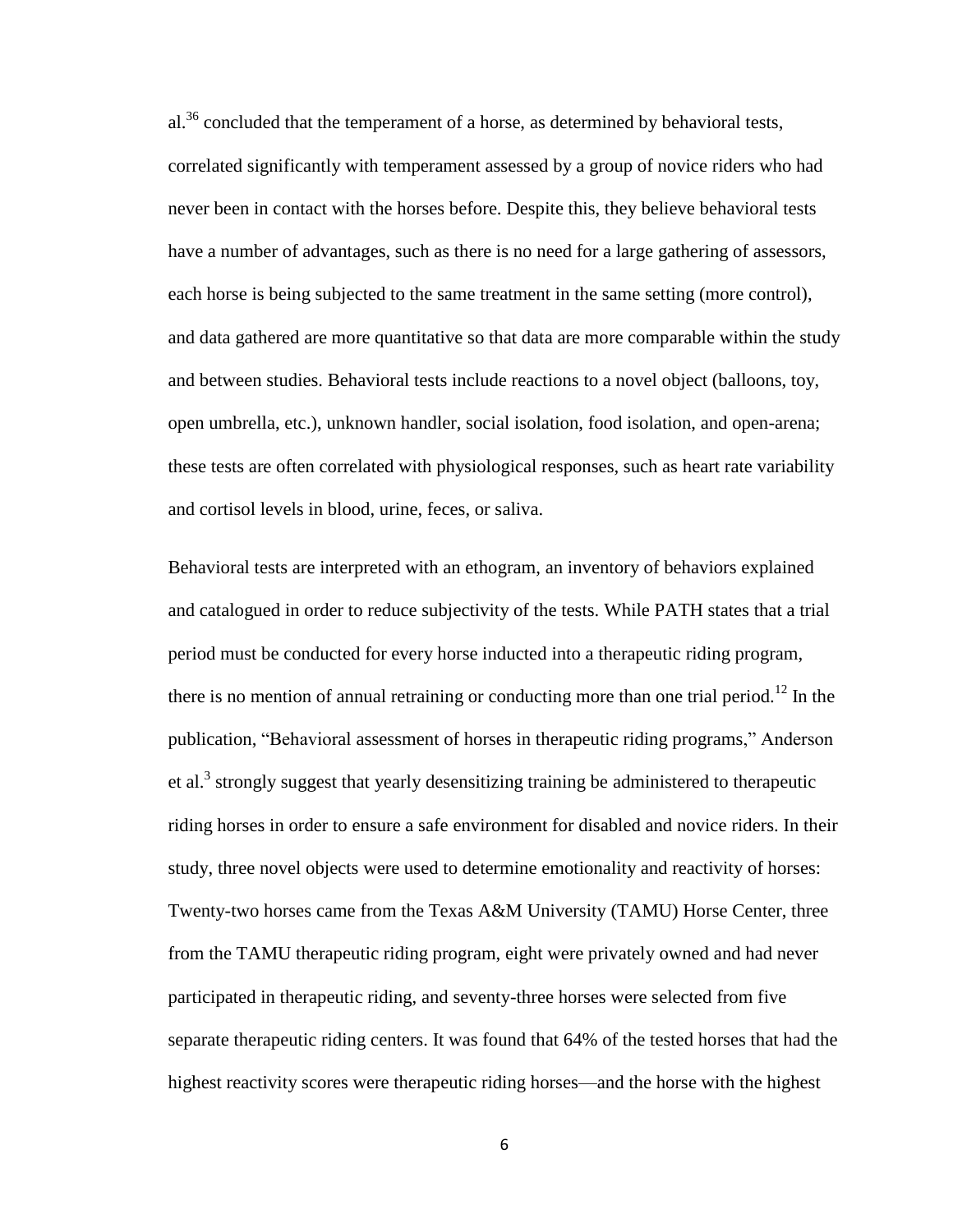reactivity score was a therapeutic riding mount that had been used in a therapeutic riding program for two years.

Because of varying literature results concerning the validity of questionnaires versus behavioral tests, utilizing both modalities is considered the best practice when determining emotionality of horses to be used in therapeutic riding programs, and a yearly desensitizing training administered to reduce the number of accidents regarding equine assisted therapies.<sup>22</sup>

## **2. Cortisol and Heart Rate Variability**

Two methods for determining stress levels of a horse that have become the most widely accepted are testing cortisol levels from body fluids (in blood, urine, feces, or saliva) and heart rate variability (HRV); cortisol is a steroid hormone that is released from the adrenal cortex in response to stress. Collecting salivary cortisol determines the unbound fraction of this hormone in the saliva. This has proven to be as accurate as more invasive procedures, such as cortisol extracted from blood plasma.  $\left[17,26\right]$  To obtain and measure salivary cortisol, a swab is taken from inside the mouth, and ultimately measured using assays to determine concentration of cortisol in the salivary sample.<sup>25</sup>

HRV is used to measure the variation in time between heart beats. Essentially, HRV is a measure of the balance between the parasympathetic nervous system (part of the autonomous nervous system that regulates bodily functions while the animal is at rest) and the stress related (fight or flight) related sympathetic nervous system.<sup>27</sup> Recognition that living beings possess a pulse that beats at various intervals, and is controlled by the heart, has existed for centuries, yet the use of HRV in scientific study was not practical

7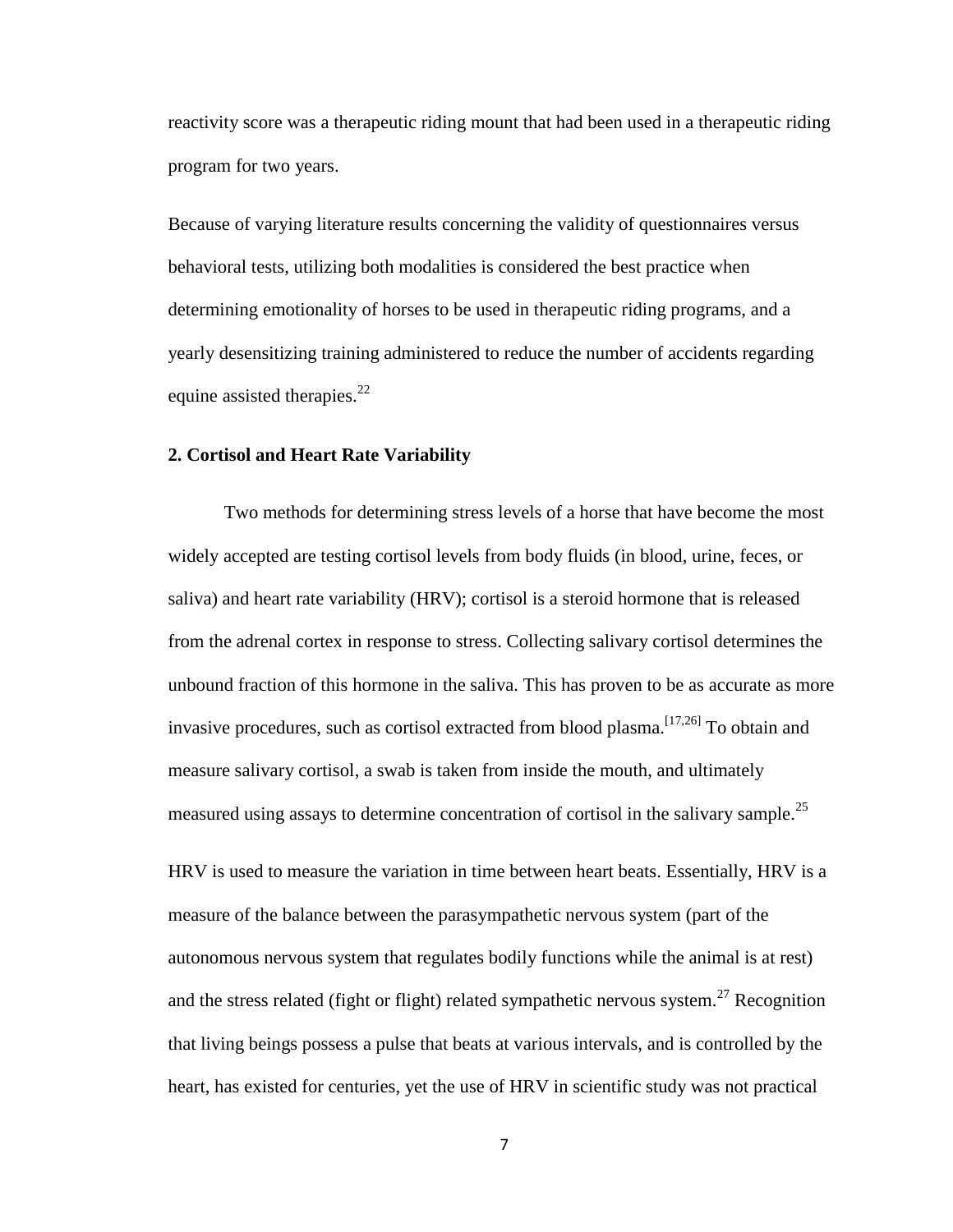until the early  $20<sup>th</sup>$  century. The electrocardiogram (ECG) is a device that is made up of a positive and negative electrode. These are attached to the outside of the human/animal body in order to measure electrical impulses generated by cardiac tissue resulting in a multi-peak wave. HRV has been a major contributor to numerous studies conducted regarding correlations between stressful situations, poor health, mental disorders and HRV in both animals and humans.  $[2,14,19,21]$  Utilizing HRV is a commonly accepted method to determine stress levels and temperament of horses.<sup>[29,38]</sup>

While behavioral tests and questionnaires are adequate tools to assess a horse's personality, or reactivity, HRV and measuring cortisol levels provide a more quantitative and objective approach to research concerning horse emotionality or temperament. Multiple studies have been conducted confirming the success of these two methods, and a high correlation between data retrieved from these measurements and more subjective methods, such as questionnaires and behavior tests, lend credence to their efficacy.<sup>[30,38,4,1</sup>]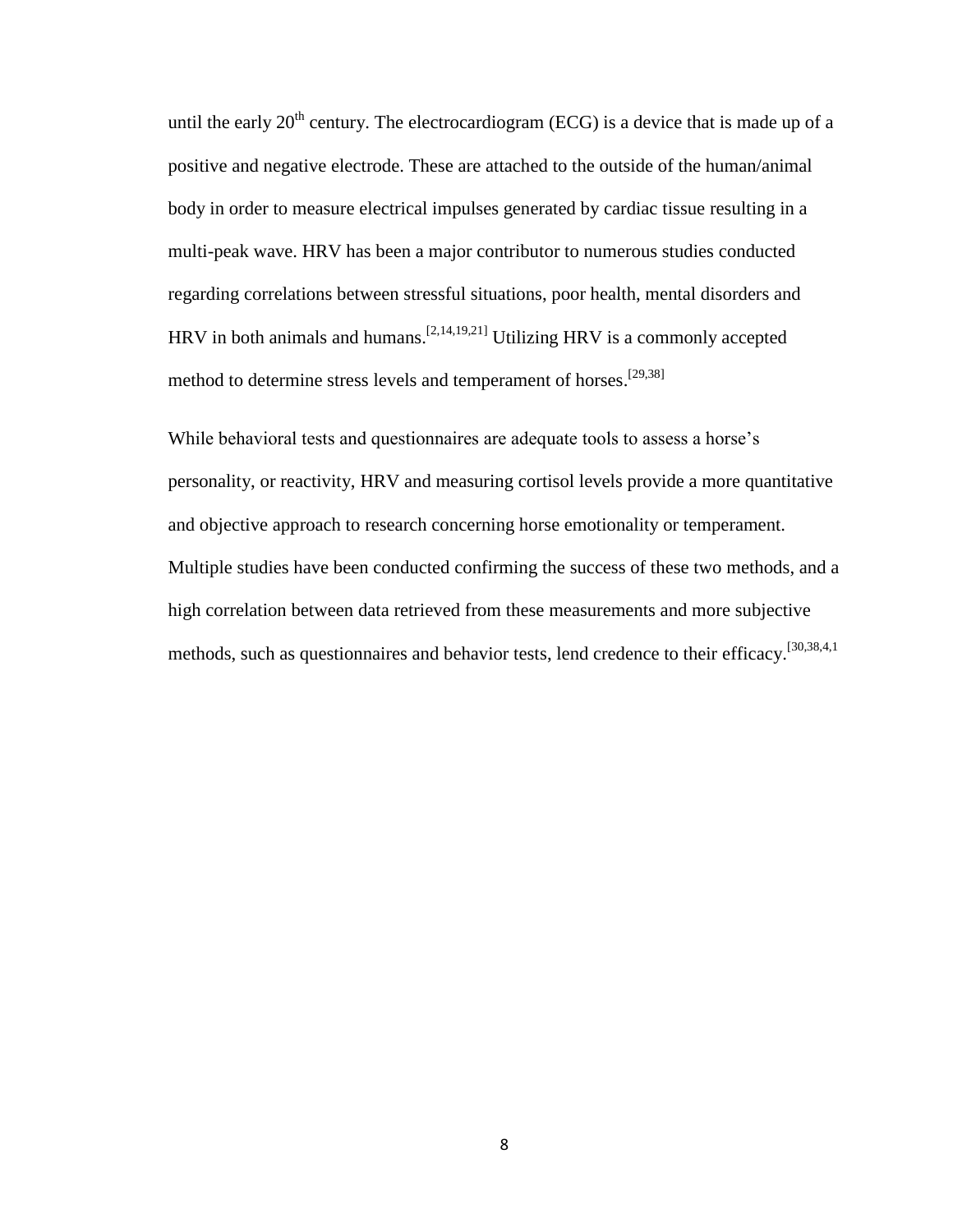# CHAPTER 3

# MATERIALS AND METHODS

This study was approved by Western Kentucky University's Institutional Animal Care and Use Committee (Animal Welfare Assurance #A3558-01, designation 13—13).

## **1. Animal Housing and Management**

A total of 12 horses (4 mares and 8 geldings) of various breeds (2 Appaloosas, 8 Quarter Horses, 1 Quarter Horse cross, and 1 Thoroughbred) were used for this study. The horses were 5–21 years old, and had been involved in the therapeutic riding program for the duration of 1-16 years. The horses came from diverse backgrounds, and were previously used either as trail, dressage, barrel, racing, jumping, or as pleasure horses in the greater Bowling Green area. The horses were turned out to pasture for the predominance of each day (approximately 23 hours per day) except for when brought in for riding lessons or during extremely cold weather. When off pasture, horses were housed individually in 3.66 m x 3.66 m straw-bedded stalls, and had access to water; they were fed approximately 0.907–1.81 kg of grain twice daily, regardless of whether they were used for a riding lesson or not; horses were only used for therapeutic riding and individual riding lessons, which averaged approximately 1.5–2 hours of work per day, and were exercised on average for 2 hours per week.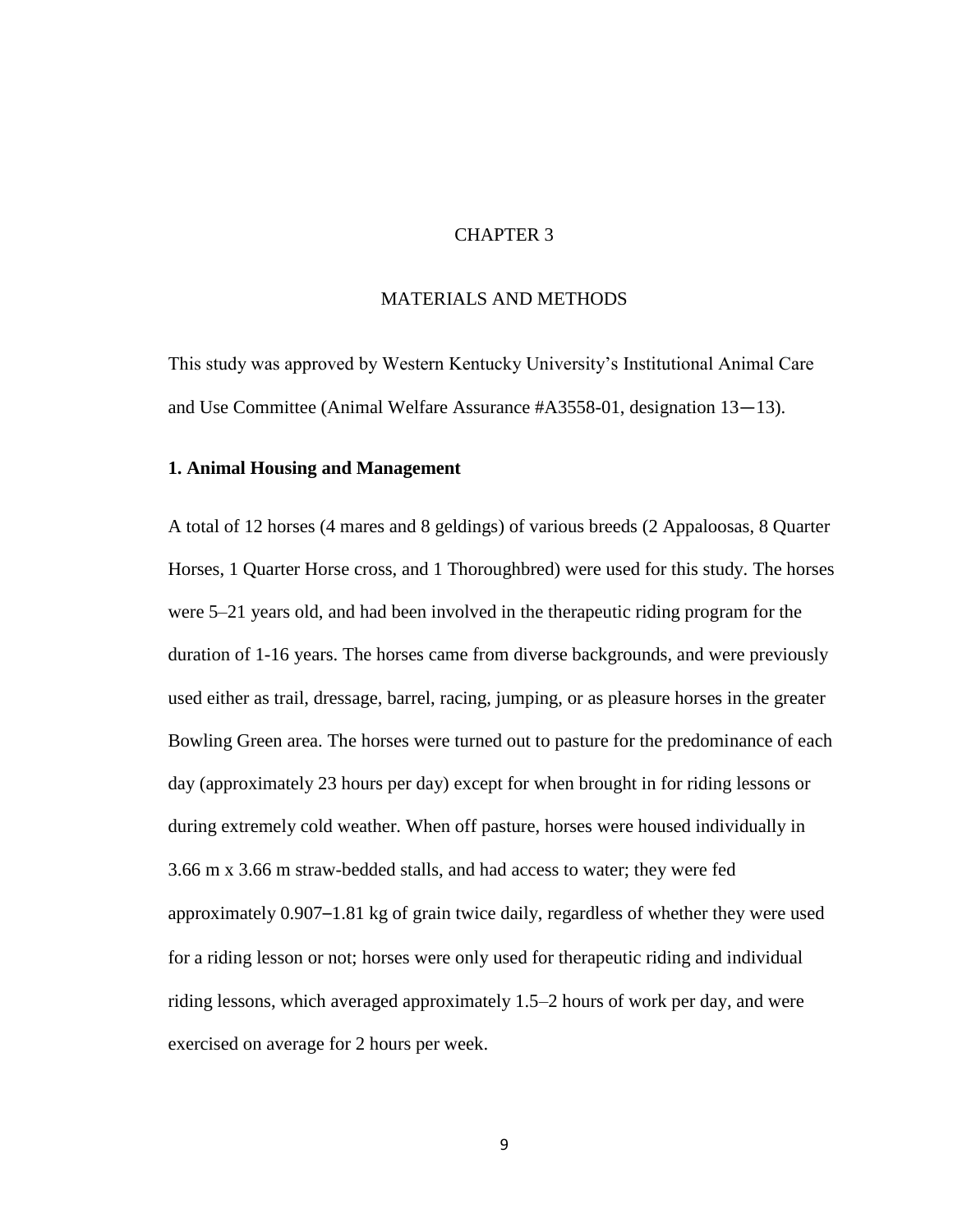# **2. Behavioral Tests**

#### 2.1 Separation Test

This test was conducted in order to test each horse's behavior when placed in an isolated environment. In non-social species, the novel environment test is used to observe anxiety and fear. In horses, as a social species, this behavioral test is used to observe separation anxiety and gregariousness. Each horse was directed into a 30.5  $m^2$  arena, equipped with heart rate monitor electrodes attached to a training surcingle, and videotaped for exactly five minutes.

## 2.2. Novel Object Test

This test was conducted in order to ascertain each horse's behavior when confronted by an unfamiliar object; the degree of fearfulness was tested. Each horse was re-directed into the same 30.5 m<sup>2</sup> arena as during the separation test, with the heart rate transmitter still strapped to the girth, and videotaped for exactly five minutes. Approximately ten seconds after the doors of the arena were closed and the horse was isolated within, a 1.83 m colorful umbrella was raised into the air for the remainder of the five minutes.

## 2.3. Novel Object/Novel Handling Test

This test was similar to the novel object test; the difference here was that a handler was involved, who directed the horse as passively as possible to the novel object. This test, in our study referred to as the "bridge" test, was conducted in order to test a horse's behavior when directed to walk, and stand for a brief period, onto an unfamiliar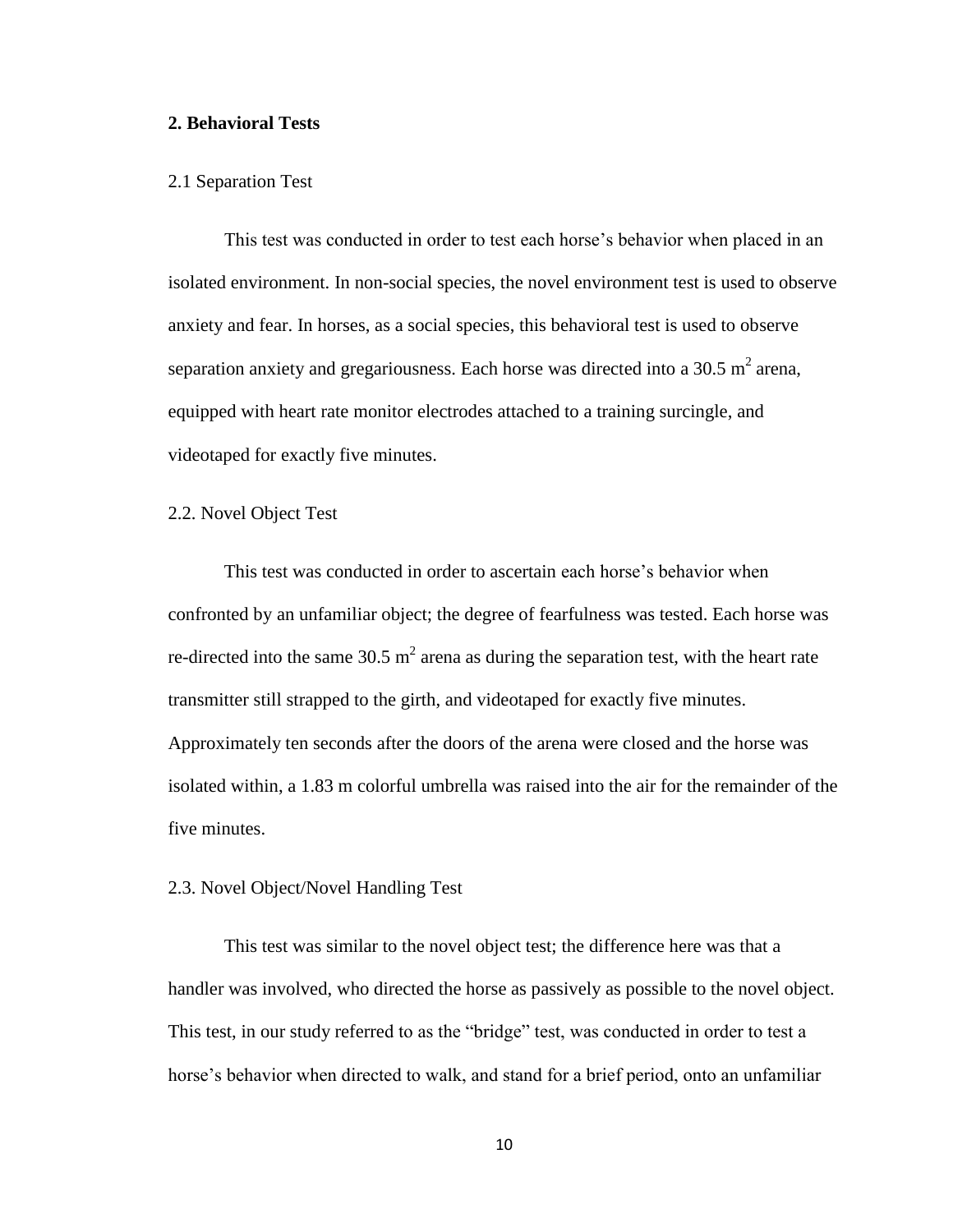object. For this test, we used a 1.83 m x 0.914 m wooden bridge covered in pink bubble wrap as our novel object. The heart rate transmitter was still strapped to the horse's girth in order to ascertain heart rate activity and video footage filmed for later analysis. Each horse's handler was instructed to walk towards the bridge, passively holding the horse's lead rope, then walk next to the bridge to assess whether the horse would willingly walk onto the bridge or not. Several attempts were allowed; the only stipulations placed onto the leaders were that if the horse balked at the bridge to turn them around and make another attempt, not to exert any pressure on the lead rope to persuade the horse to walk atop the bridge, and when/if the horse did walk onto the bridge to stop and have the horse stand still for three seconds while still on the bridge.

# 2.4 Riding Lessons

The riding lessons were observed in order to be able to compare the information we obtained from the behavioral tests, which were each designed specifically to stress the horses out in a certain way, in order to ascertain whether the horses would show stress during their "every day" work like they would during the behavioral tests. Each lesson conducted followed this pattern: the horse was lead into the holding stall and placed into cross-ties; each child was expected to assist in the grooming of the horse, to the best of his or her ability; also, if able, the child is expected to assist in placing the saddle blanket and saddle on the horse; once the horse is groomed, saddled, and bridled, the child will mount the horse and proceed with the riding lesson, which was tailored specifically for each child's individual needs, for approximately thirty minutes; the child would then dismount and again assist as much as he/ she were able in removing the saddle and saddle blanket and post-ride grooming. For this part of our study, two cameras were placed on

11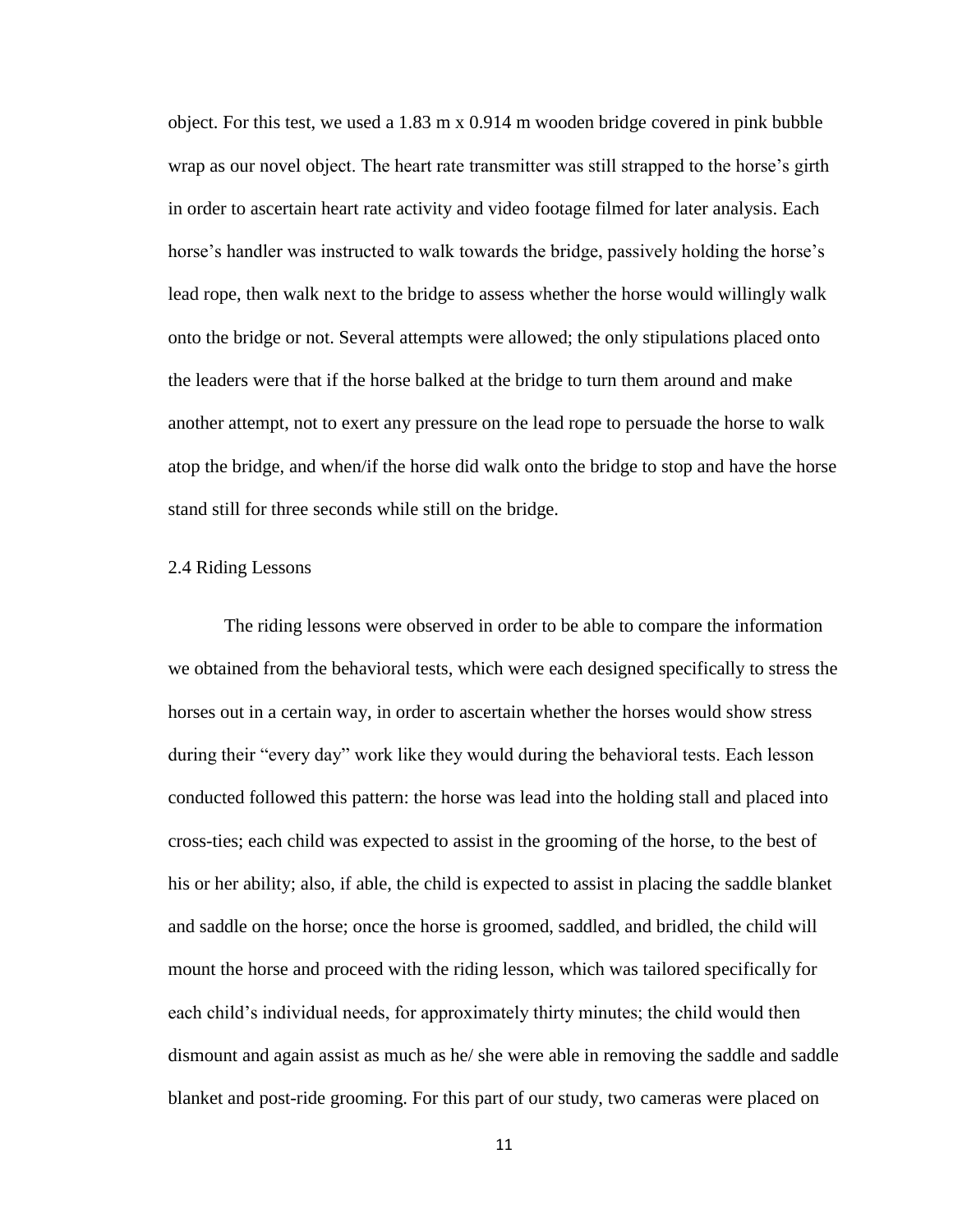opposite sides of the arena on tripods, and the section of the riding lesson wherein the child was mounted and actually riding, was recorded. The heart rate transmitter was affixed to each horse immediately upon being placed in the cross-ties of the holding stall, and removed upon returning to the holding stall and being unsaddled.

# **3. Ethograms Constructed for Evaluation**

| <b>Label</b>   | <b>Definition</b>                                                                       |
|----------------|-----------------------------------------------------------------------------------------|
| Canter         | Cantering                                                                               |
| Trot           | Trotting                                                                                |
| Rel_walk       | Head is at/below withers; fairly slow gait; absence of extreme alertness<br>or distress |
| Vig_walk       | Head above withers; tense/fast-paced gait; ears pricked; nostrils flared                |
| Stand          | Standing without tenseness; head at/below withers                                       |
| Stand_alert    | Standing with ears pricked; nostrils flared; some sign of alertness                     |
| Stand_gate     | Standing near/at gate; focused on gate                                                  |
| Stand_people   | Standing near people; focused on people; relaxed                                        |
| Graze          | Grazing/attempting to graze                                                             |
| Pawing         | Pawing                                                                                  |
| Whinny         | Whinnying                                                                               |
| Snort_rel      | Snorting while in relaxed posture                                                       |
| Snort_alert    | Snorting while in alert posture                                                         |
| Chewing        | Lips appear to be moving in a chewing motion; licking of lips; not while<br>grazing     |
| Startled       | Is startled, jump                                                                       |
| <b>Bucking</b> | Raising the back half of the body into the air in an agitated manner                    |
| Rearing        | Raising the front half of the body into the air in an agitated manner                   |
| Push_gate      | Pushing at the gate with head/nose/hooves/body                                          |
| Defecation     | Defecates                                                                               |
| Urination      | Urinates                                                                                |
| Rolling        | Kneels on ground and proceeds to roll over                                              |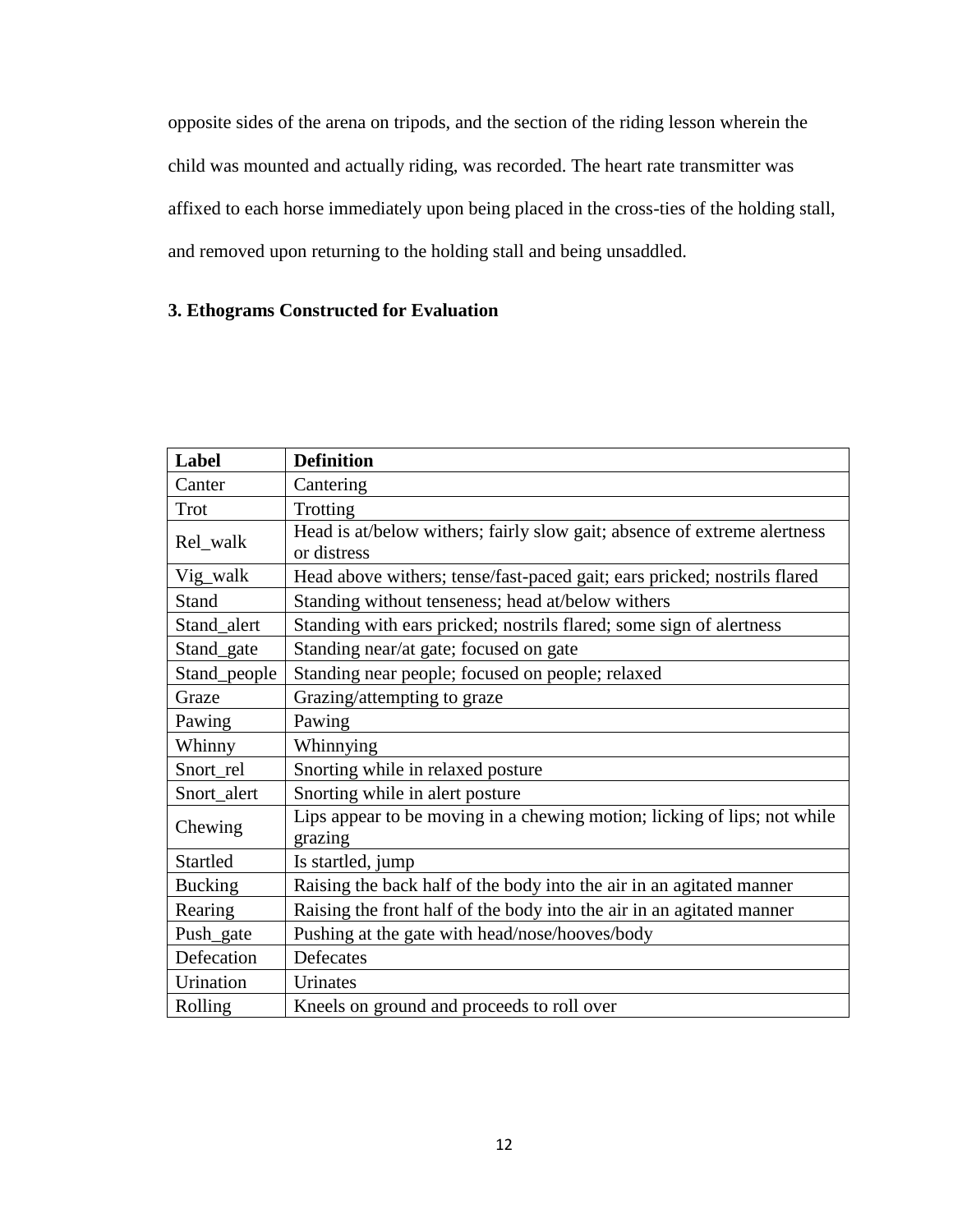| Label      | <b>Definition</b>                                                     |
|------------|-----------------------------------------------------------------------|
|            | Sniffing an area then curling the upper part of the muzzle over the   |
| Flehmen    | nostrils                                                              |
| Sharp_turn | While moving in one direction abruptly making a 180 <sup>°</sup> turn |
|            | time inner circle $\vert$ horse within 3 m of novel object            |
| touch NO   | number of times horse touching novel object                           |

3.1 Ethogram for Arena-and-Novel Object Tests

| Label                    | <b>Definition</b>                             |
|--------------------------|-----------------------------------------------|
| $On\_bridge\_y/n$        | Did/did not step onto the bridge              |
| Attempts_bridge          | Number of times until did step onto bridge    |
| Stop at approach         | Stopped before walking onto bridge            |
| Stand_3sec_on_bridge_y/n | Did/did not stand on the bridge for 3 seconds |

3.2 Ethogram for Bridge Test/ Novel Handling Test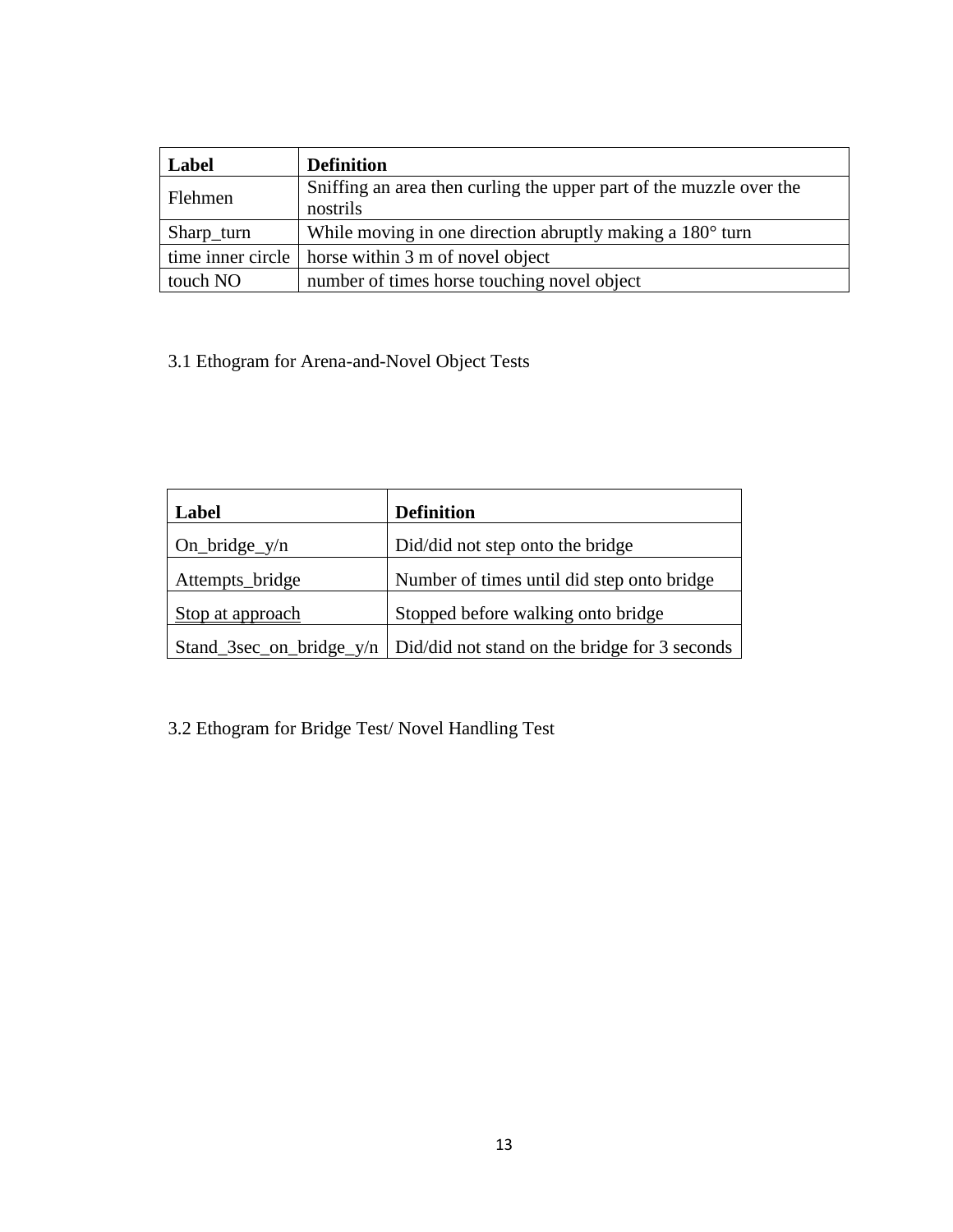| Label              | <b>Definition</b>                                           |
|--------------------|-------------------------------------------------------------|
| Tail Swish         | Repeated lateral movements of the tail                      |
| Ears Back          | Pinning ears to head                                        |
| Defecation         | Defecates                                                   |
|                    | Toss the head into the air once before returning to relaxed |
| <b>Head Toss</b>   | position                                                    |
|                    | Tossing the head into the air repeatedly in short period of |
| <b>Head Shake</b>  | time                                                        |
| Head Turn          | Evading the bit by turning head away from pressure          |
| Lowering/Extending |                                                             |
| Head               | Lowering or extending the head below the withers            |

3.3 Ethogram for Riding Lessons

#### **4. Physiological parameters**

4.1. Cortisol sampling procedures

Salivary cortisol samples were obtained at rest before and after the three behavioral tests, as well as before and after therapeutic riding lessons for each horse. Before completing his/her meal, each horse's mouth was swabbed with a Salimetrics® children's swab for approximately 30 seconds underneath the tongue at least 10 minutes before the behavioral tests/riding lessons, and then swabbed again immediately following the tests/lessons. The swabs were placed in Salimetrics® swab storage tubes and placed on ice in an insulated cooler. Within four hours, the samples were placed into a freezer (- 4°C) until all the samples for the study had been obtained and were thawed for analysis.

The samples were analyzed using the ELISA cortisol salivary immunoassay kit by Salimetrics®, a competitive immunoassay specifically designed and validated for the quantitative measurement of salivary cortisol. The test principle was followed according to the kit instructions. A microtitre plate was coated with monoclonal antibodies to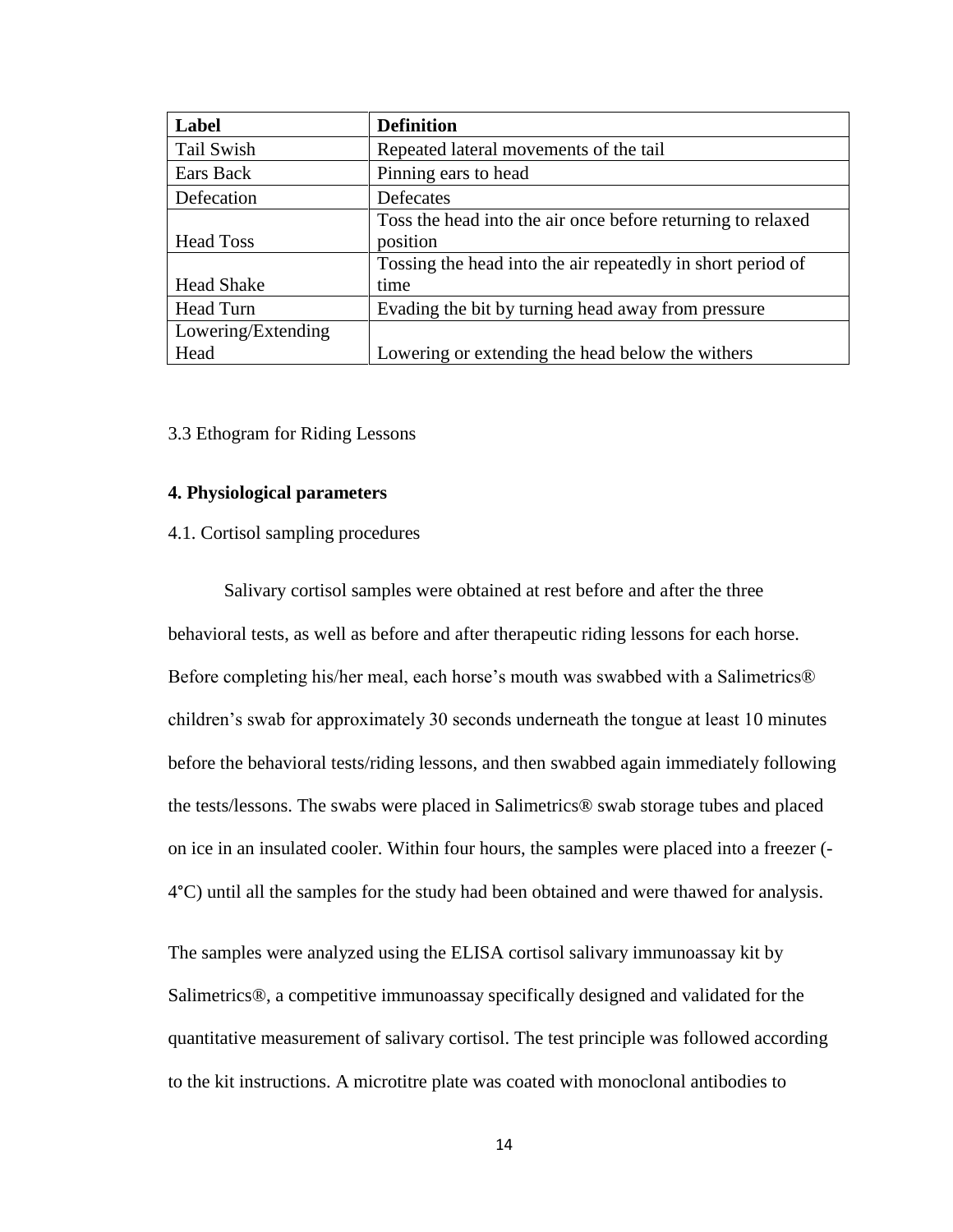cortisol; cortisol in standards or unknowns would compete with cortisol linked to horseradish peroxidase for the antibody binding sites. After incubation, unbound components were washed away. Cortisol peroxidase that had bonded was measured by the reaction of the peroxidase enzyme on the substrate tetramethylbenzidine (TMB). This reaction would produce a blue color. A yellow color would form after the reaction was stopped with sulfuric acid. Optical density was read on a standard plate reader at 450 nm. The amount of cortisol peroxidase detected, which was measured by the intensity of the color, was inversely proportional to the amount of cortisol present. On the day of analysis the samples were thawed completely, vortexed, and centrifuged (Forma 5682) at 3000 rpm for 15 minutes, which removed mucins and other particulate matter that could interfere with antibody binding. While the samples were given approximately an hour and a half to come to room temperature, a 1X wash buffer was made by diluting wash buffer concentrate 10-fold with room-temperature deionized water (100 mL of 10X wash buffer to 900 ml of deionized water). The plate layout on the 96-well-plate was determined. 25 µL of standards, controls, and unknowns were pipetted into the appropriate wells (triplicates);  $25 \mu L$  of assay diluent were pipetted into two wells that served as a zero value;  $25 \mu L$  of assay diluent were pipetted into each NSB well. The conjugate was diluted by combining 15  $\mu$ L of the conjugate with 24 mL of the assay diluent. Exactly 200 µL of this solution was added to each well with a multichannel pipette. The plate was then mixed on a rotator for 5 minutes at 500 rpm and incubated at room temperature for 55 minutes. The plate was washed 4 times with the 1X wash buffer. To each well, 200 µL of TMB were added via multichannel pipette, and the plate mixed on the rotator once more for 5 minutes at 500 rpm and incubated at room temperature, in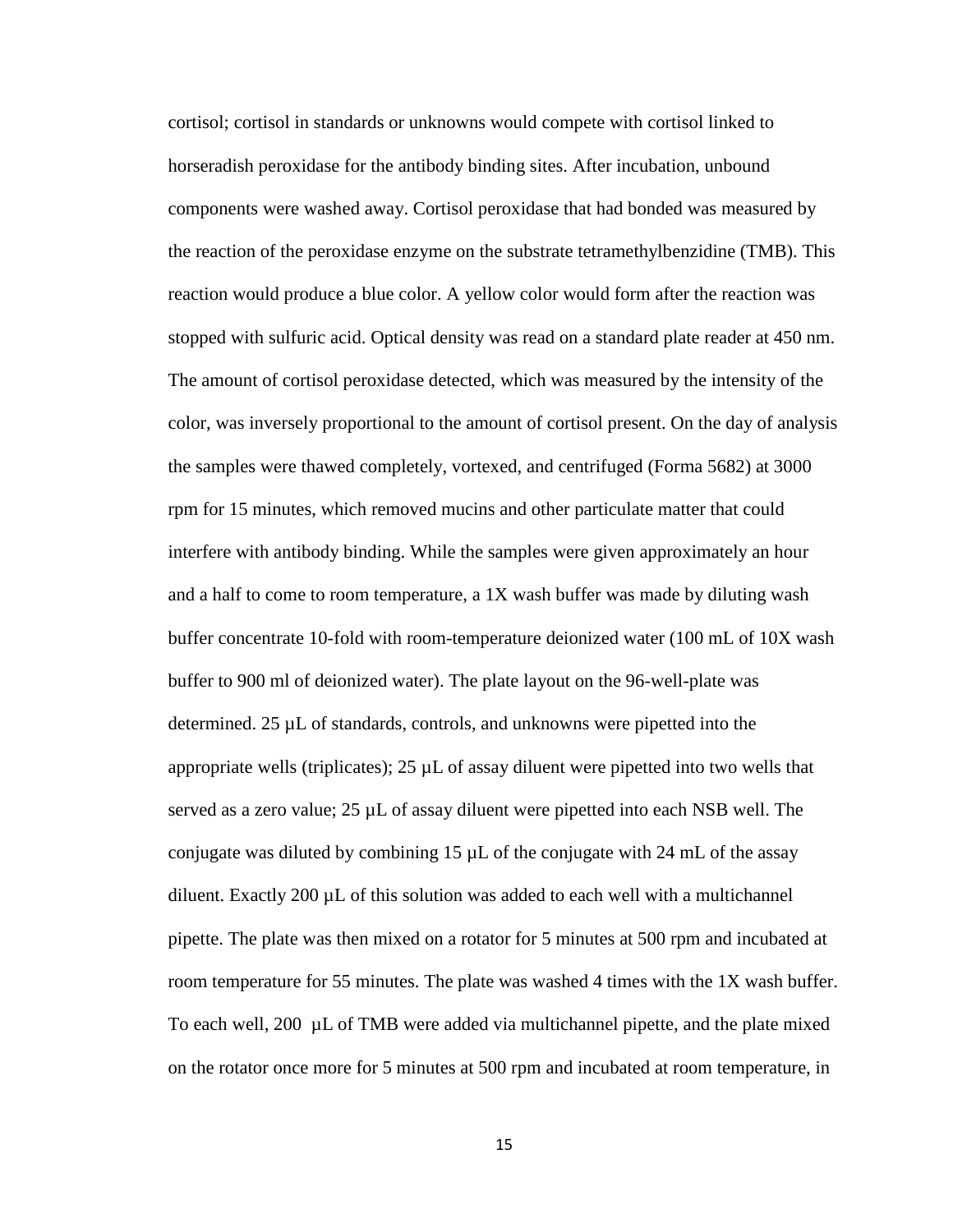the dark, for 25 minutes. Fifty µL of stop solution were added with a multichannel pipette, and then the plate was mixed on a rotator for 3 minutes at 500 rpm. Afterwards, the bottom of the plate was wiped with a lint-free cloth until dry, and then read in a plate reader (Biotek Synergy H1 Hybrid Reader with Biotek Gen 5 Data Analysis software) at 450 nm.

#### 4.2. HRV testing procedure

In order to determine heart rate parameters before and during each riding lesson and behavioral test, the Polar Equine RS800CX Science Heart Rate Monitor (Polar, Warminster, PA, USA) was utilized; there were two parts included with the monitor—the electrode transmitter and the wristwatch receiver. The electrode transmitter consisted of two electrodes, which perceived the heart rates, connected by a wire belt that also contained a heart rate sensor, which sent the heart rate data to the wristwatch receiver. The electrodes were placed slightly below the withers and behind the elbow of the horse on the chest, respectively. We affixed the transmitter to the horse via a training surcingle, while thoroughly soaking the area of the horse's body where the electrodes were going to rest upon, as well as lubricating the electrodes individually with KY jelly; this ensured adequate contact of the electrodes with the skin for more accurate heart rate measurement. The transmitter was affixed to the horse, as described above, while the horse was standing in cross-ties in a holding stall in order to determine a baseline reading for each individual. The wristwatch receiver was formatted such that baseline, individual behavioral tests, and riding lessons heart rates for each horse were not combined so that later analysis could be constructed successfully for each individual (using Polar ProTrainer 5 Equine Edition software). After baseline values were recorded for each

16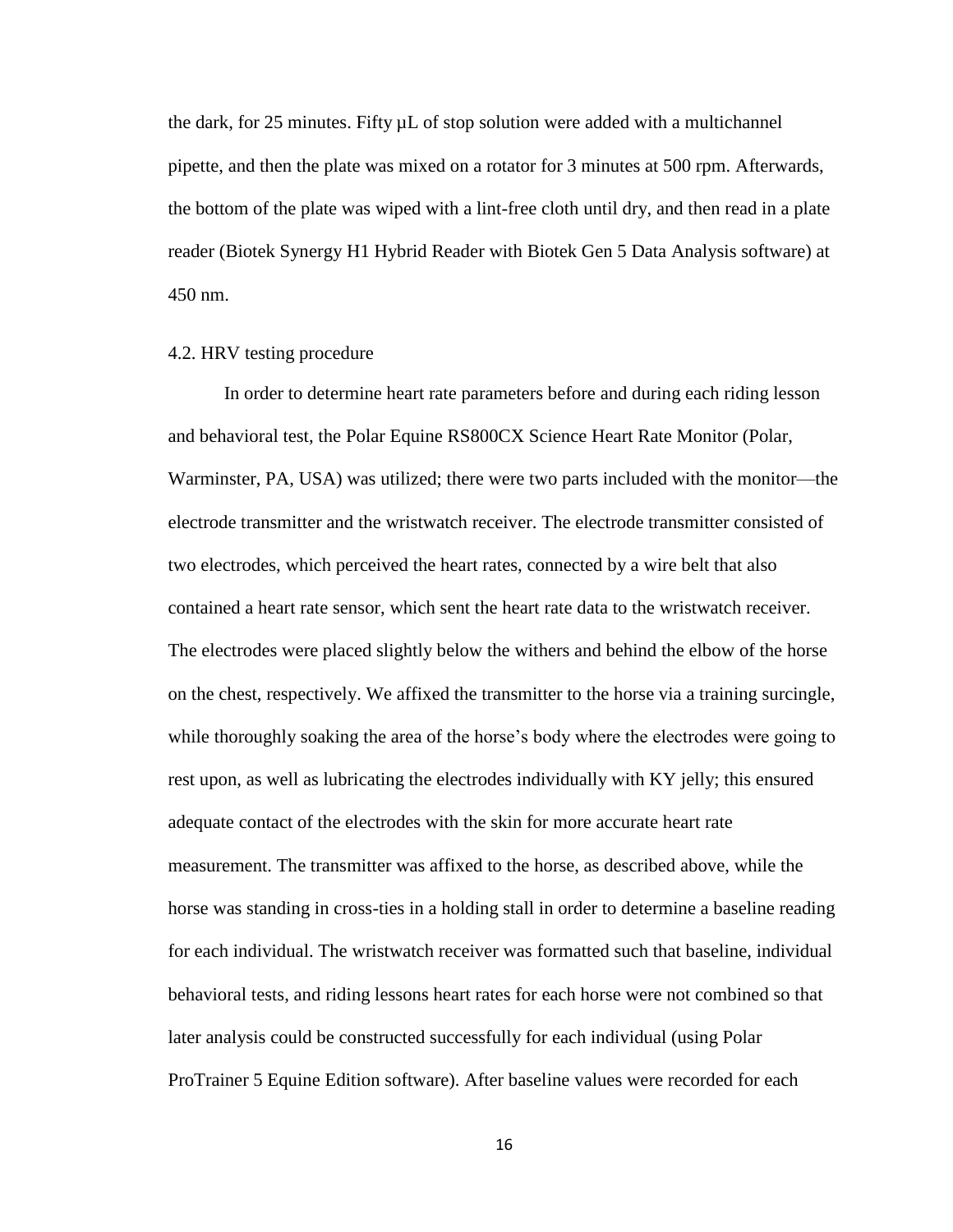horse, individually the horses underwent each behavioral test with the electrode transmitter affixed to them throughout; the same procedure was conducted for the riding lessons. All the heart rate data that was received by the electrode transmitter during each test and lesson and sent to the wristwatch receiver were later downloaded onto a computer and used for analyses such as SDRR, rMSSD, and mean heart rates.

#### **5. Statistical Analysis**

Statistical methods utilized for comparison of data were paired t-tests and Pearson correlation; the objective of these tests is to determine the significant changes between two variables, expressed as the probability of determining such changes if the null hypothesis is true. A lower probability would mean that it is rare to observe such change, expressed as t-values, by chance, and thus the results (changes) would be significant. A significant difference between two variables would manifest as a value smaller, or equal to, 0.05. Bonferroni correction was applied to these analyses in order to correct for error of multiplicity—that is, the more variables and number of hypotheses are present in data, the likelihood of witnessing rare event increases, as does the chance to reject the null hypothesis when it is actually true.

A paired t-test is typically used when there is one measurement variable and two nominal variables that are correlated—such as a "before" and "after" of the measurement variable (HR). This test assumes that the differences between pairs are normally distributed. A value, D, is calculated for each measurement value undergoing "before" and "after" treatment (HR at baseline and riding lesson/ behavior test)—then the average,  $M_D$ , of these values are calculated. The variance,  $SS<sub>D</sub>$  of the variables are calculated by summing

17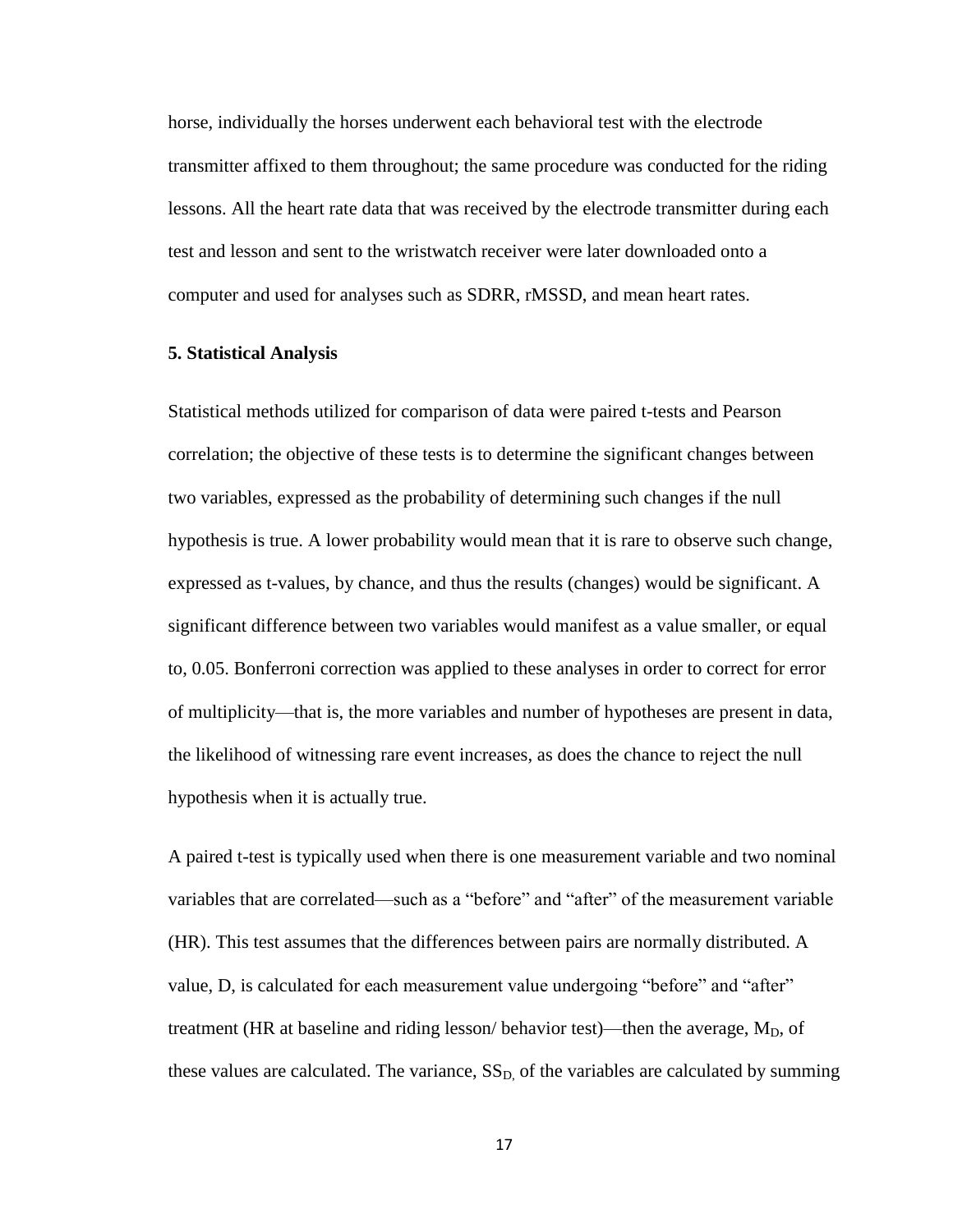individual HR values minus the  $M_D$  squared. The total number of subjects tested is N. Thus, the equation for calculating t is:  $t = \frac{M}{\sqrt{2}}$  $\frac{|S|}{|S|}$ N

The t value obtained allows us to look up a p-value associated with the obtained t value using degrees of freedom (df). Df are the total number of subjects tested minus one. The p-value will address how likely it was, considering your null hypothesis being true, for your t-value to be as large as it is. A cut-off point must be chosen for the p-value; this is typically 0.05 or 0.01. For our purposes both were assessed. Ultimately, if between each variable (HR at baseline/ riding lesson/ behavior tests) there was a t-value that corresponded with a p-value of great than 0.05 or 0.01, there was no significant difference between said variables.

#### **Correlated Variables**

Pearson's Correlation test was conducted for each heart rate parameter and cortisol in order to determine if there was a relationship between the constructed ethograms and the aforementioned physiological parameters of stress. This test is a measure of the linear relationship, or correlation, between two variables. A calculated Pearson's r-value is how we determine correlation. A value of -1 would mean a directly negative correlation, wherein when one variable decreases the other increases; a value of 0 would mean there is no correlation between the two variables; a value of +1 would mean there is a direct positive correlation between the two values, wherein when one variable increases the other variable does as well. Pearson's r-value is calculated as such:  $r = \frac{\sum_{n=1}^{n} x^n}{n!}$  $\frac{\Delta xy}{\sqrt{\sum x^2 \sum y^2}}$  where  $\sum$  is summation, and x and y are the two variables being assessed. The more correlated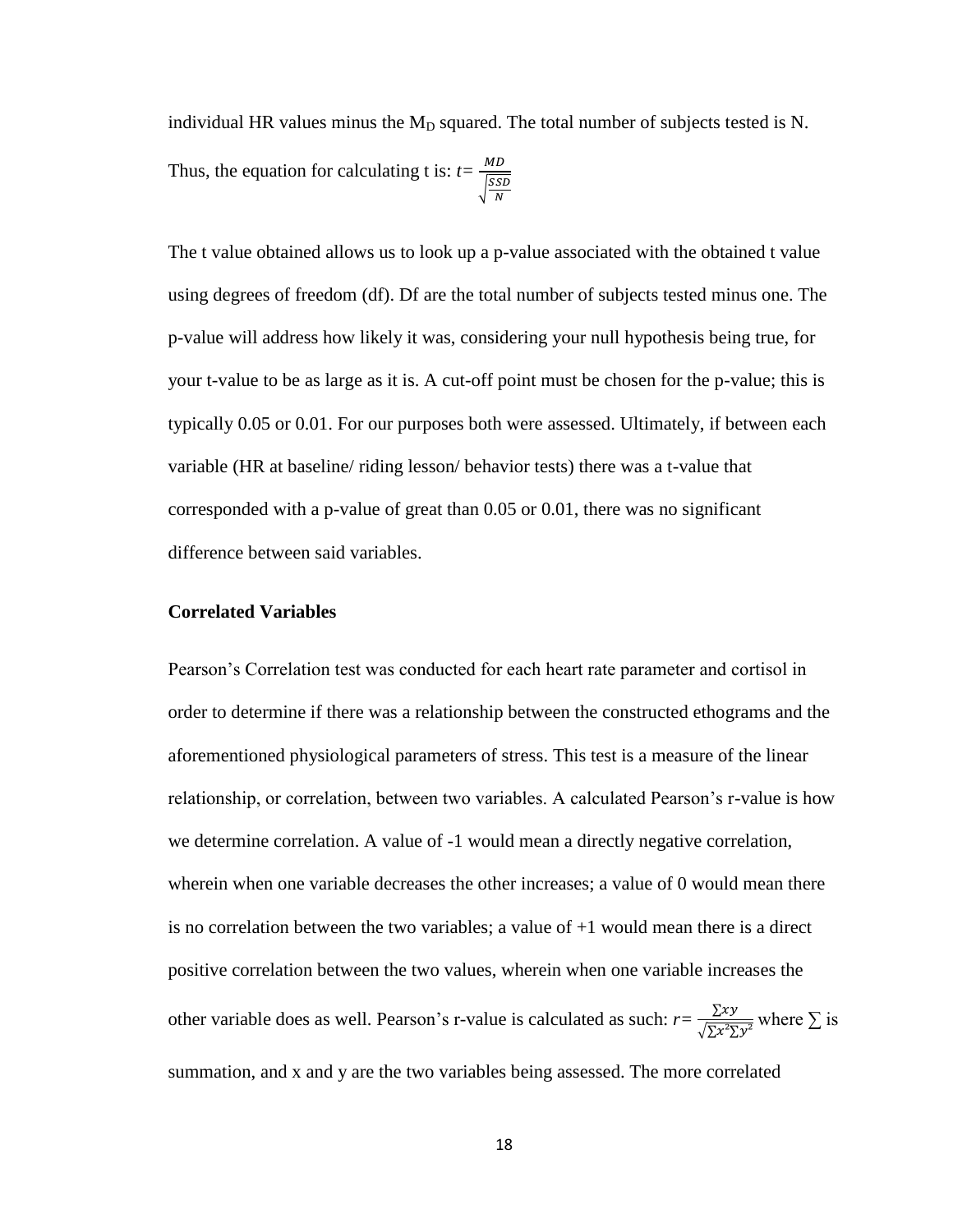variables are, the more likely it is that results achieved are significant. Each filter type for HRV (no filter, very low filter, medium filter, very high filter) was tested since no significant differences were found between filter types. Pre- and post- values of SDRR and rMSSD were compared using the equation *Natural Log Difference=*ln*(post)-* ln*(pre)*, which normalized the data and approximated the percent difference. Lastly, each variable had to be equalized to the number of observations of heart rate parameters; in order to do this, the percent of evasive actions were duplicated four times. SDRR, rMSSD (using each filter), and BPM variables were found to have significant correlation with ethogram results (Table 10), while cortisol was not.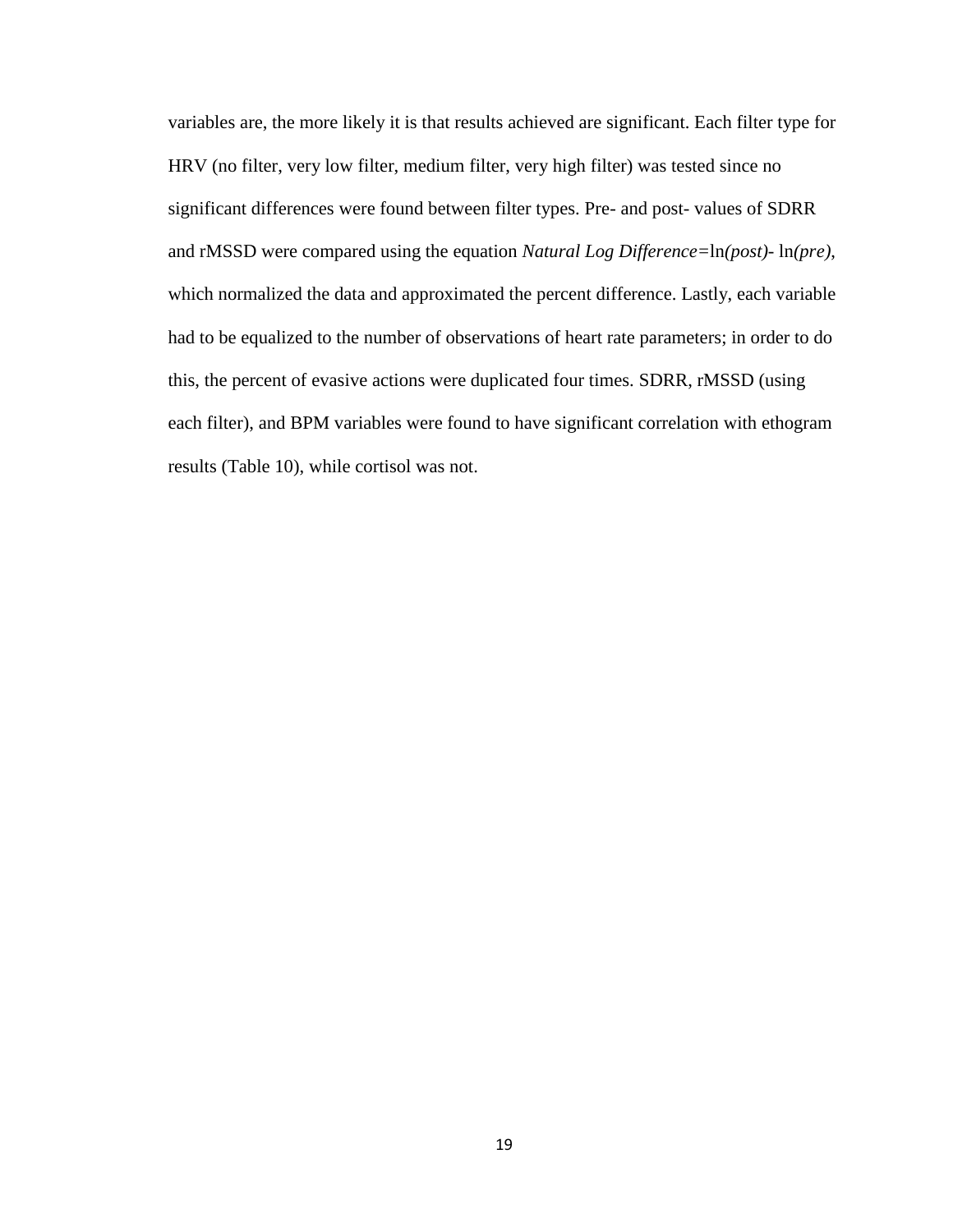# CHAPTER 4

# RESULTS

# **Cortisol**

Salivary cortisol samples were obtained from each horse before and after the three behavior tests as well as before and after the riding lessons (Table 1). For most horses, cortisol levels rose between the beginning and end of both RL and behavior tests (Fig. 1).

|                        | Pre-RL  | Post-RL | <b>Pre-tests</b> | <b>Post-tests</b> |
|------------------------|---------|---------|------------------|-------------------|
| <b>Amber</b>           | 0.08981 | 0.06541 | 0.05183          | 0.11663           |
| <b>Bennett</b>         | 0.01439 | 0.01602 | 0.05043          | 0.07703           |
| <b>Chelsea</b>         | 0.29340 | 0.05507 | 0.04467          | 0.02040           |
| $\mathbf{C}\mathbf{J}$ | 0.01944 | 0.04385 | 0.13398          | 0.04147           |
| <b>Cookie</b>          | 0.15410 | 0.09461 | 0.07134          | 0.17968           |
| Copper                 | 0.16785 | 0.13888 | 0.07505          | 0.25289           |
| Flight                 | 0.37307 | 0.26871 | 0.10178          | 0.04122           |
| LB                     | 0.11911 | 0.12408 | 0.10459          | 0.06381           |
| <b>LeRoy</b>           | 0.04608 | 0.03597 | 0.09590          | 0.08225           |
| <b>Nellie</b>          | 0.10003 | 0.02980 | 0.08664          | 0.10178           |
| <b>Red</b>             | 0.12469 | 0.26148 | 0.20898          | 0.11434           |
| <b>Sammie</b>          | 0.09674 | 0.03566 | 0.29449          | 0.21716           |

**Table 1** Cortisol levels of each horse pre/ post-RL and pre/ post-behavior tests in µg/dL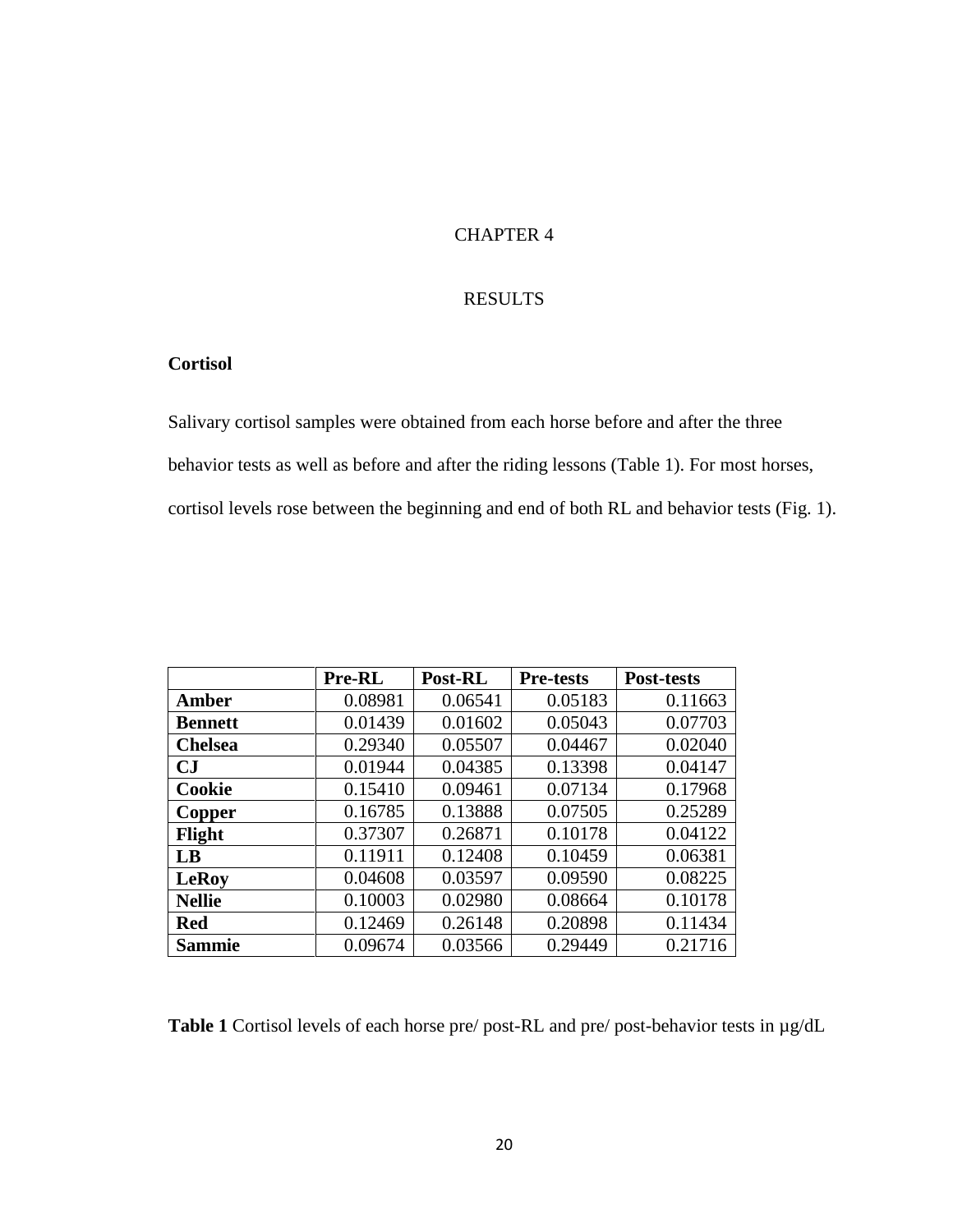| <b>Cortisol</b> |           |        | p-value |
|-----------------|-----------|--------|---------|
| Pre-RL          | Post-RL   | 1.41   |         |
| Pre-test        | Post-RL   | 0.420  | 0.538   |
| Pre-test        | Post-test | 0.0378 | 0.968   |
| Post-test       | Post-RL   | 0.352  | 709     |

**Table 2** Paired t-test relating cortisol levels during behavior tests and RL

There were no significant differences in cortisol found between pre-RL and post RL, pretest and post-RL, pre-test and post-test, or post-test and post-RL, as found by a paired ttest.



**Fig 1** Cortisol level trends for individual horses during behavior tests and RL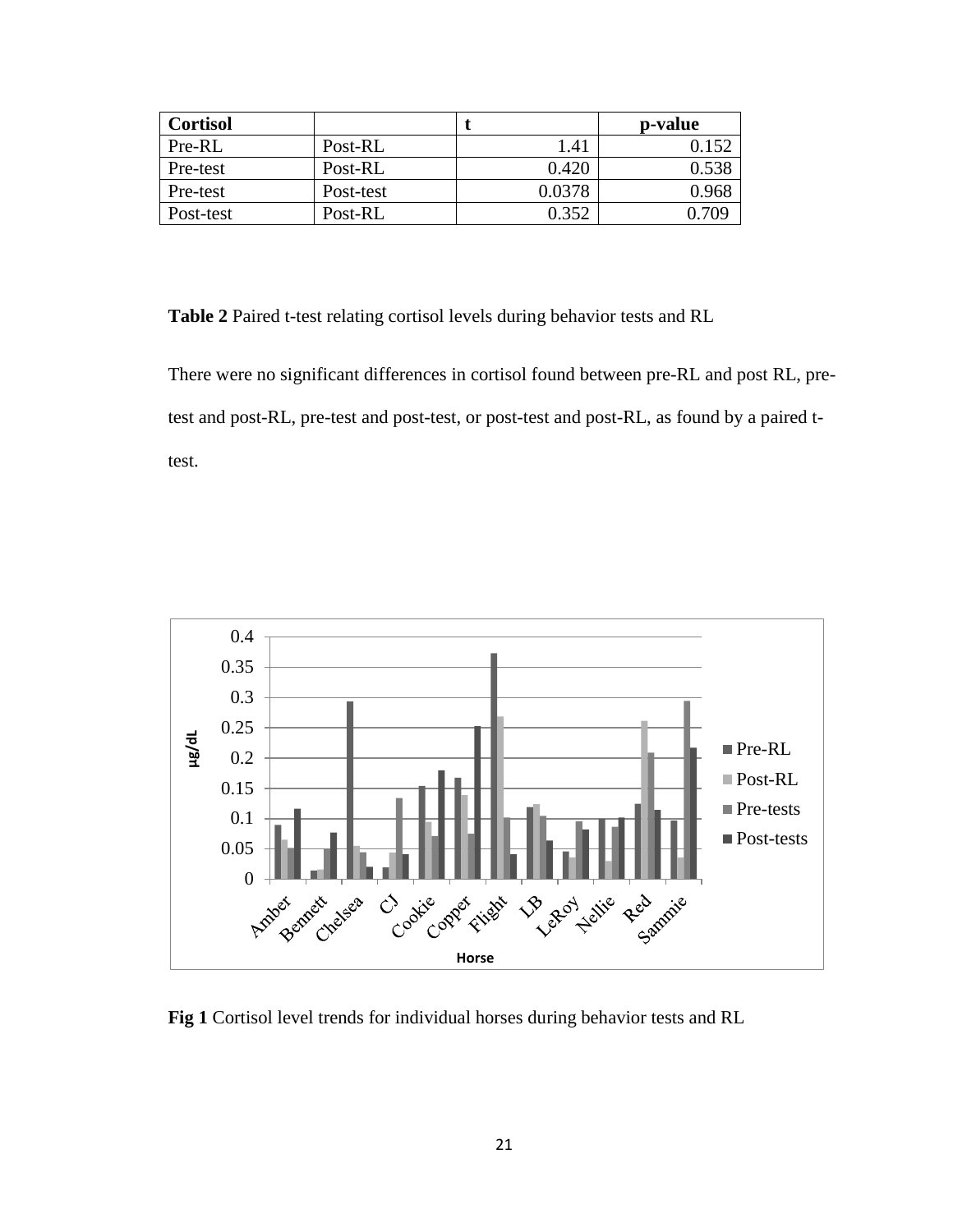# **Heart Rate Parameters**

The following heart rate (HR) variables were quantified: (1) mean HR (bpm) (2) the standard deviation of beat-to-beat intervals (SDRR) and (3) the root mean square of successive beat-to-beat differences (rMSSD, ms). Generally speaking, reductions in the values of HRV indices (SDRR and rMSSD) reflect a shift of the autonomic balance towards a more sympathetic dominance (fight or flight), while increased values of these indices indicate a shift towards a more parasympathetic dominance (Figs. 3, 4). The SDRR estimates the overall HRV and therefore includes the contribution of both branches of the autonomic nervous system to HR variations: It measures the state of balance between sympathetic and parasympathetic activities of the heart. rMSSD focuses on high-frequency, short-term variations of HR, which are mainly due to the activity of the parasympathetic nervous system.

|                      | <b>HRmean</b> (bpm)  | <b>SDRR</b>            | $rMSSD$ (ms)           |
|----------------------|----------------------|------------------------|------------------------|
| <b>baseline</b>      | $36.08333(\pm 6.42)$ | $150.12(\pm 66.89)$    | $107.95(\pm 73.38)$    |
| arena                | $63.25(\pm 19.71)$   | $216.14(\pm 103.45)$   | $100.48 \ (\pm 77.01)$ |
| Novel object         | $57(\pm 16.51)$      | $188.07(\pm 70.73)$    | $83.15(\pm 36.54)$     |
| bridge               | $52.75(\pm 6.14)$    | $199.97(\pm 205.94)$   | $161.02(\pm 249.47)$   |
| <b>Riding lesson</b> | $65.5(\pm 26.08)$    | $320.33 \ (\pm 84.86)$ | $103.81(\pm 49.60)$    |

**Table 3** Average BPM, SDRR, rMSSD with associated standard deviations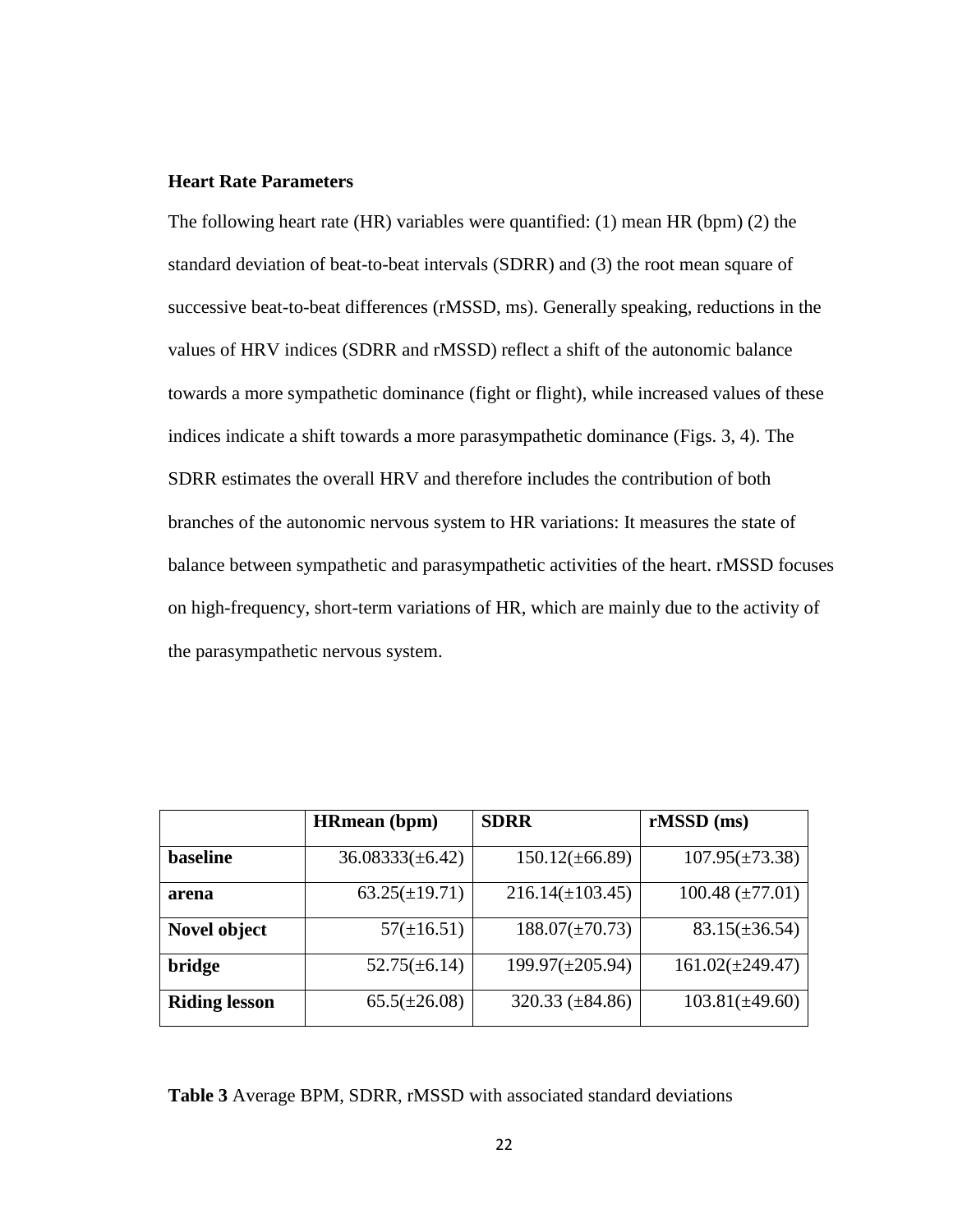| mean HR      |               | t         | p-value   |
|--------------|---------------|-----------|-----------|
| baseline     | arena         | $-4.463$  | 0.001     |
| baseline     | novel object  | $-4.327$  | 0.001     |
| baseline     | bridge test   | $-5.109$  | 0.00004   |
| baseline     | riding lesson | $-3.565$  | 0.004     |
| arena        | riding lesson | $-0.2308$ | 0.8       |
| novel object | riding lesson | $-0.8626$ | 0.4       |
| bridge test  | riding lesson | $-1.602$  | 0.1       |
|              |               |           |           |
| <b>SDRR</b>  |               | t         | p-value   |
| baseline     | arena         | $-2.405$  | 0.03      |
| baseline     | novel object  | $-3.022$  | 0.01      |
| baseline     | bridge test   | $-1.232$  | 0.2       |
| baseline     | riding lesson | $-1.723$  | 0.0000007 |
| arena        | riding lesson | $-2.443$  | 0.03      |
| novel object | riding lesson | $-4.192$  | 0.002     |
| bridge test  | riding lesson | $-1.723$  | 0.1       |
|              |               |           |           |
| rMSSD        |               | t         | p-value   |
| baseline     | arena         | 1.033     | 0.3       |
| baseline     | novel object  | 0.493     | 0.6       |
| baseline     | bridge test   | $-1.189$  | 0.3       |
| baseline     | riding lesson | $-0.203$  | 0.8       |
| arena        | riding lesson | $-1.538$  | 0.2       |
| novel object | riding lesson | $-0.702$  | 0.5       |
| bridge test  | riding lesson | 1.245     | 0.2       |

**Table 4** Paired t-test relating HR parameters between baseline, behavior tests, and RL

Every horse had an increase in mean HR between baseline and behavioral tests/riding lessons, yet the general trend for the majority of horses was the greatest increase occurring between the baseline and arena test (AR), then decreasing after both the novel object test (NO) and bridge test (BR) (Fig. 2). The mean values of HR, SDRR, and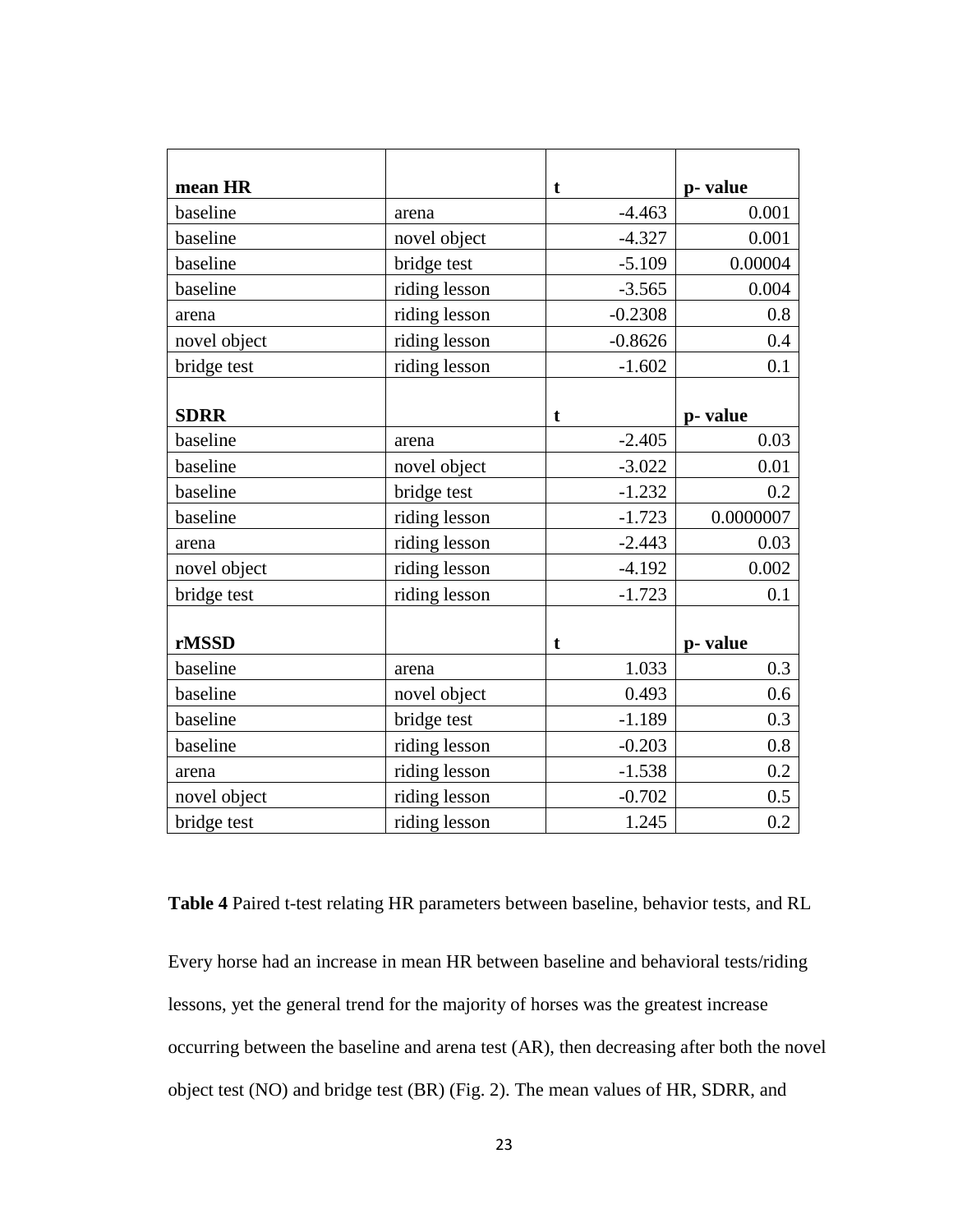rMSSD were determined for baseline, AR, NO, BR, and RL, respectively (Table 3). Significant increases of HR, determined using a paired t-test and Bonferroni correction, were found between baseline and AR, NO, BR, and RL, whereas significant differences of SDRR were found between baseline and NO, AR, RL, and also between AR and RL, and NO and RL. No significant differences were found with rMSSD (Table 4).



**Fig 2** Individual HR values for baseline, AR, NO, BR, and RL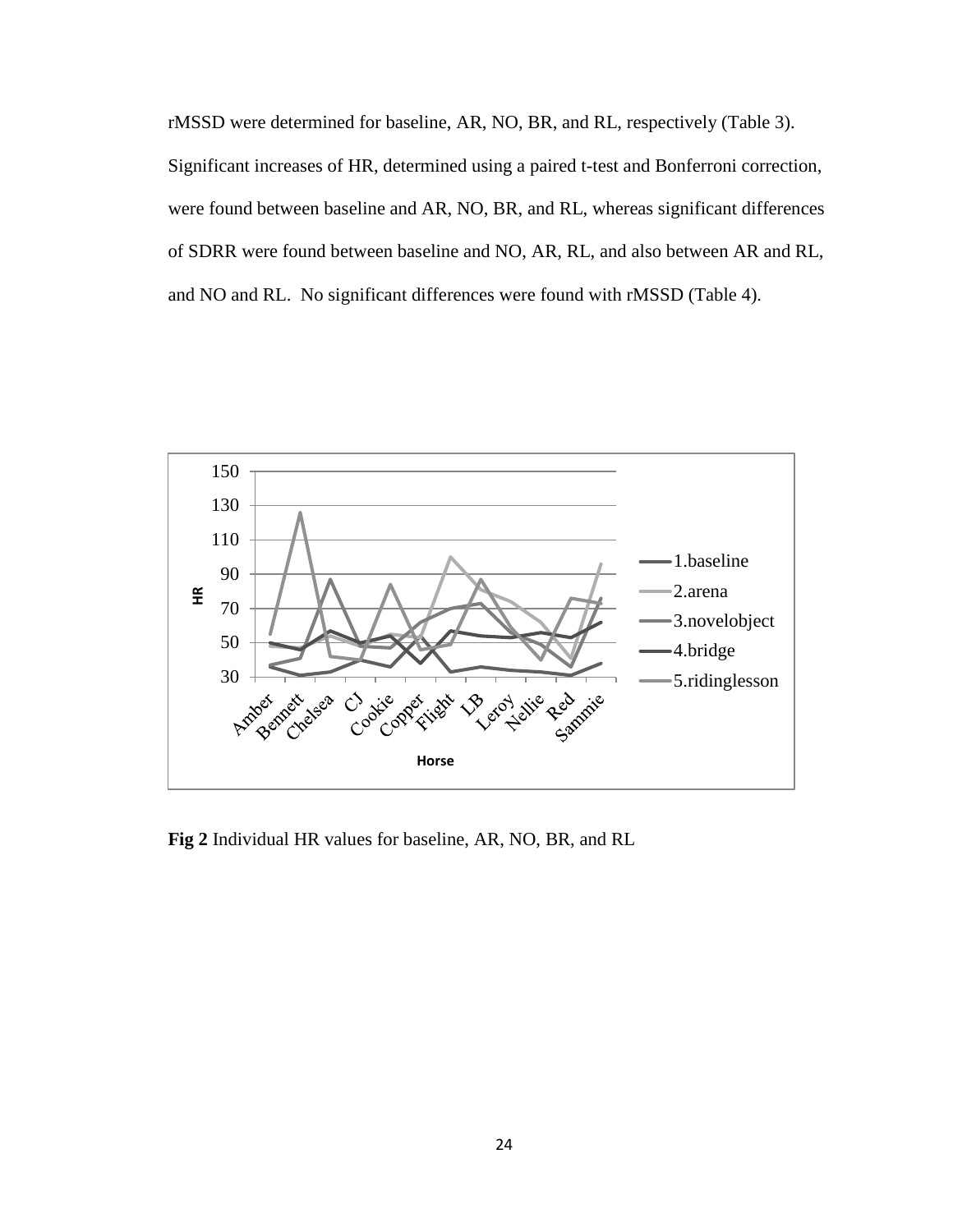

**Fig 3** Individual SDRR values for baseline, AR, NO, BR, and RL



**Fig 4** Individual rMSSD values for baseline, AR, NO, BR, and RL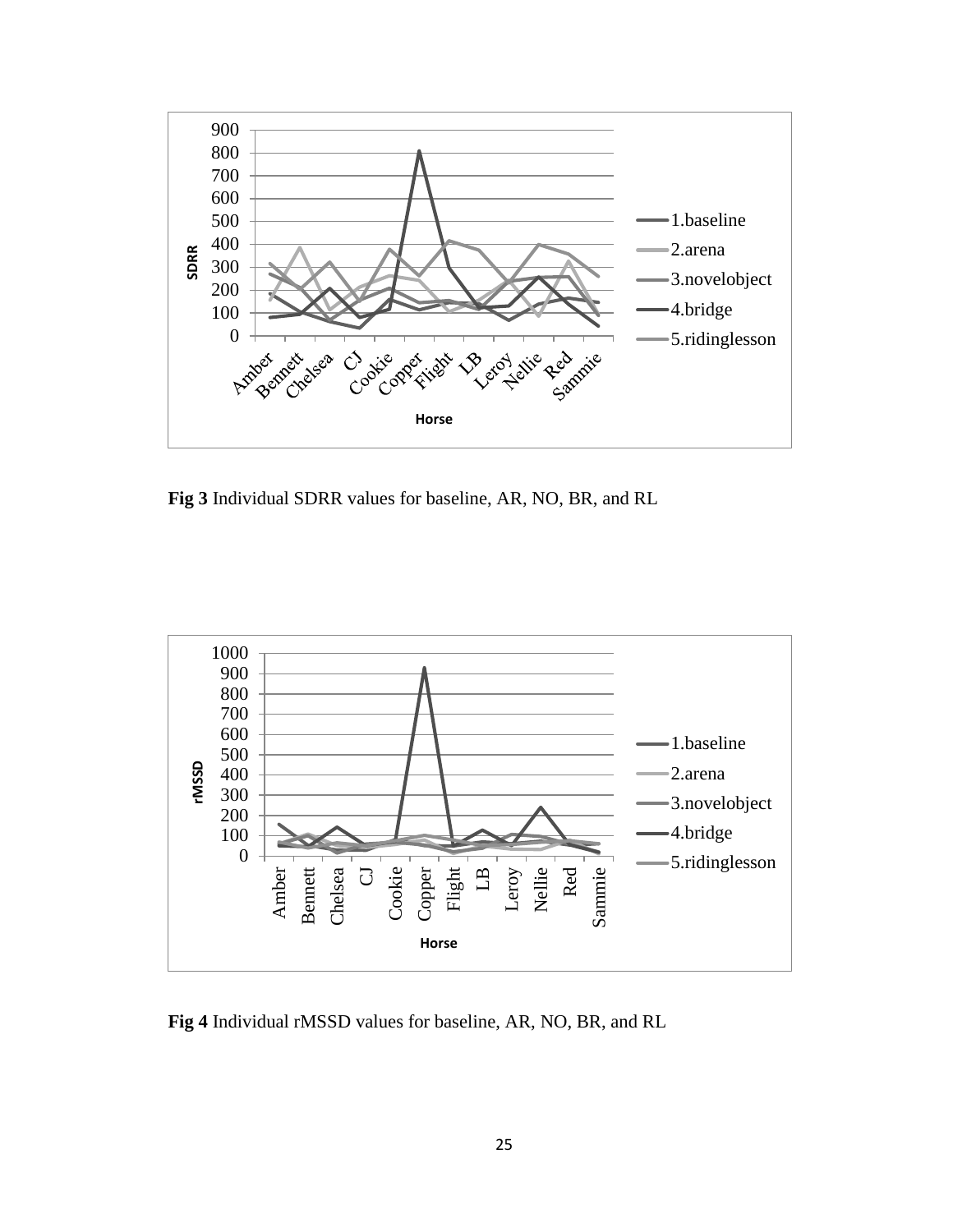# **Behavior Tests**

The three behavior tests (AR, NO, BR) were designed to assess separation anxiety and fearfulness in the horses; ethograms outlining proven signs of stress and relaxation were constructed for each test, then the average time budgets and number of incidents of signs of stress were recorded (Tables 5, 6, 7).

|           | canter        | trot            | ReI<br>walk | Vig_<br>walk | stand                   | stand alert |
|-----------|---------------|-----------------|-------------|--------------|-------------------------|-------------|
| <b>AR</b> | 2.08          | 30.5            | 63.19       | 39.78        | 31.33                   | 22.89       |
| NO        | 2.33          | 13.08           | 56.58       | 36.11        | 25.53                   | 26.97       |
|           | stand<br>gate | stand<br>people | paw         | graze        | t inner<br>circle<br>NO |             |
| <b>AR</b> | 39.11         | 13.14           | 1.39        | 24.58        | N/A                     |             |
| NO        | 83.44         | 9.97            | 1.17        | 13.4         | 27.08                   |             |

**Table 5** Average time budgets of all horses in percent during the AR/NO tests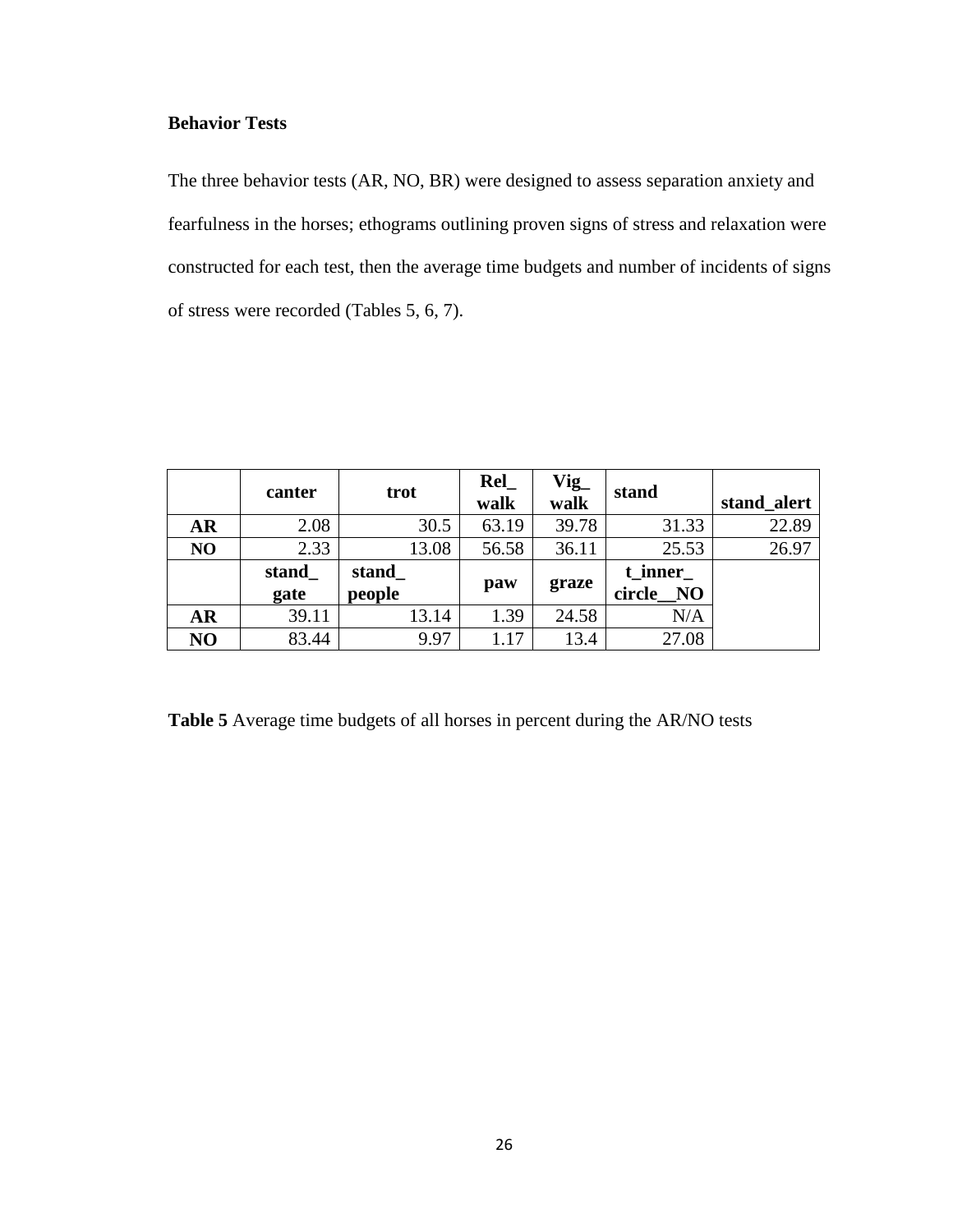

**Fig 5** Average time budgets of all horses during the AT/ NO tests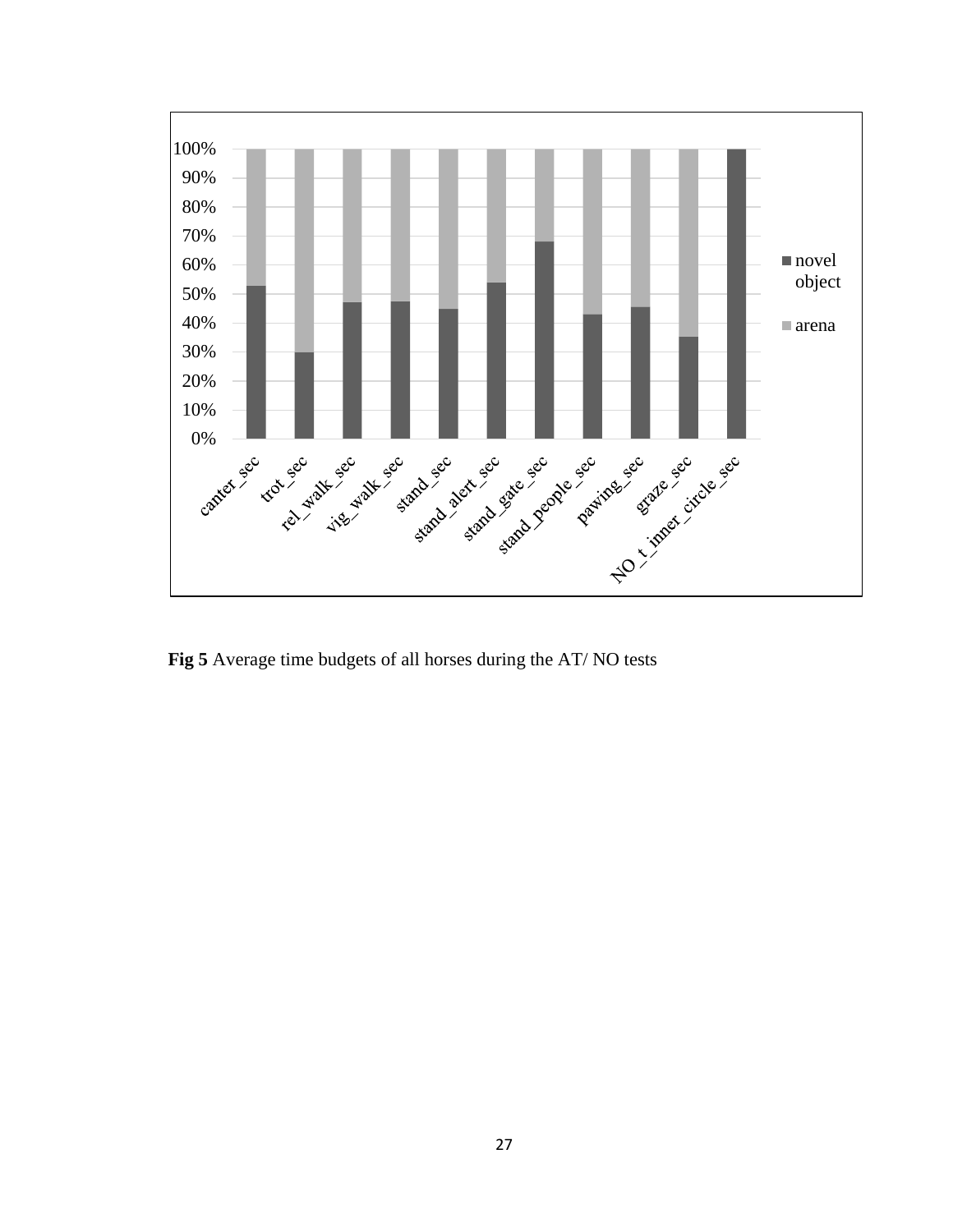

**Fig 6** Average incidents per minute for all horses during the AR/ NO tests

|   | on_bridge<br>$(y/n=1/0)$<br>#attempts_bridge |     | stop@approach | stand_3sec_on_bridge<br>$(y/n=1/0)$ |  |
|---|----------------------------------------------|-----|---------------|-------------------------------------|--|
| B |                                              |     |               |                                     |  |
|   | 0.92                                         | ົາາ | 0.39          | $0^{\circ}$                         |  |

# **Table 6** Average total number of incidents for all horses during BR tests

Individual riding lessons (RL), everyday work for the horses, were observed and a separate ethogram constructed in order to observe number of incidents indicative of stress (Table 7).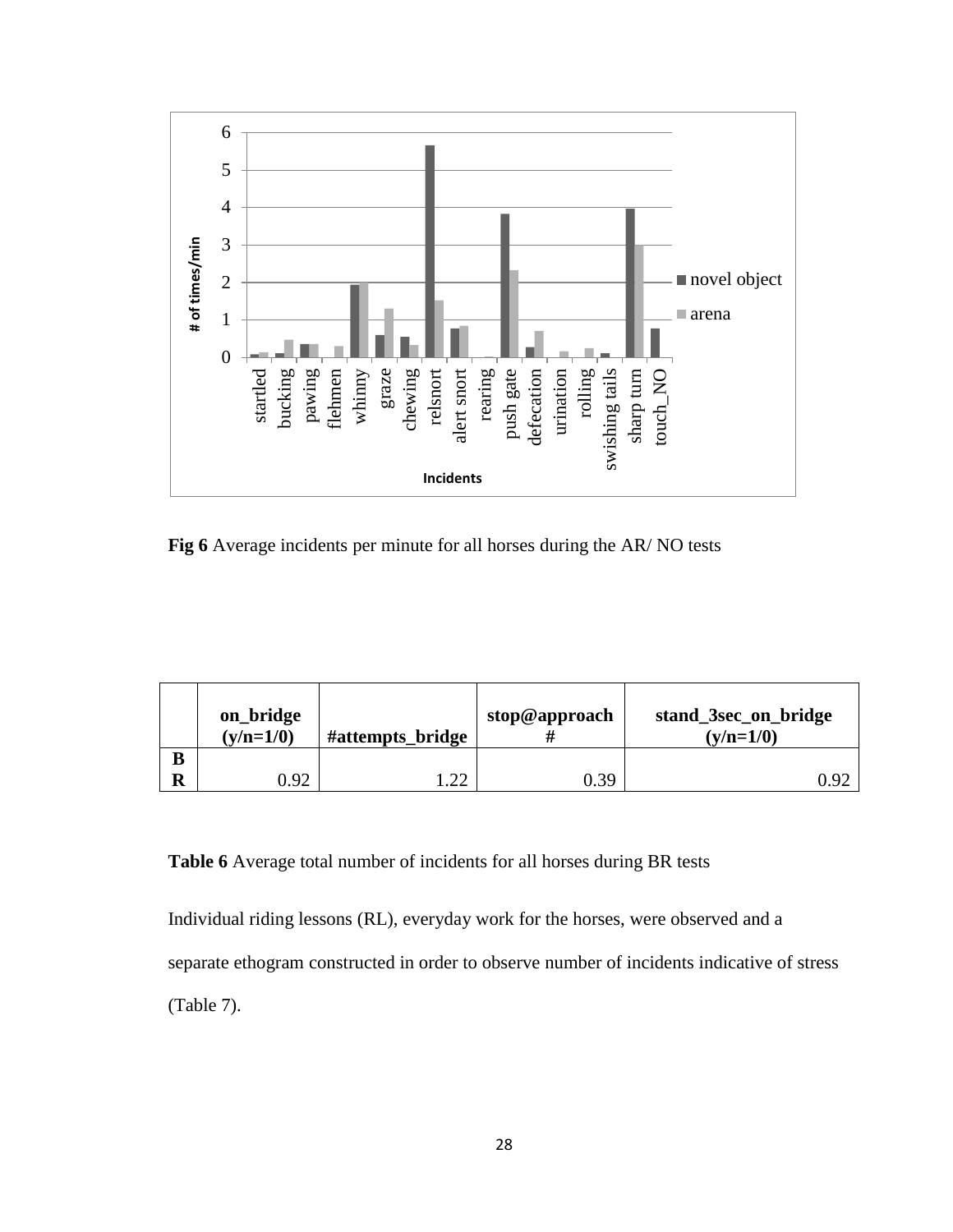|        | tail<br>swish | ears<br>back | defecation | head<br>toss | head<br>shake | head<br>turn | lower/extend<br>head |
|--------|---------------|--------------|------------|--------------|---------------|--------------|----------------------|
| D<br>n |               |              |            |              |               |              |                      |
| ┻      | 25<br>ر. ر    |              |            | ↵            | ر ۱           | ⌒<br>ັ       |                      |

**Table 7** Average incidents per minute for all horses during riding lessons

On average, more signs of stress were observed during the AR than the NO, BR, or RL, and a significant decrease in observed signs of stress were observed in the RL versus the behavior tests.

|                  |               | <b>SDRR</b>                 | rMSSD                   | <b>BPM</b>          | <b>Cortisol</b>  |
|------------------|---------------|-----------------------------|-------------------------|---------------------|------------------|
|                  |               | medium filter               | medium filter           |                     |                  |
| <b>SDRR</b>      | medium filter |                             |                         |                     |                  |
| rMSSD            | medium filter | $0.719**$<br>$\leq 0.001$ ) |                         |                     |                  |
| <b>BPM</b>       |               | $-0.331*$<br>(0.021)        | $-0.493**$<br>(< 0.001) |                     |                  |
| <b>Cortisol</b>  |               | $-0.138$<br>(0.350)         | 0.034<br>(0.820)        | $-0.280$<br>(0.054) |                  |
| <b>Behaviors</b> |               | $-0.523**$<br>(< 0.001)     | $-0.504**$<br>(< 0.001) | 0.022<br>(0.880)    | 0.417<br>(0.318) |

\*\*Correlation is significant at the 0.01 alpha

\*Correlation is significant at the 0.05 alpha

**Table 8** Correlation between HR parameters, BPM, cortisol, and behaviors as defined by Pearson correlation test and p-values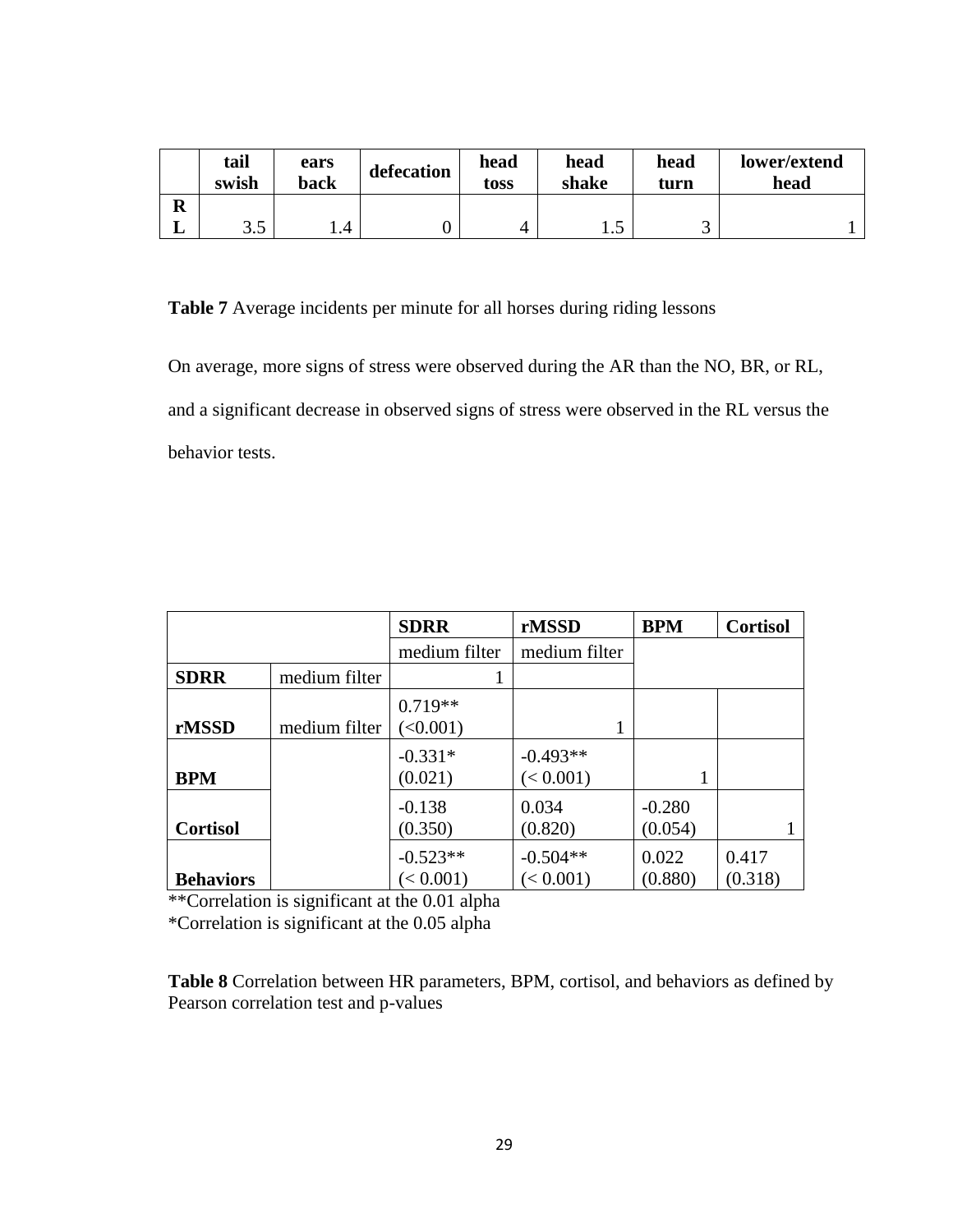There was no significance between BPM and behavior (r-value of 0.022, p-value of 0.880), BPM and cortisol (r-value of -0.280 and p-value of 0.054), SDRR and cortisol (rvalue of -0.138 and p-value of 0.350), rMSSD and cortisol (r-value of 0.034, p-value of 0.820), or cortisol and behavior (r-value of 0.147, p-value of 0.318). There was significance between SDRR and behavior (r-value of -0.523, p-value of < 0.001), SDRR and rMSSD (r-value of 0.719 and p-value of 3.29  $x10^{-14}$ ), BPM and SDRR (r-value of -0.331 and p-value of 0.021), BPM and rMSSD (r-value of  $-0.493$  and p-value of  $< 0.001$ ), behaviors and SDRR (r-value of -0.523 and p-value of < 0.001), and behaviors and rMSSD (r-value of  $-0.504$  and p-value of  $< 0.001$ ).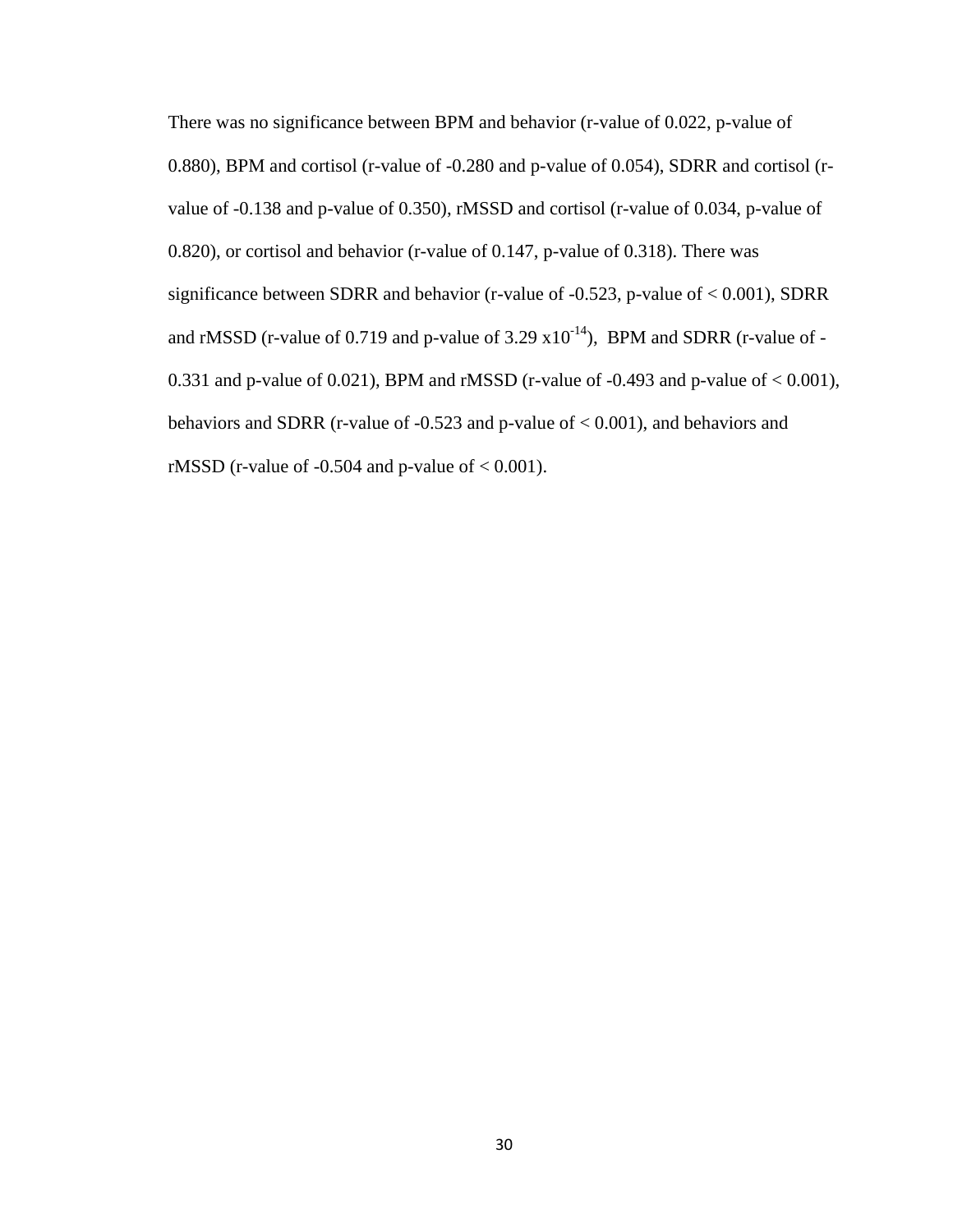# CHAPTER 5

#### DISCUSSION

# **Cortisol**

Salivary cortisol samples were obtained from each horse before and after behavior tests and riding lessons; averages of 3.676 ( $\pm$  2.930) nmol/L and 3.035 ( $\pm$  2.024) nmol/L were obtained for baseline cortisol values of the riding lessons and behavior tests, respectively. Comparatively, similar studies<sup>[26,29]</sup> obtained baseline salivary cortisol levels of 2.76 nmol/L and 1.01 nmol/L, respectively. The differences between baseline cortisol levels could be explained by differing methods of salivary collection—in our study, we collected samples by inserting Salimetrics® children's swabs under the horse's tongue for approximately 30 seconds, whereas in the aforementioned studies, samples were obtained by clamping a cotton swab to the horse's tongue. There could be potential risk in such an uncomfortable procedure for the horse—if a clamp is placed on the tongue for 30–40 seconds, the horses may perceive this as uncomfortable, which could influence cortisol values. Another factor that could contribute to a difference in baseline cortisol values across studies are the horses themselves; our statistical analysis did find that some independent variables will affect how stressed a horse will become, such as age and years owned. Thus, depending on the age and background, and potentially other independent

31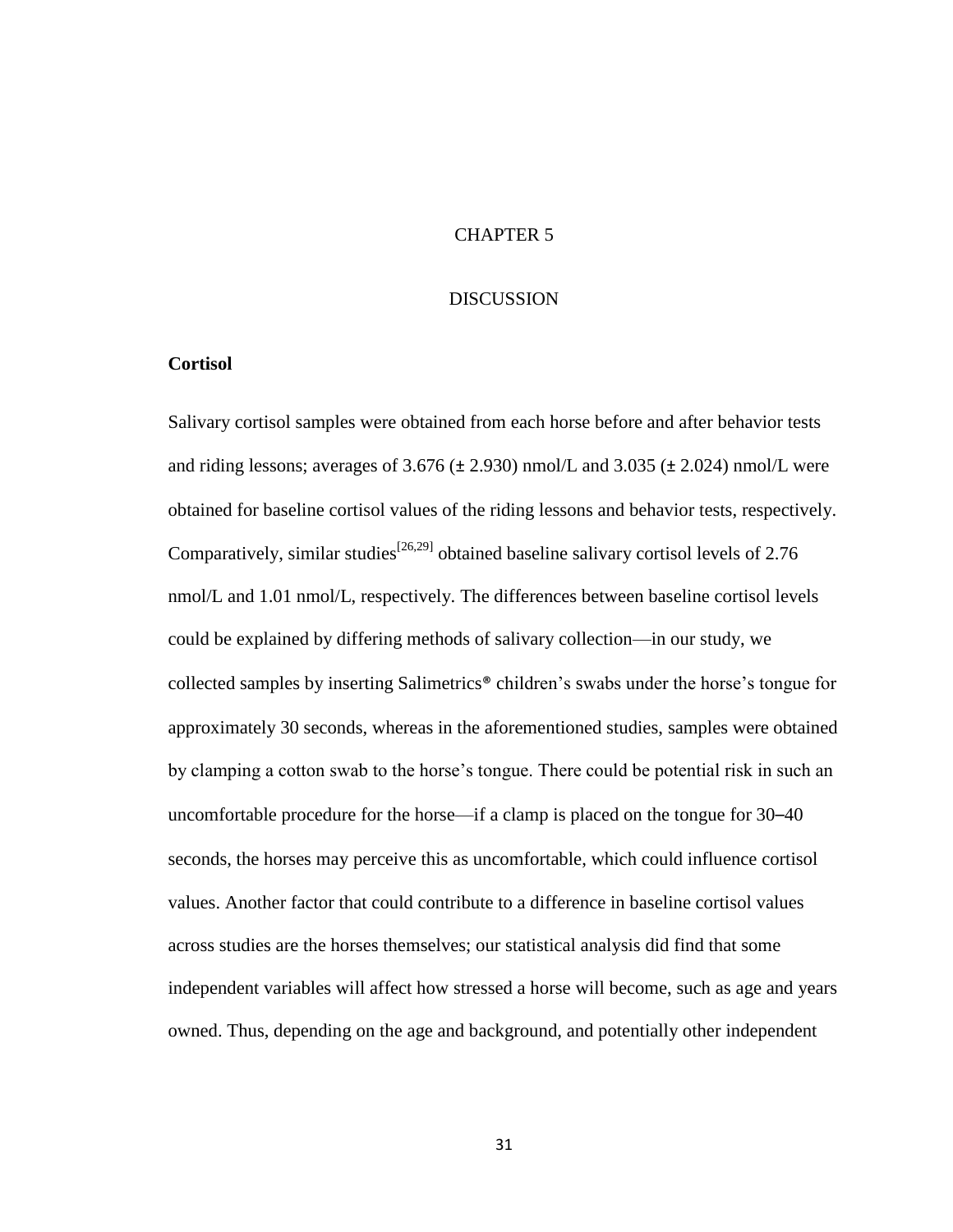variables, such as health conditions or endocrine disorders, variance in cortisol levels will occur. Conclusively, while baseline cortisol values vary greatly across studies, this can be expected considering certain independent variables and methods of collection.

While cortisol levels have been proven by various authors to be an effective physiological measure of stress in horses<sup>[17,26]</sup> our statistical analysis determined that our cortisol values did not change significantly (all p-values  $> 0.05$ ) in relation to behavior or HR parameters. There are several possible reasons: (a) time of day, (b) crosscontamination of samples, (c) inconsistent "before" and "after" sampling times, and (d) number of times samples were collected for each horse. (a) Distinct circadian rhythms of cortisol levels have been determined for horses.<sup>5</sup> A peak occurs in the morning and continues to decrease throughout the day. This rhythm can influence the obtained cortisol levels such that if salivary samples are obtained in the morning, it would be unknown whether higher levels are due to stress alone or because of the natural peak. Further, since afternoon cortisol levels are lower, the values for the riding lessons would overall be lower compared to the values for the behavior tests, which were obtained in late morning. (b) Cross-contamination likely occurred due to our method of sampling. Gloves were not consistently disposed of between sampling horses. Some contamination could have occurred due to saliva already present on the gloves. (c) We obtained baseline samples for each horse at approximately the same time before behavior tests which were performed consecutively in groups of 6 horses per day on two consecutive days. Horses were subjected to the behavior tests individually and in sequence. Allowing some horses to graze while waiting for their turn to be tested while others were subjected to the tests could have potentially influenced cortisol levels. (d) Cortisol samples should be obtained

32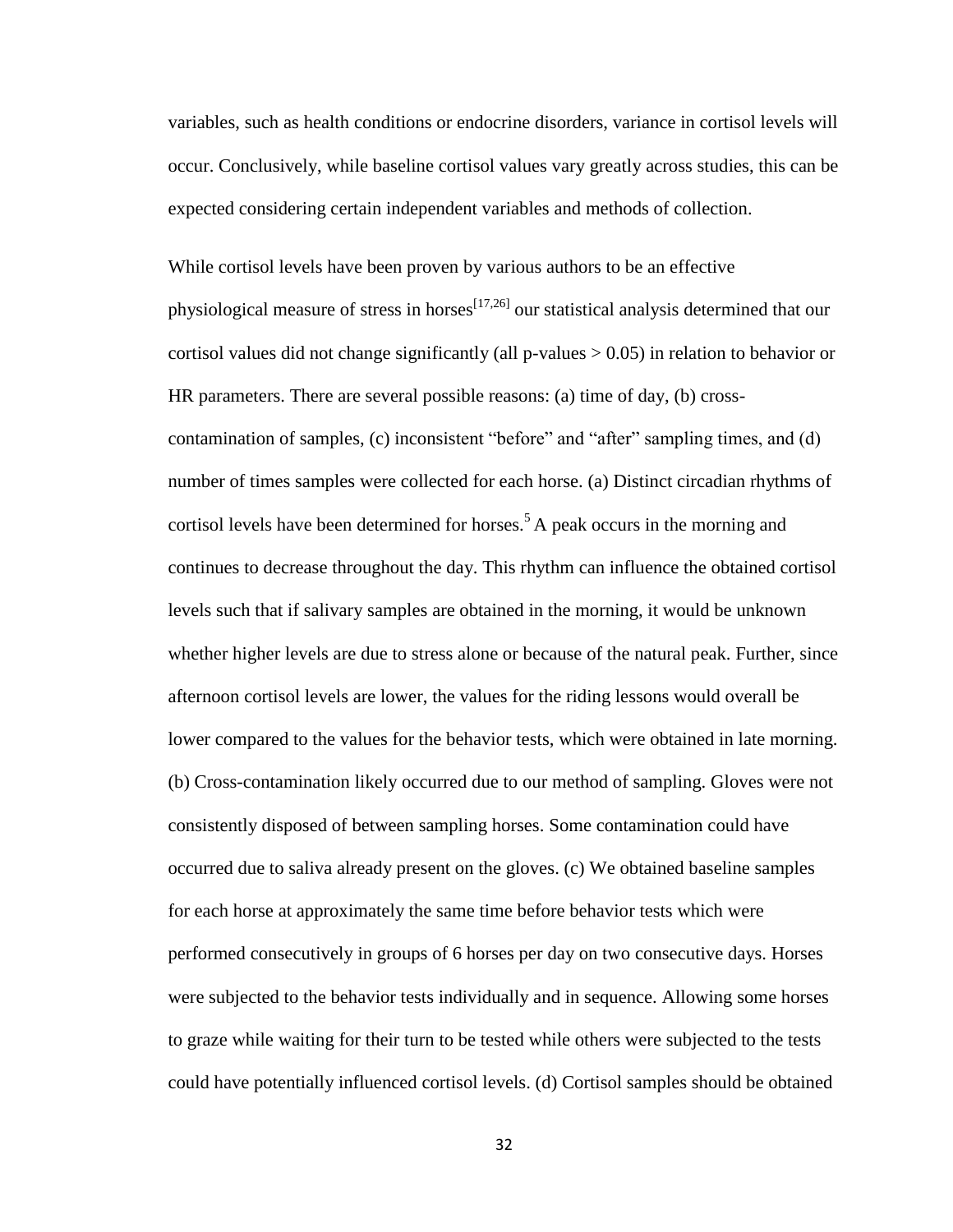15–20 minutes after the introduction of a potential stressor. While the saliva samples after the tests were obtained right after the last test (bridge test), the interval could have been too long to observe peak levels of cortisol, which occur approximately every 20 minutes.<sup>16</sup> Other studies sampled every 10-15 min,<sup>[26,29]</sup> and it would have been advantageous to obtain a saliva sample after each test. This would have provided data taken approximately every seven to ten minutes.

#### **Heart Rate Parameters**

#### BPM

The average baseline values recorded are within the normal range for adult horses "at rest," between 28–44 BPM. According to similar studies,  $^{[30,37]}$  average BPM values increased significantly between baseline values after horses were subjected to a stressor. HR alone is not considered to be an accurate physiological measure of stress due to the factors that can alter a horse's heart beat; naturally, when an animal is moving, exercising, or in pain, HR will elevate. Tests designed for stress that involve fair amounts of movement or exercise cannot assume that the elevation in HR is due to stress alone. Our analyses show that an increase in HR is significant  $(p<0.05)$  between the baseline values and all behavior tests, as well as the riding lesson. Horses moved not at all, slowly, or faster during the arena and novel object tests at will. During the bridge test and the riding lessons, horses were mostly walking, with short trot episodes during the riding lessons. The elevated heart rate during the behavior tests can be primarily related to separation anxiety and fearfulness, which tempted the horses to move faster, exhibit sharp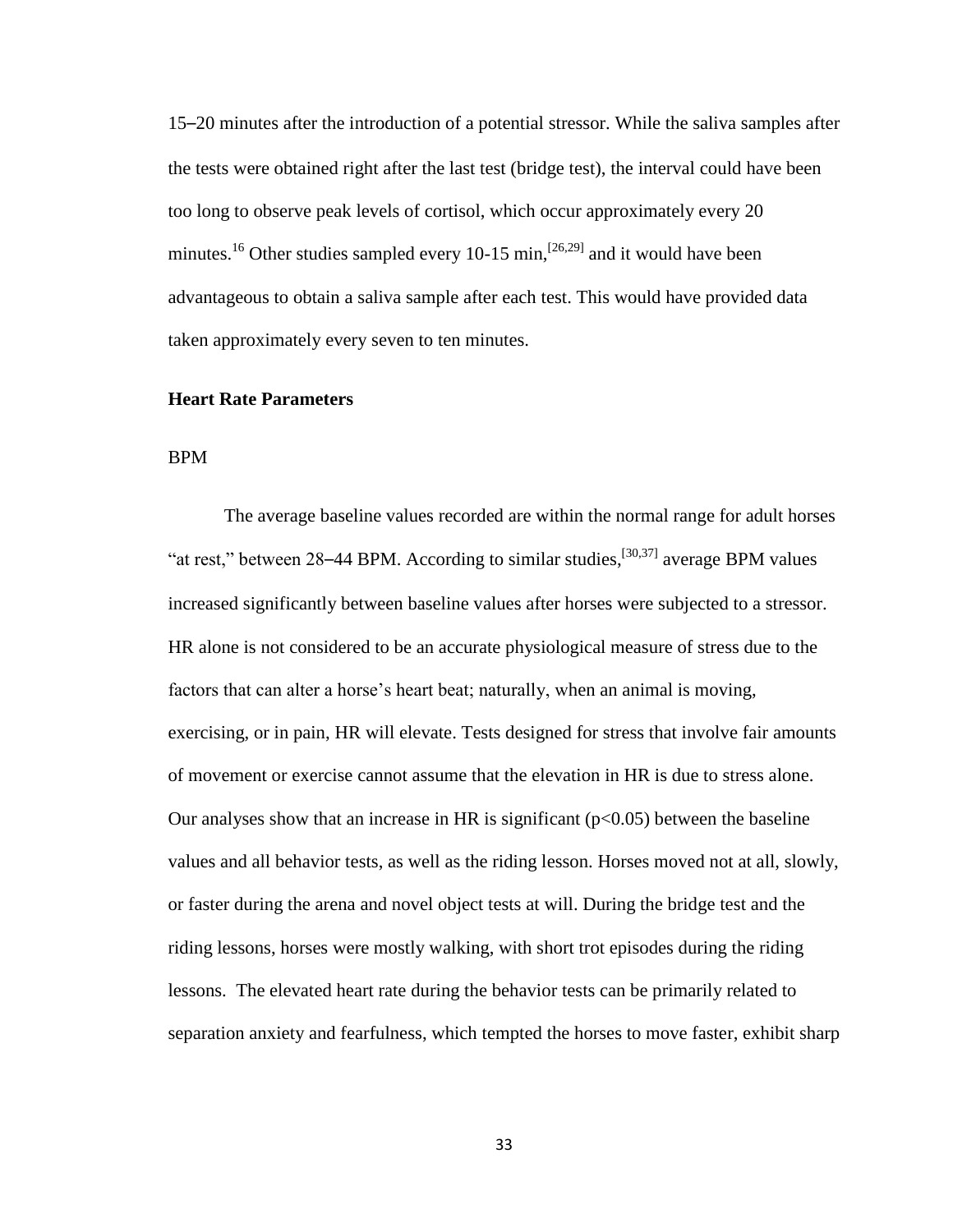turns, display bucking, trot and canter episodes, which in turn elevated the horse's heart rates.

# SDRR

Average values are concurrent with similar studies,  $[29,37]$  although in these studies, over the course of the tests designed for stress, overall SDRR values decreased, while between baseline and tests/ RL our SDRR values increased. SDRR is a measure of the variability across every RR interval for each horse, so the increases and overall larger values of SDRR in our study reflect that our test subjects are under more vagal dominance than horses utilized in similar studies. The results indicate a higher sympathetic dominance, and therefore possibly higher stress levels, during the behavior tests. Higher SDRR values during the riding lessons indicate a wider spectrum of autonomous nervous system responses, and a possibly lower stress level that horses experienced during the riding lessons. Further, this is an indication that New Beginnings Therapeutic Riding has chosen suitable horses for this type of work.

## rMSSD

rMSSD is the root mean square of successive RR intervals (heart beats), and thusly is the primary variable used to determine variations that represent changes from parasympathetic nervous system (rest and digest) to sympathetic nervous system control (fight or flight, stress). The higher rMSSD, the more vagal influence is evident. Our baseline values are within previously documented range. Comparable studies<sup>[30,37]</sup> documented values of approximately 74.5  $(\pm 8.81)$  msec and 46.3  $(\pm 4.8)$  msec, respectively. Younger horses are more excitable and exhibit higher heart rates readily,  $^{24}$ 

34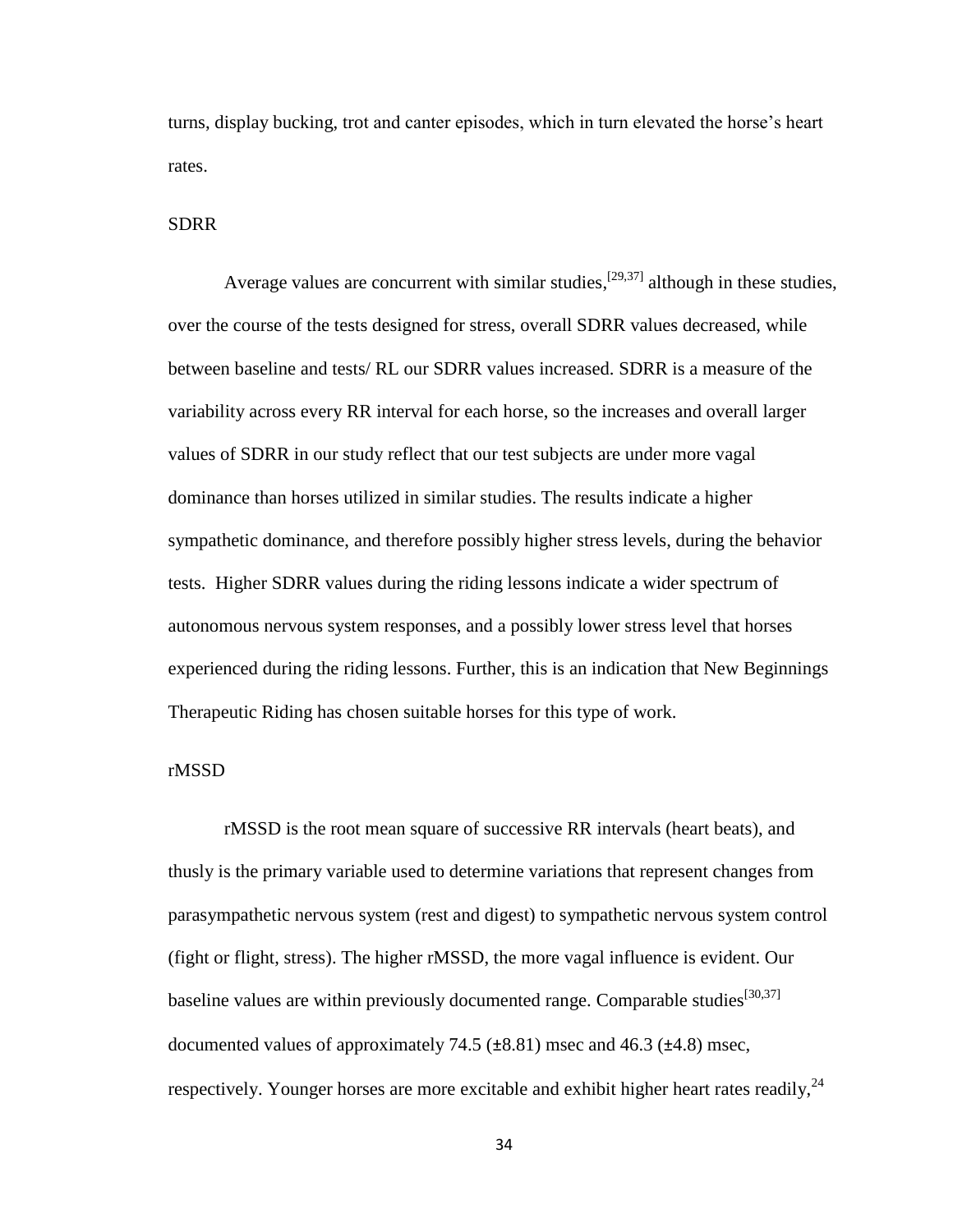which would explain lower rMSSD values reported by Visser et al.<sup>37</sup> In our study, only one horse was younger than 10 years, the majority of horses were middle aged, and three horses were twenty-one years and older. Other factors that have an influence on vagal dominance are type and breed of horse. The therapeutic riding horses in our study were mostly Quarter Horses. One Thoroughbred, age five, actually displayed the highest heart rate values during the behavior tests and the riding lessons. There was an overall increase in rMSSD values during the bridge test compared to the arena test, the novel object test, and the riding lesson. The horses in our study are used on a daily basis for therapeutic riding, and are accustomed to being handled frequently by many different people with various horse experience. Disabled riders, as well as their horses, are exposed to various objects and handling situations regularly. The bridge test, also known as the novel handling test, determines how a horse will react to a novel object when being accompanied by a handler. A therapeutic riding horse is more accustomed to follow the handler, whereas horses in the arena- and novel object tests are separated from the herd, and subjected to a novel object. While our baseline values are within normal ranges for horses, the significant decrease of rMSSD between baseline values and tests/ RL in our study match a similar trend within the aforementioned studies, indicating higher stress levels during behavior tests and riding lessons.

# **Behavior**

Ethograms were developed based on previously reported observations<sup>[35,36]</sup> that have been used extensively by other researchers in the development of their analysis of equine stress behaviors. Our analyses show significance changes ( $p<0.05$ ) between HR parameters BPM, SDRR, rMSSD and behaviors (Table 10). There was slight increase of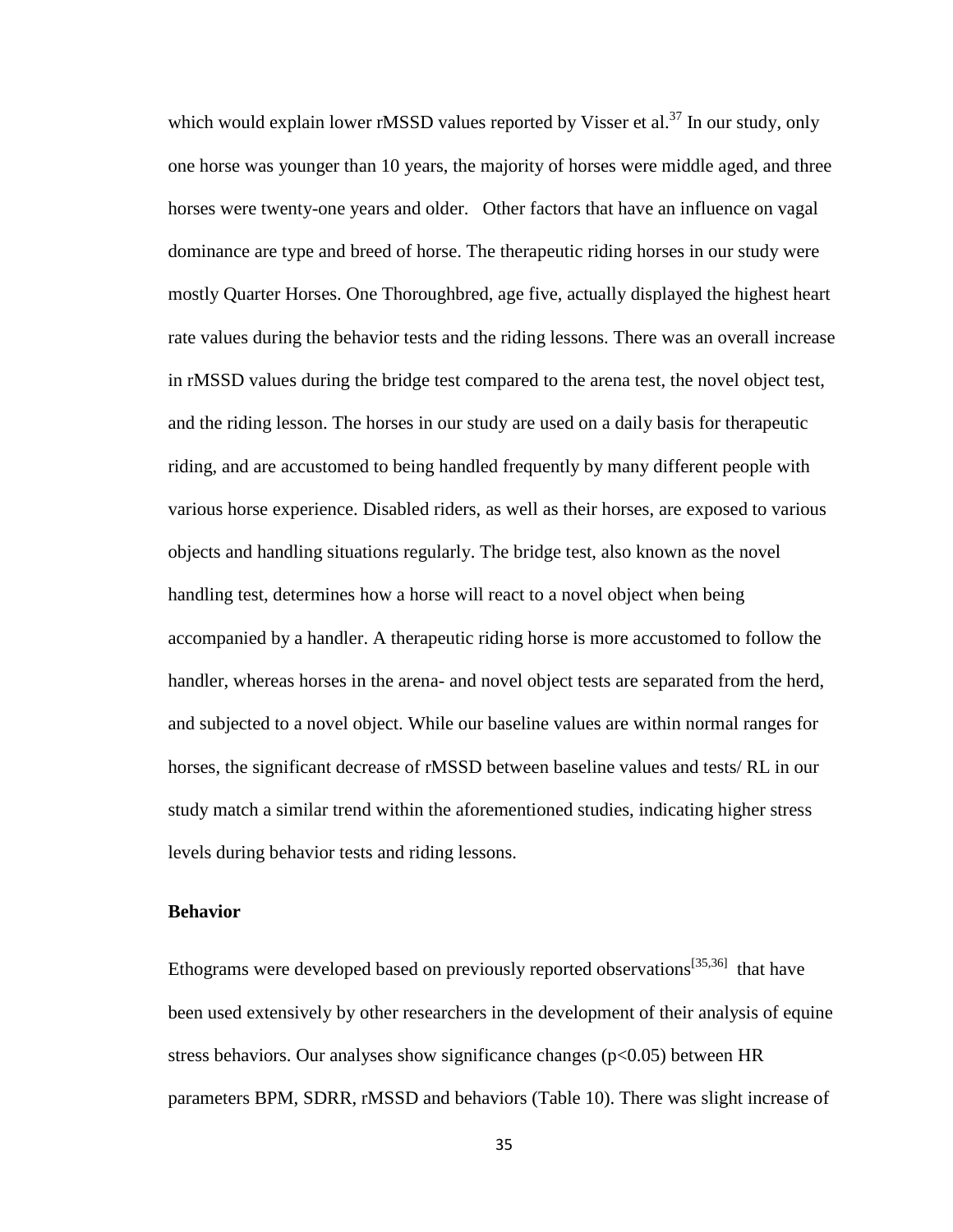stress-related behaviors (vigilant walk, trot, whinny, startled, alert snort, defecation) in the AR versus the NO, which could be due to a low degree of habituation. Horses were subjected to the novel object test after five minutes in the arena, and may have been more comfortable the second time around. Horses were less disturbed by unfamiliar objects in their immediate environment than during separation. This is a positive indication for the riding center regarding suitability of horses for their work. Therapeutic riding horses regularly come into contact with unfamiliar items in their everyday work.

# **Conclusion**

The primary objective of this study was to determine whether objective measures of physiological parameters and behavior analysis were practical and accurate ways to assess emotionality of horses used in therapeutic programs; our goals were to define more stringent methods of determining suitability of horses for therapeutic horseback riding, help create a more safe and fun experience for riders involved in therapeutic riding programs, and to enhance equine welfare by possibly decreasing equine wastage by assessing what horses can handle stress-wise for this type of work. Although other studies describe changes in cortisol as a useful measure of stress in horses, it is impractical for assessing horses suitable for a therapeutic riding facility. Range of cortisol values depends on multiple factors, such as time of day of sampling, sampling intervals, horse health, sample storage, and laboratory techniques. Furthermore, sampling equipment, storage tubes, assays or laboratory fees are financially restrictive for a facility relying on donations.

36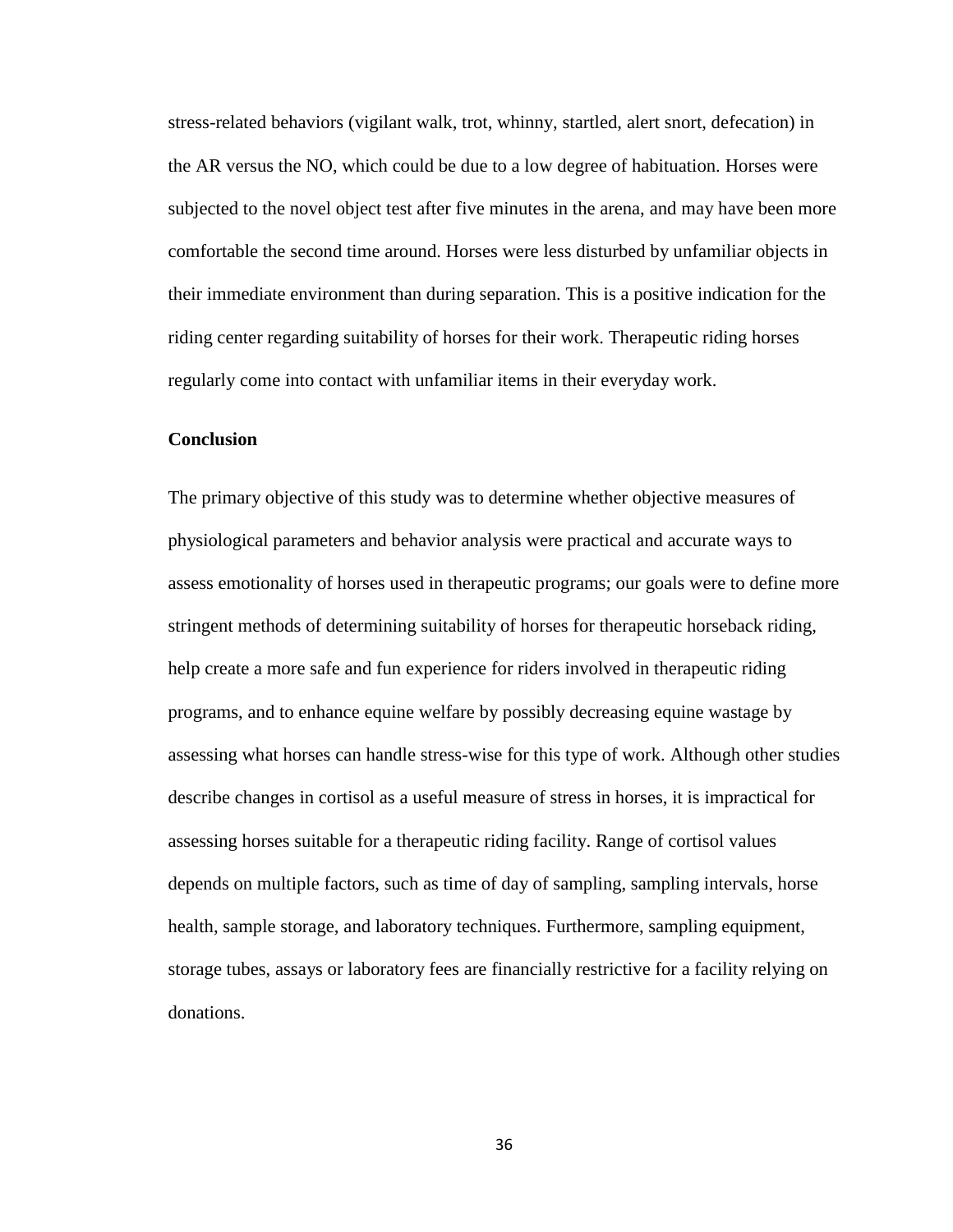Based on aforementioned findings, however, we have determined that heart rate variability parameters are reliable indicators of equine emotionality and stress. Our statistical analyses showed significant changes ( $p<0.05$ ) between HR parameters and observed behaviors in the behavior tests and the riding lesson. Baseline values significantly increased during all tests and riding lessons. Other studies have shown the validity of HRV as stress indicators as well.<sup>[29,38,37]</sup> Equine heart rate monitors are fairly inexpensive as a one-time purchase. Employees or volunteers can be trained to use a heart rate monitor and apply it to specific situations with their horses. This method of stress evaluation could be a simple, inexpensive and practical method for objectively determining the emotionality and suitability of potential therapeutic riding horses. Similarly, ethograms constructed with similar parameters to those in this study administered and completed by an objective third-party at least somewhat trained in equine behavior is a practical, affordable, and valid assessment of horse emotionality and suitability, as proven by our findings of significance  $(p<0.05)$  between HR parameters and behaviors.

There was a significant decrease of observed stress behaviors during the riding lessons compared to the behavior tests. Well-trained and regularly used horses overcome eventual higher degrees of emotionality through training and habituation. When horses were subjected to the behavior tests, more stress-related behaviors were observed. This provides evidence that individual horses are not as impervious to agitation as a riding lesson would indicate. Therefore, it is important that similar objective tests be conducted for each horse being tested for therapeutic riding purposes. In temperamental horses, signs of stress will become apparent sooner or later, and a dangerous and possibly deadly

37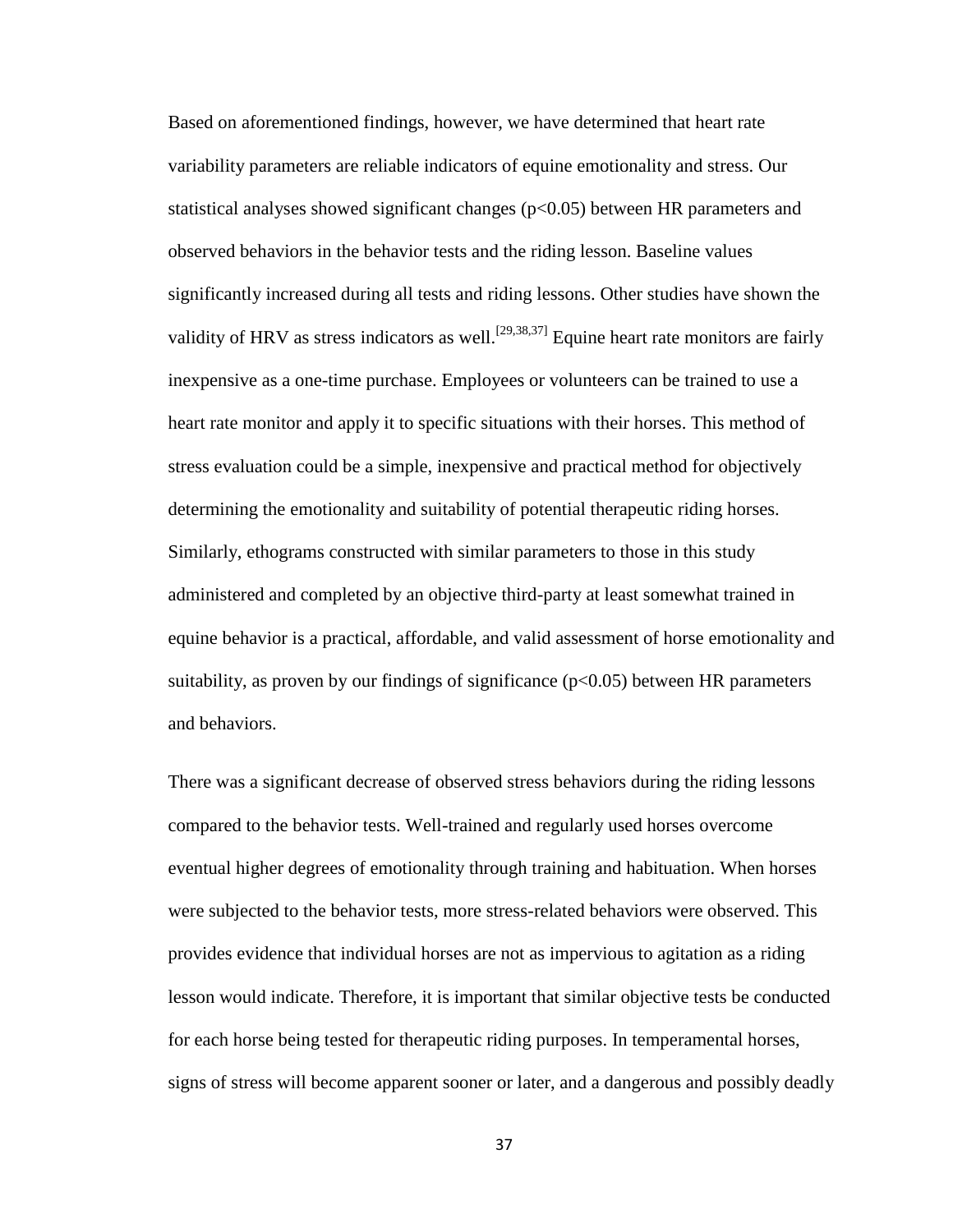outcome can be avoided by determining horses' receptiveness to specific situations, as shown in the behavior tests. This study indicates that an objective assessment of horses for therapeutic riding purposes is best achieved through routine testing of horses in behavior tests, supported with heart rate parameter evaluation.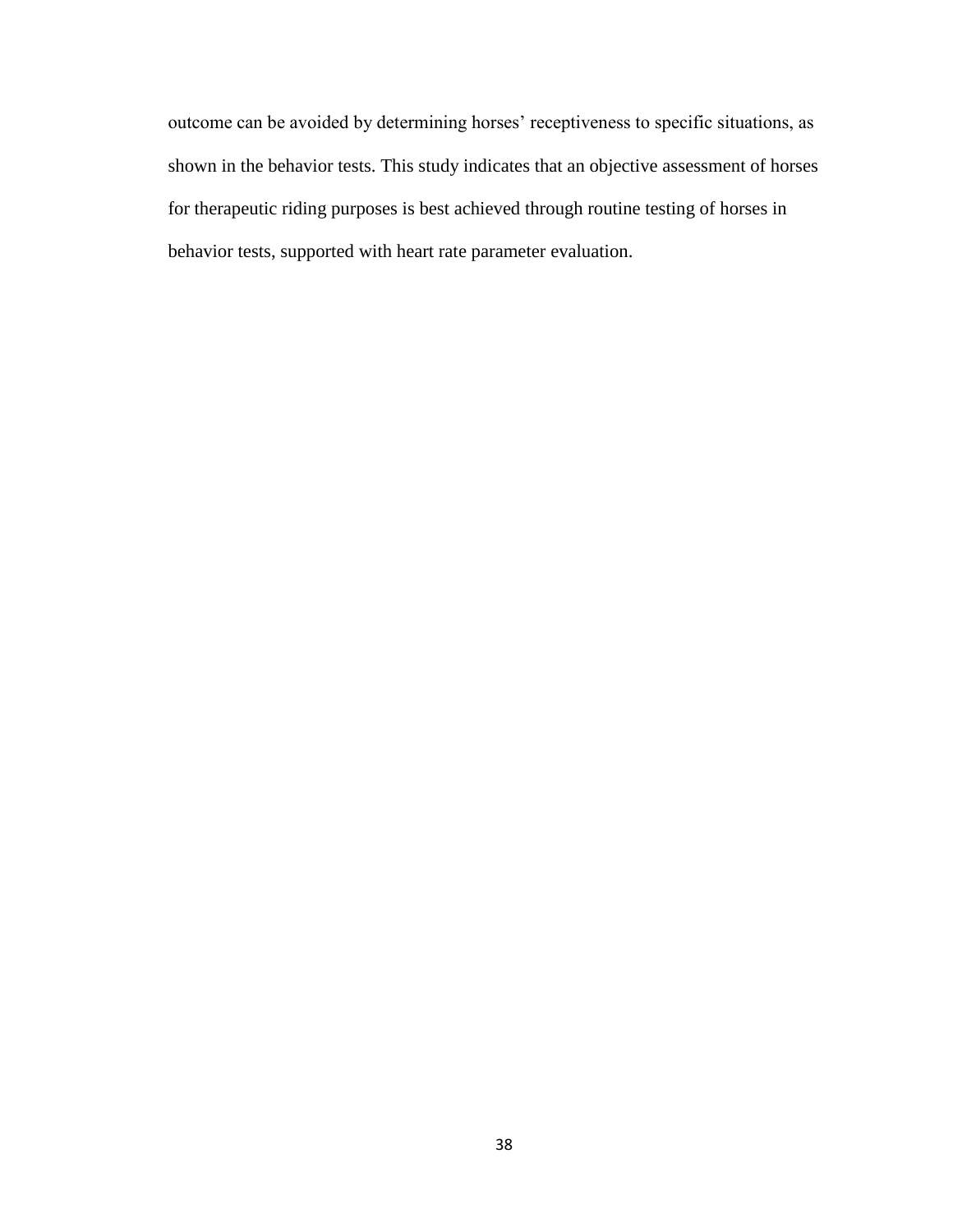## REFERENCES

- <sup>1</sup>Alexander, S. L., & Irvine, C. H. G. (1998). The effect of social stress on adrenal axis activity in horses: the importance of monitoring corticosteroid-binding globulin capacity. *Journal of Endocrinology, 157*(3), 425–432. <http://dx.doi.org/10.1677/joe.0.1570425>
- <sup>2</sup>Alvares, G. A., Quintana, D. S., Kemp, A. H., Van Zwieten, A., Balleine, B. W., Hickie, I. B., & Guastella, A. J. (2013). Reduced Heart Rate Variability in Social Anxiety Disorder: Associations with Gender and Symptom Severity. *PloS ONE, 8*(7), 1–9. <http://dx.doi.org/10.1371/journal.pone.0070468>
- $3A$ nderson, M. K., Friend, T. H., Evans, J. W., & Bushong, D. M. (1999). Behavioral assessment of horses in therapeutic riding programs. *Applied Animal Behaviour Science, 63*(1), 11–24. [http://dx.doi.org/10.1016/s0168-1591\(98\)00237-8](http://dx.doi.org/10.1016/s0168-1591(98)00237-8)
- <sup>4</sup>Bachmann, I., Bernasconi, P., Herrmann, R., Weishaupt, M. A., Stauffacher, M. (2003). Behavioral and physiological responses to an acute stressor in crib-biting and control horses. *Applied Animal Behaviour Science, 82*(4,5), 297–311. [http://dx.doi.org/10.1016/s0168-1591\(03\)00086-8](http://dx.doi.org/10.1016/s0168-1591(03)00086-8)
- ${}^{5}$ Becker-Birck, M., Schmidt, A., Lasarzik, J., Aurich, J., Möstl, E., Aurich, C. (2013). Cortisol release and heart rate variability in sport horses participating in equestrian competitions. *Journal of Veterinary Behavior, 8*, 87–94. <http://www.sciencedirect.com/science/article/pii/S1558787812000743>
- ${}^{6}$ Benda, W., McGibbon, N.H., & Grant, K.L. (2003). Improvements in Muscle Symmetry in Children with Cerebral Palsy After Equine-Assisted Therapy (Hippotherapy). *Journal of Alternative & Complementary Medicine, 9*(6), 817–825. <http://dx.doi.org/10.1089/107555303771952163>
- $\textsuperscript{7}$ Bertoti, D. B. (1988). Effect of Therapeutic Horseback Riding on Posture in Children with Cerebral Palsy. *Physical Therapy, 68*(10), 1505–1512. Retrieved from <http://www.physther.net/content/68/10/1505.full.pdf>
- ${}^{8}$ Bream, J. A., & Spangler, W. Q., Jr. (n.d.). Therapeutic Horseback Riding: an Overview. Retrieved from:<http://www.catra.net/info/overview.html>
- ${}^{9}$ Corring, D., Lundberg, E., & Rudnick, A. (2013). Therapeutic Horseback Riding for ACT Patients with Schizophrenia. *Community Mental Health Journal, 49*(1), 121–126.<http://dx.doi.org/10.1007/s10597-011-9457-y>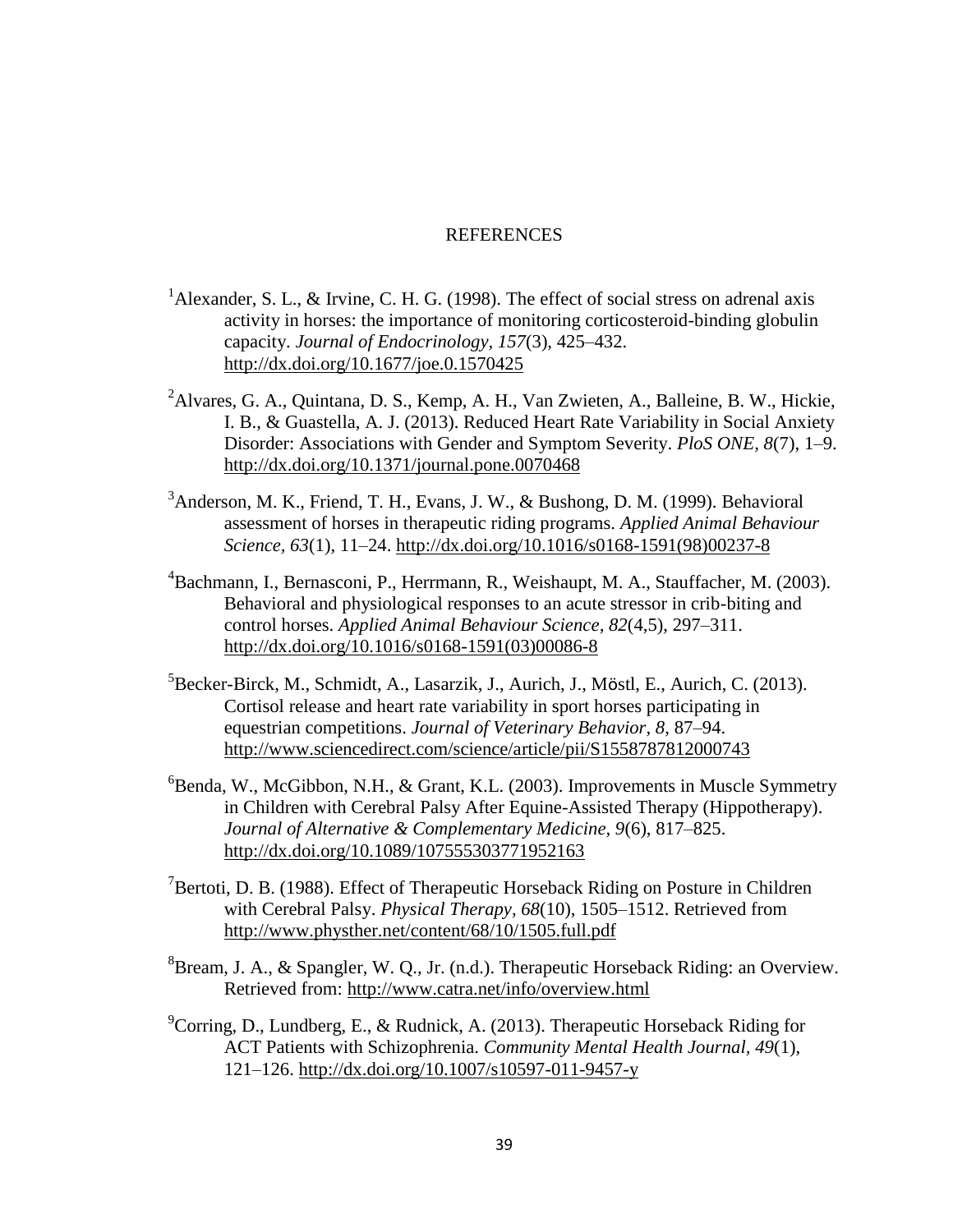- <sup>10</sup>David, C. (2007). Horse Play. (cover story). *Parks & Recreation*, *42*(10), 34–38. Retrieved from<http://chelandavid.com/parks.pdf>
- <sup>11</sup>Dingman, A. (2008). Hoof Prints: Equine Therapy for Autistic Children. *Encounter: Education for Meaning and Social Justice, 21*(4), 11–13. Retrieved from [http://great-ideas.org/Rhombus/Encounter214\(Winter2008\).pdf](http://great-ideas.org/Rhombus/Encounter214(Winter2008).pdf)
- <sup>12</sup> Donating Your Horse to a PATH Intl.. Therapeutic Riding Center. (n.d.). Retrieved from [http://www.pathintl.org/images/pdf/about-narha/PATH-Intl-Donating-Your-](http://www.pathintl.org/images/pdf/about-narha/PATH-Intl-Donating-Your-Horse.pdf)[Horse.pdf](http://www.pathintl.org/images/pdf/about-narha/PATH-Intl-Donating-Your-Horse.pdf)
- <sup>13</sup>Drnach, M., O'Brien, P. A., & Kreger, A. (2010). The Effects of a 5-Week Therapeutic Horseback Riding Program on Gross Motor Function in a Child with Cerebral Palsy: A Case Study. *Journal of Alternative & Complementary Medicine, 16*(9), 1003–1006.<http://dx.doi.org/10.1089/acm.2010.0043>
- $14$ Hart, J. (2013). Association between heart rate variability and manual pulse rate. *Journal of the Canadian Chiropractic Association, 57*(3), 243–250. Retrieved from [http://cdn.agilitycms.com/jcca/PDF/2013/2013-3/JCCA-v57-p243-3g-](http://cdn.agilitycms.com/jcca/PDF/2013/2013-3/JCCA-v57-p243-3g-Hart.pdf)[Hart.pdf](http://cdn.agilitycms.com/jcca/PDF/2013/2013-3/JCCA-v57-p243-3g-Hart.pdf)
- <sup>15</sup>History of Therapeutic Riding/Equine Assisted Activities. (n.d.). Retrieved from <http://www.stablelifeinc.org/historyEAT.html>
- $^{16}$ J. Jewell, personal communication, April 24, 2013.
- <sup>17</sup>Kedzierski, W., Strzelec, K., Cywinska, A., & Kowalik, S. (2013). Salivary Cortisol Concentration in Exercised Thoroughbred Horses. *Journal of Equine Veterinary Science, 33*(12), 1106–1109.<http://dx.doi.org/10.1016/j.jevs.2013.04.011>
- <sup>18</sup>König von Borstel, U., Euent, S., Graf, P., Konig, S., Gauly, M. (2011). Equine behaviour and heart rate in temperament tests with or without rider or handler. *Physiology & Behavior, 104*(3), 454–463. <http://dx.doi.org/10.1016/j.physbeh.2011.05.010>
- <sup>19</sup>Lai, F., Chang, W., & Jeng, C. (2012). The relationship between physical activity and heart rate variability in orthotopic heart transplant recipients. *Journal of Clinical Nursing, 21(*21/22), 3235–3243. [http://dx.doi.org/10.1111/j.1365-](http://dx.doi.org/10.1111/j.1365-2702.2012.04070.x) [2702.2012.04070.x](http://dx.doi.org/10.1111/j.1365-2702.2012.04070.x)
- $^{20}$ Lanning, B. A., & Krenek, N. (2013). Guest Editorial: Examining effects of equineassisted activities to help combat veterans improve quality of life. *Journal of Rehabilitation Research & Development, 50*(8), vii–xiii. <http://dx.doi.org/10.1682/jrrd.2013.07.0159>
- $^{21}$ Liu, J., Wei, W., Kuang, H., Zhao, F., & Tsien, J. Z. (2013). Changes in Heart Rate Variability Are Associated with Expression of Short-Term and Long-Term Contextual and Cued Fear Memories. *PloS ONE, 8*(5), 1–14. <http://dx.doi.org/10.1371/journal.pone.0063590>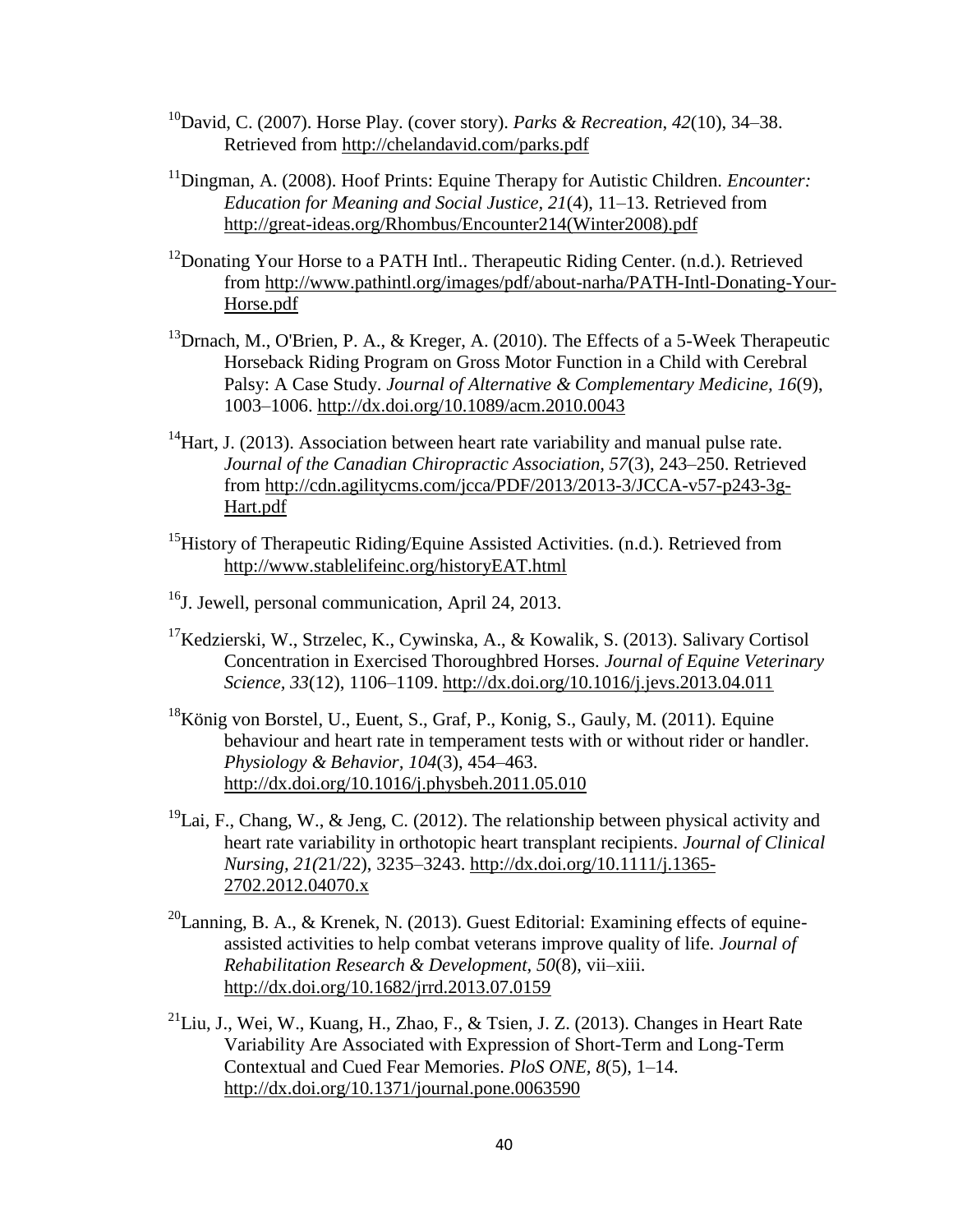- $^{22}$ Lloyd, A. S., Martin, J. E., Bornett-Gauci, H. L. I., & Wilkinson, R. G. (2007). Evaluation of a novel method of horse personality assessment: Rater-agreement and links to behaviour. *Applied Animal Behaviour Science, 105,* 205–222. <http://dx.doi.org/10.1016/j.applanim.2006.05.017>
- $^{23}$ Momozawa, Y., Ono, T., Sato, F., Kikusui, T., Takeuchi, Y., Mori, Y., & Kusonose, R. (2003). Assessment of equine temperament by a questionnaire survey to caretakers and evaluation of its reliability by simultaneous behavior test. *Applied Animal Behaviour Science, 84*(2), 127–138. <http://dx.doi.org/10.1016/j.applanim.2003.08.001>
- <sup>24</sup>Normal Horse Vital Signs and Health Indicators. In *thehorse.com*. Retrieved from [http://www.thehorse.com/articles/31854/normal-horse-vitals-signs-and-health](http://www.thehorse.com/articles/31854/normal-horse-vitals-signs-and-health-indicators)[indicators](http://www.thehorse.com/articles/31854/normal-horse-vitals-signs-and-health-indicators)
- $^{25}$ Nunez, C. M. V., Adelman, J. S., Smith, J., Gesquiere, L. R., & Rubenstein, D. I. (2014). Linking social environment and stress physiology in feral mares (*Equus caballus)*: Group transfers elevate fecal cortisol levels. *General and Comparative Endocrinology, 196,* 26–33.<http://dx.doi.org/10.1016/j.ygcen.2013.11.012>
- $^{26}$ Peeters, M., Sulon, J., Beckers, J-F., Ledoux, D., Vandenheede, M. (2011). Comparison between blood serum and salivary cortisol concentrations in horses using an adrenocorticotropic hormone challenge. *Equine Veterinary Journal, 43*(4), 487– 493. <http://dx.doi.org/10.1111/j.2042-3306.2010.00294.x>
- <sup>27</sup>Reed, M. J., Robertson, C. E., & Addison, P. S. (2005). Heart rate variability measurements and the prediction of ventricular arrhythmias. *Quarterly Journal of Medicine, 98*(2), 87–95.<http://dx.doi.org/10.1093/qjmed/hci018>
- <sup>28</sup>Rotterman, S. (2010). Jubilee, A Post-War Dressage Hero. Retrieved from [http://www.eurodressage.com/equestrian/2010/10/22/jubilee-post-war-dressage](http://www.eurodressage.com/equestrian/2010/10/22/jubilee-post-war-dressage-hero)[hero](http://www.eurodressage.com/equestrian/2010/10/22/jubilee-post-war-dressage-hero)
- <sup>29</sup>Schmidt, A., Aurich, J., Mostl, E., Muller, J., & Aurich, C. (2010a). Changes in cortisol release and heart rate and heart rate variability during the initial training of 3 year-old sport horses. *Hormones and Behavior, 58*(4), 628–636. <http://dx.doi.org/10.1016/j.yhbeh.2010.06.011>
- $30$ Schmidt, A., Mostl, E., Wehnert, C., Aurich, J., Muller, J., & Aurich, C. (2010b). Cortisol release and heart rate variability in horses during road transport. *Hormones and Behavior, 57*(2), 209–215. <http://dx.doi.org/10.1016/j.yhbeh.2009.11.003>
- <sup>31</sup>Silver, J.R. (2002). Spinal injuries resulting from horse riding accidents. *Spinal Cord, 40*(6), 264–271.<http://dx.doi.org/10.1038/sj.sc.3101280>
- $32$ Smith-Osborne, A., & Selby, A. (2010). Implications of the Literature on Equine-Assisted Activities for Use as a Complementary Intervention in Social Work